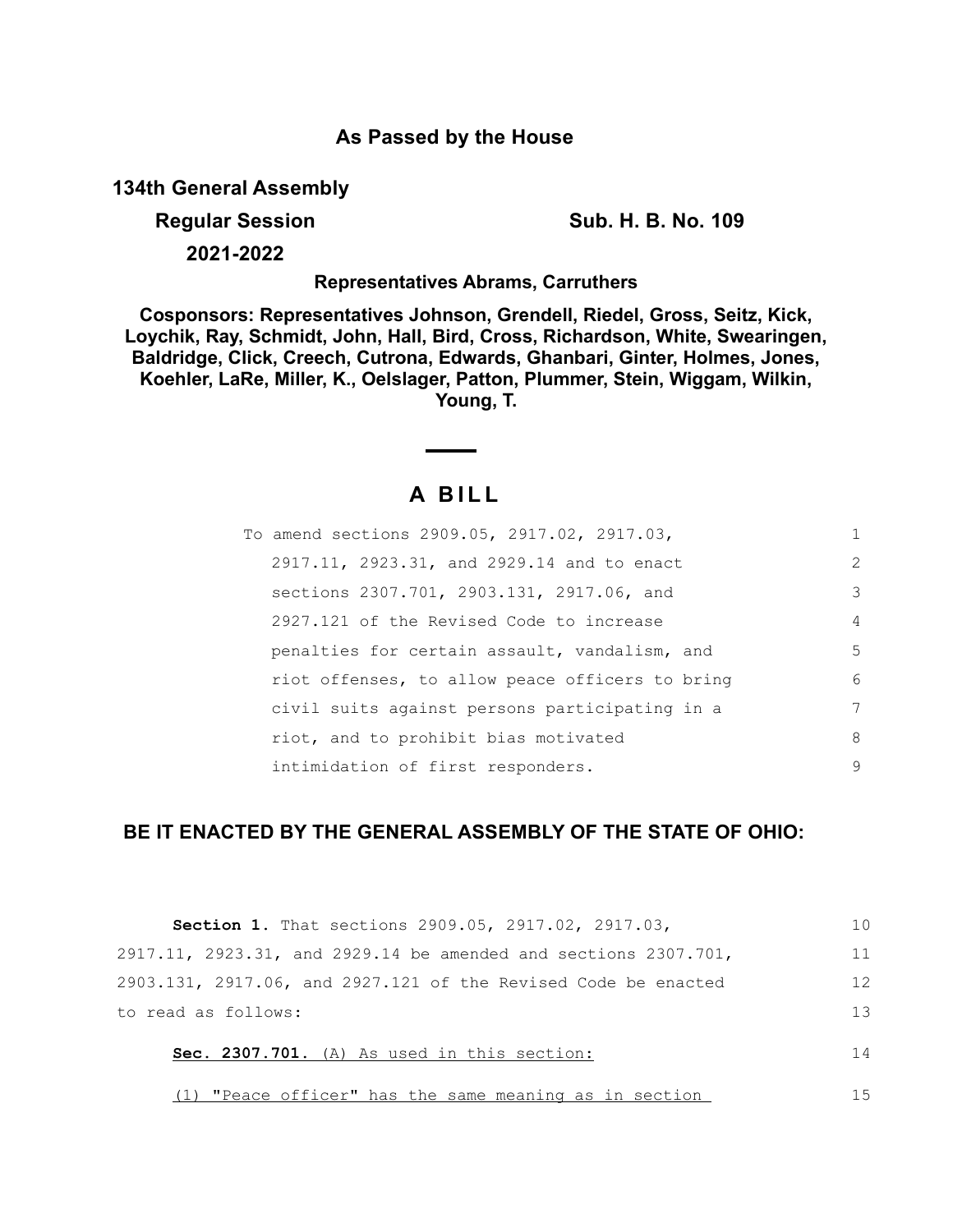| 2935.01 of the Revised Code.                                     | 16 |
|------------------------------------------------------------------|----|
| (2) "Material support or resources" has the same meaning         | 17 |
| <u>as in section 2909.21 of the Revised Code.</u>                | 18 |
| (3) "Organization" has the same meaning as in section            | 19 |
| 2901.23 of the Revised Code.                                     | 20 |
| (4) "Prohibited act" means any of the following:                 | 21 |
| (a) A violation of section 2917.02 or 2917.03 of the             | 22 |
| <u>Revised Code;</u>                                             | 23 |
| (b) The filing of a complaint against a peace officer that       | 24 |
| the complainant knows to be false;                               | 25 |
| (c) An abridgement of a peace officer's civil rights.            | 26 |
| (B) A peace officer who suffers injury or loss to person         | 27 |
| or property during the officer's performance of official duties  | 28 |
| as a result of a prohibited act committed against the peace      | 29 |
| officer has a civil action against the following:                | 30 |
| The responsible party who committed the prohibited<br>(1)        | 31 |
| act;                                                             | 32 |
| (2) Any organization that knowingly provided material            | 33 |
| support or resources to the responsible party and that knowingly | 34 |
| directed, authorized, facilitated, or encouraged the responsible | 35 |
| <u>party to commit the prohibited act.</u>                       | 36 |
| (C) An organization that knowingly provides material             | 37 |
| support or resources with purpose that the material support or   | 38 |
| resources will be used in whole or in part to plan, prepare,     | 39 |
| carry out, or aid in conduct that creates liability under        | 40 |
| division (B) of this section is responsible for that conduct and | 41 |
| liable to the peace officer in treble the amount of damages      | 42 |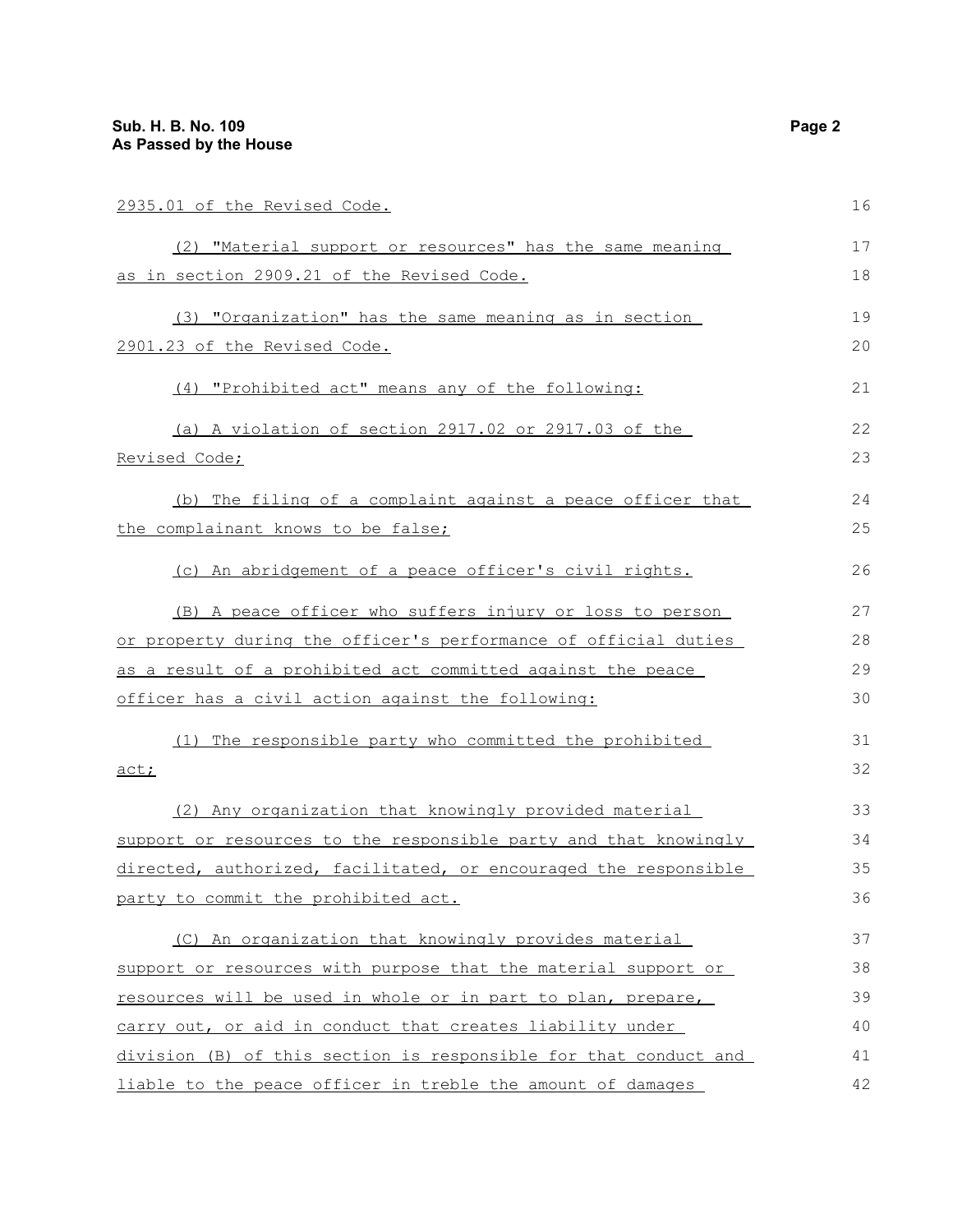| sustained as a result of the conduct.                          | 43 |
|----------------------------------------------------------------|----|
| Sec. 2903.131. (A) As used in this section, "peace             | 44 |
| officer" has the same meaning as in section 2935.01 of the     | 45 |
| Revised Code.                                                  | 46 |
| (B) No person who is engaged in aggravated riot or riot in     | 47 |
| violation of section 2917.02 or 2917.03 of the Revised Code    | 48 |
| shall recklessly cause physical harm to another person.        | 49 |
| (C) Whoever violates this section is quilty of riot            | 50 |
| assault. The penalty for the offense shall be determined as    | 51 |
| follows:                                                       | 52 |
| (1) Except as provided in divisions (C)(2) and (3) of this     | 53 |
| section, riot assault is a felony of the fifth degree.         | 54 |
| (2) If the victim of the offense is a peace officer            | 55 |
| engaged in the performance of the peace officer's official     | 56 |
| duties, riot assault is a felony of the fourth degree.         | 57 |
| (3) If the victim of the offense is a peace officer            | 58 |
| engaged in the performance of the peace officer's official     | 59 |
| duties and if the victim suffered serious physical harm as a   | 60 |
| result of the commission of the offense, riot assault is a     | 61 |
| felony of the third degree.                                    | 62 |
| Sec. 2909.05. (A) No person shall knowingly cause serious      | 63 |
| physical harm to an occupied structure or any of its contents. | 64 |
| (B) (1) No person shall knowingly-recklessly cause physical    | 65 |
| harm to property that is owned or possessed by another, when   | 66 |
| either of the following applies:                               | 67 |
| (a) The property is used by its owner or possessor in the      | 68 |
| owner's or possessor's profession, business, trade, or         | 69 |
| occupation, and the value of the property or the amount of     | 70 |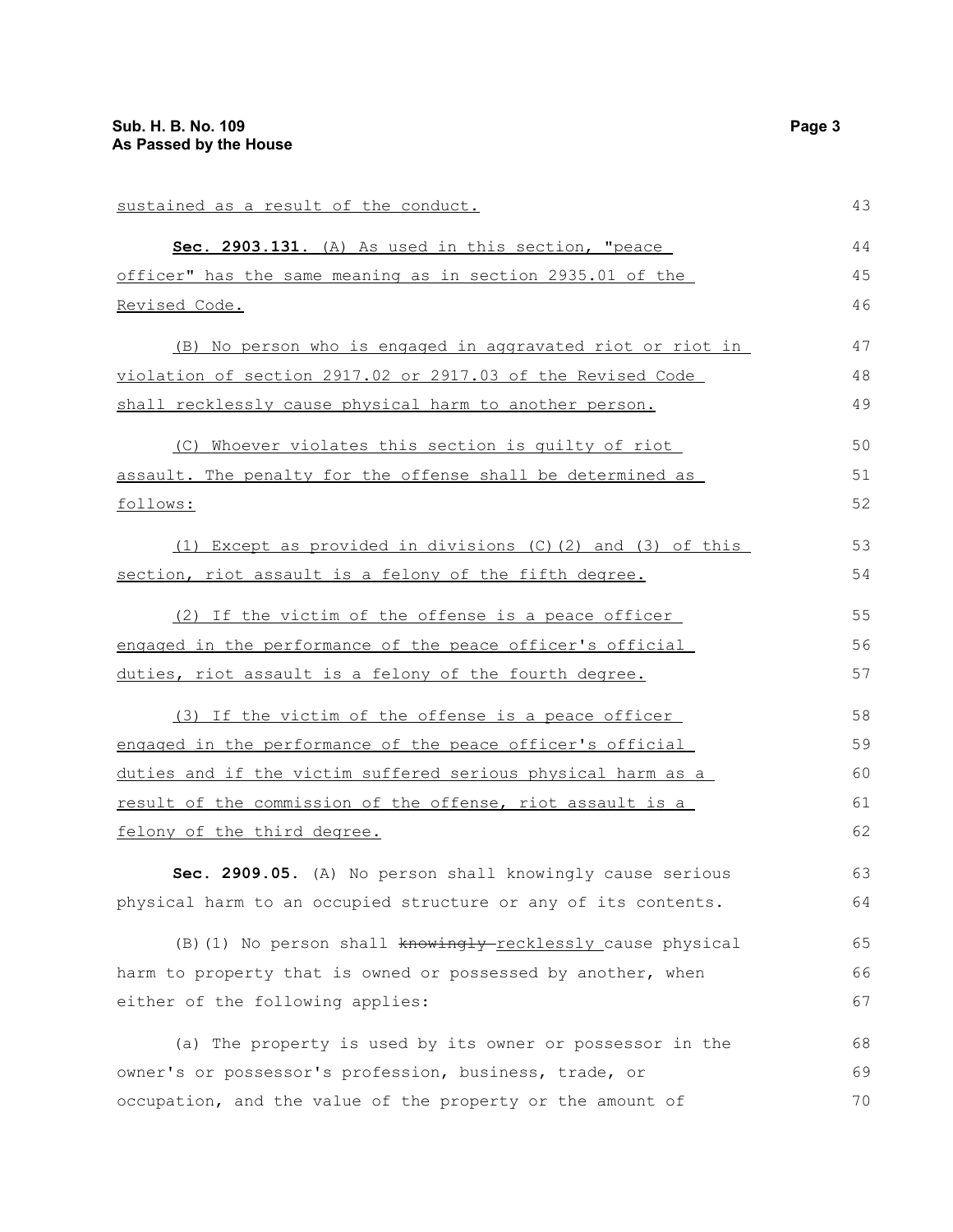physical harm involved is one thousand dollars or more; (b) Regardless of the value of the property or the amount of damage done, the property or its equivalent is necessary in order for its owner or possessor to engage in the owner's or possessor's profession, business, trade, or occupation. (2) No person shall knowingly cause serious physical harm to property that is owned, leased, or controlled by a governmental entity. A governmental entity includes, but is not limited to, the state or a political subdivision of the state, a school district, the board of trustees of a public library orpublic university, or any other body corporate and politic responsible for governmental activities only in geographical areas smaller than that of the state. (C) No person, without privilege to do so, shall knowingly cause serious physical harm to any tomb, monument, gravestone, or other similar structure that is used as a memorial for the dead; to any fence, railing, curb, or other property that is used to protect, enclose, or ornament any cemetery; or to a cemetery. (D) No person, without privilege to do so, shall knowingly cause physical harm to a place of burial by breaking and entering into a tomb, crypt, casket, or other structure that is 71 72 73 74 75 76 77 78 79 80 81 82 83 84 85 86 87 88 89 90 91 92

(E) No person, without privilege to do so, shall recklessly cause physical harm to any of the following property while engaging in aggravated riot or riot in violation of section 2917.02 or 2917.03 of the Revised Code: 94 95 96 97

used as a memorial for the dead or as an enclosure for the dead.

(1) Property that is owned, leased, or controlled by a governmental entity; 98 99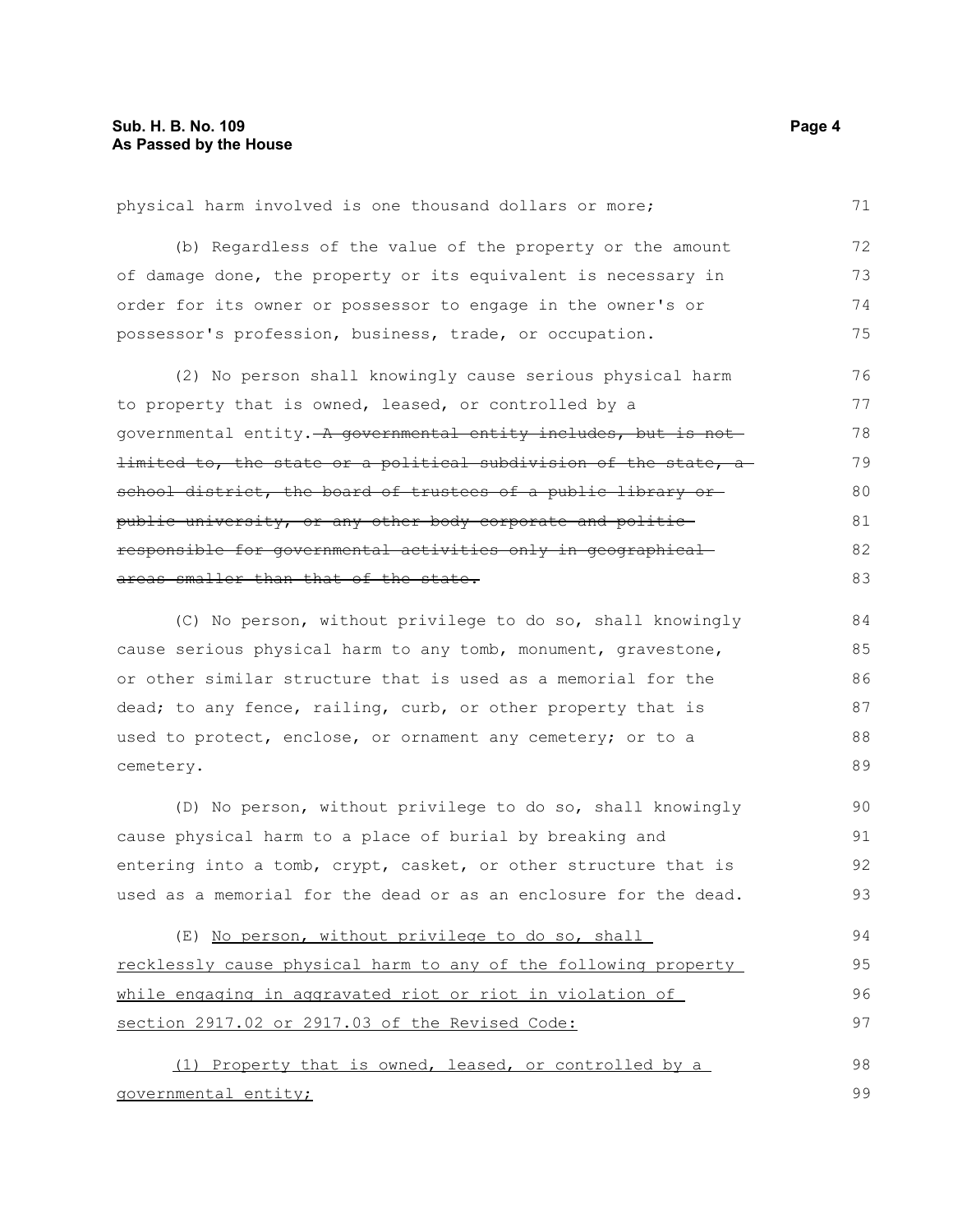| (2) A tomb, monument, gravestone, or other similar                      | 100 |
|-------------------------------------------------------------------------|-----|
| structure that is used as a memorial for the dead;                      | 101 |
| (3) A place of burial, memorial for the dead, or enclosure              | 102 |
| for the dead.                                                           | 103 |
| $(F)$ (1) Whoever violates division $(A)$ , $(B)$ , $(C)$ , or $(D)$ of | 104 |
| this section is quilty of vandalism. Except as otherwise                | 105 |
| provided in this division, vandalism is a felony of the fifth           | 106 |
| degree that is punishable by a fine of up to two thousand five          | 107 |
| hundred dollars in addition to the penalties specified for a            | 108 |
| felony of the fifth degree in sections 2929.11 to 2929.18 of the        | 109 |
| Revised Code. If the value of the property or the amount of             | 110 |
| physical harm involved is seven thousand five hundred dollars or        | 111 |
| more but less than one hundred fifty thousand dollars, vandalism        | 112 |
| is a felony of the fourth degree. If the value of the property          | 113 |
| or the amount of physical harm involved is one hundred fifty            | 114 |
| thousand dollars or more, vandalism is a felony of the third            | 115 |
| degree.                                                                 | 116 |
| (2) Whoever violates division (E) of this section is                    | 117 |
| guilty of riot vandalism, a felony of the fifth degree.                 | 118 |
| (F) (G) For purposes of this section:                                   | 119 |
| (1) "Cemetery" means any place of burial and includes                   | 120 |
| burial sites that contain American Indian burial objects placed         | 121 |
| with or containing American Indian human remains.                       | 122 |
| (2) "Serious physical harm" means physical harm to                      | 123 |
| property that results in loss to the value of the property of           | 124 |
| one thousand dollars or more.                                           | 125 |
| (3) "Governmental entity" includes, but is not limited to,              | 126 |
| the state or a political subdivision of the state, a school             | 127 |
| district, the board of trustees of a public library or public           | 128 |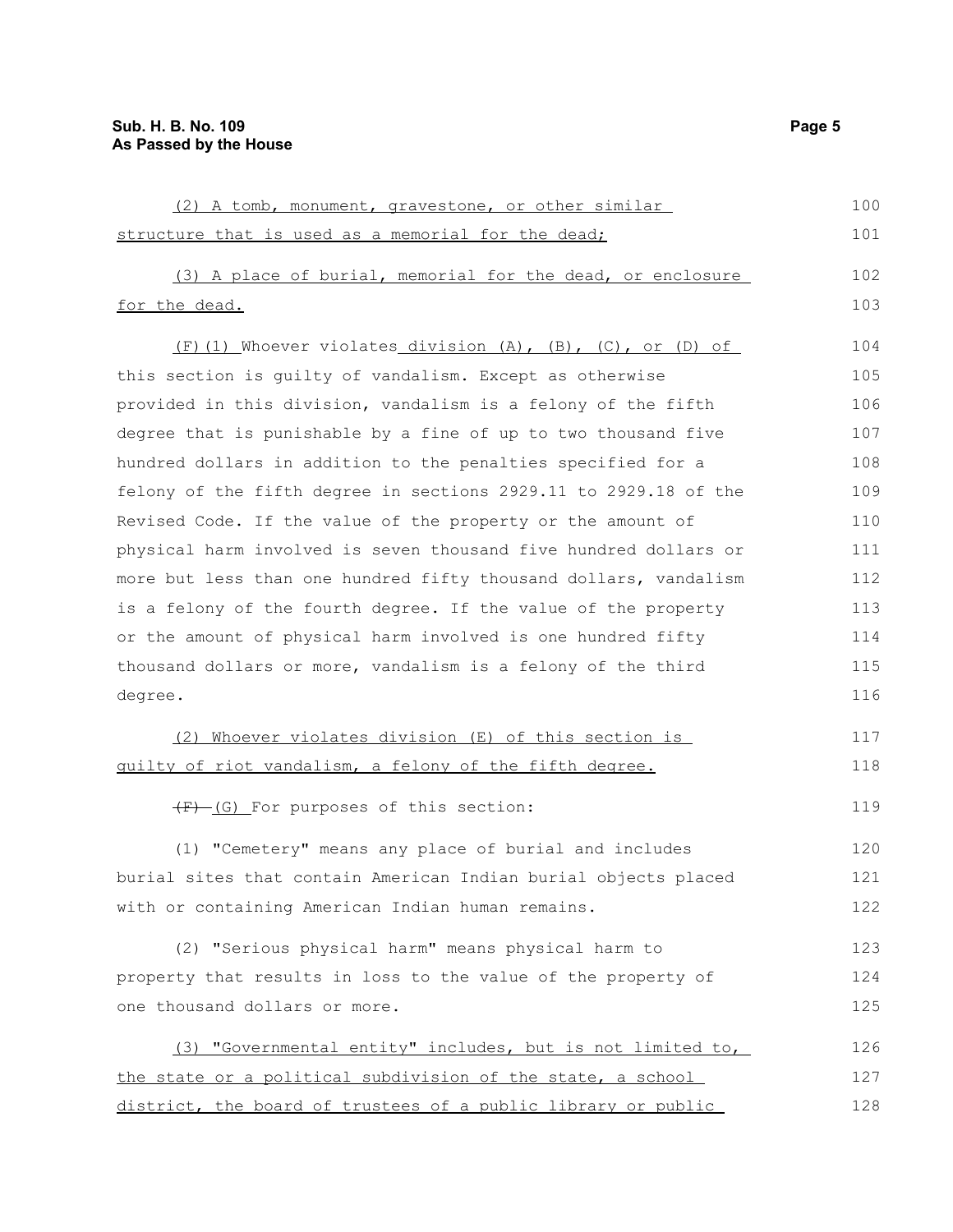| for governmental activities only in geographical areas smaller     | 130 |
|--------------------------------------------------------------------|-----|
| than that of the state.                                            | 131 |
| Sec. 2917.02. (A) No person shall participate with four or         | 132 |
| more others in a course of disorderly conduct in violation of      | 133 |
| section 2917.11 of the Revised Code:                               | 134 |
| (1) With purpose to commit or facilitate the commission of         | 135 |
| a felony;                                                          | 136 |
| (2) With purpose to commit or facilitate the commission of         | 137 |
| any offense of violence;                                           | 138 |
| (3) When the offender or any participant to the knowledge          | 139 |
| of the offender has on or about the offender's or participant's    | 140 |
| person or under the offender's or participant's control, uses,     | 141 |
| or intends to use a deadly weapon or dangerous ordnance, as        | 142 |
| defined in section 2923.11 of the Revised Code.                    | 143 |
| (B) (1) No person, being an inmate in a detention facility,        | 144 |
| shall violate division (A) (1) or (3) of this section.             | 145 |
| (2) No person, being an inmate in a detention facility,            | 146 |
| shall violate division (A)(2) of this section or section 2917.03   | 147 |
| of the Revised Code.                                               | 148 |
| (3) No person, in violating division (A) of this section,          | 149 |
| shall cause damage to property or injury to another person.        | 150 |
| (C) Whoever violates this section is guilty of aggravated          | 151 |
| riot. A violation of division (A) (1) or (3) of this section is a  | 152 |
| felony of the fifth degree. A violation of division (A) (2) or     | 153 |
| (B) (1) of this section is a felony of the fourth degree. A        | 154 |
| violation of division (B) (2) $or$ (3) of this section is a felony | 155 |
| of the third degree.                                               | 156 |

university, or any other body corporate and politic responsible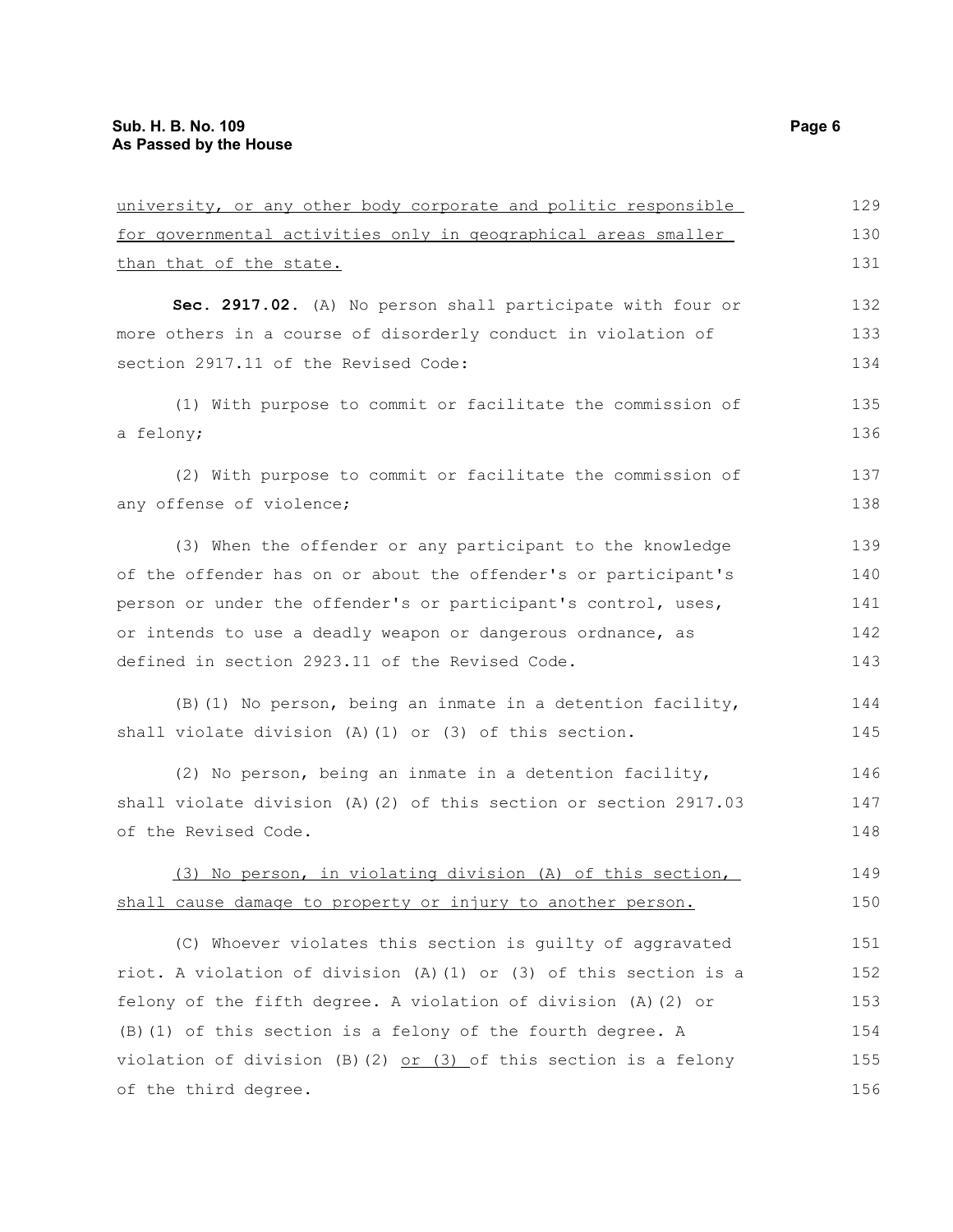# **Sub. H. B. No. 109 Page 7 As Passed by the House**

| (D) As used in this section, "detention facility" has the        | 157 |
|------------------------------------------------------------------|-----|
| same meaning as in section 2921.01 of the Revised Code.          | 158 |
| Sec. 2917.03. (A) No person shall participate with four or       | 159 |
| more others in a course of disorderly conduct in violation of    | 160 |
| section 2917.11 of the Revised Code:                             | 161 |
| (1) With purpose to commit or facilitate the commission of       | 162 |
| a misdemeanor, other than disorderly conduct;                    | 163 |
| (2) With purpose to intimidate a public official or              | 164 |
| employee into taking or refraining from official action, or with | 165 |
| purpose to hinder, impede, or obstruct a function of government; | 166 |
| (3) With purpose to hinder, impede, or obstruct the              | 167 |
| orderly process of administration or instruction at an           | 168 |
| educational institution, or to interfere with or disrupt lawful  | 169 |
| activities carried on at such institution.                       | 170 |
| (B) No person shall participate with four or more others         | 171 |
| with purpose to do an act with unlawful force or violence, even  | 172 |
| though such act might otherwise be lawful.                       | 173 |
| (C) Whoever violates this section is guilty of riot. The         | 174 |
| penalty for the offense shall be determined as follows:          | 175 |
| (1) Except as provided in division $(C)$ (2) of this section,    | 176 |
| riot is a misdemeanor of the first degree.                       | 177 |
| (2) If the offender, in committing a violation of this           | 178 |
| section, causes damage to property or injury to another person,  | 179 |
| riot is a felony of the fourth degree.                           | 180 |
| Sec. 2917.06. (A) As used in this section, "place of             | 181 |
| public accommodation" has the same meaning as in section 4112.01 | 182 |
| of the Revised Code.                                             | 183 |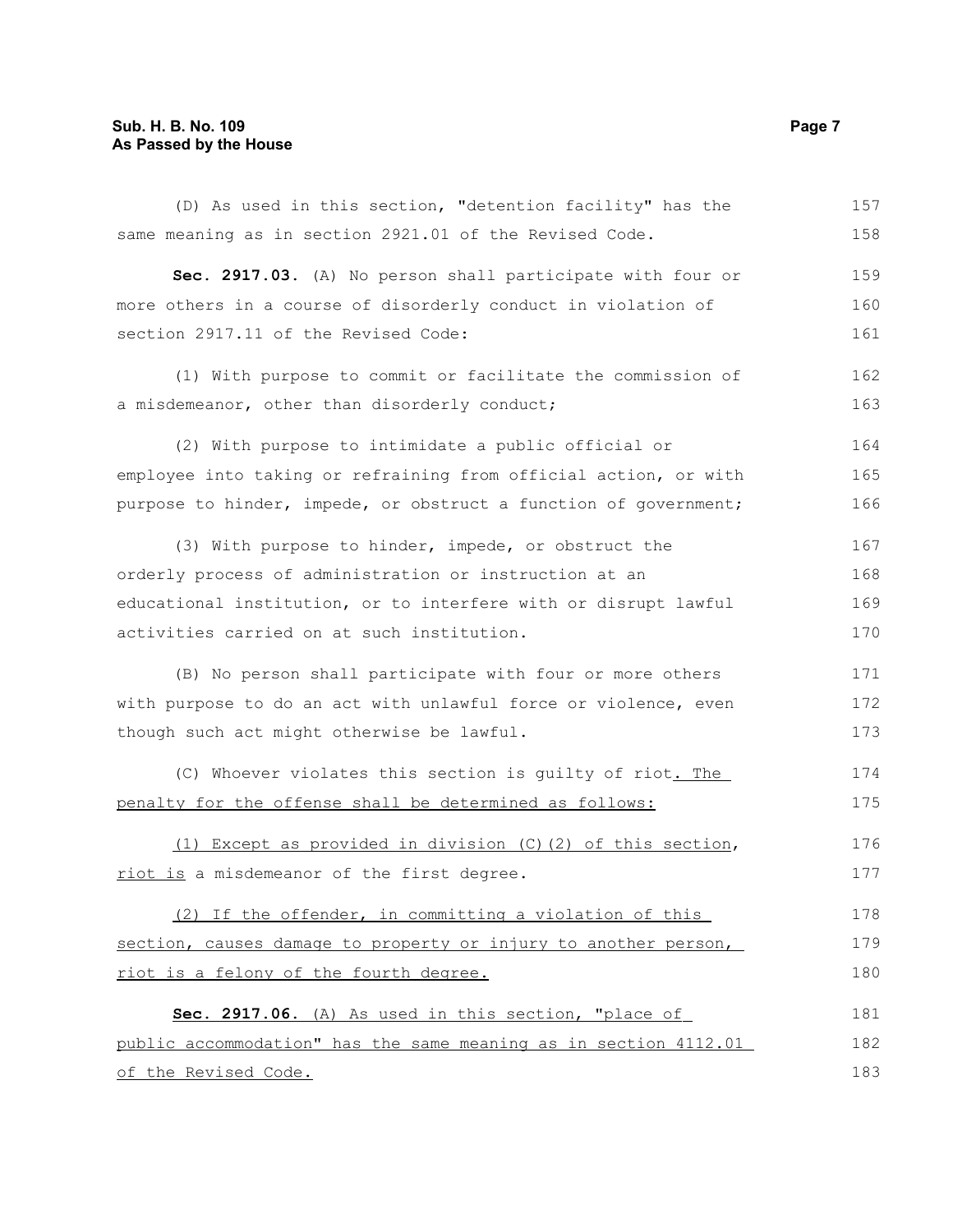| (B) No person shall recklessly harass or intimidate             | 184 |
|-----------------------------------------------------------------|-----|
| another person in a place of public accommodation while the     | 185 |
| person is engaging in aggravated riot or riot in violation of   | 186 |
| section 2917.02 or 2917.03 of the Revised Code.                 | 187 |
| (C) A person who violates division (B) of this section is       | 188 |
| guilty of harassment in a place of public accommodation, a      | 189 |
| misdemeanor of the first degree.                                | 190 |
| Sec. 2917.11. (A) No person shall recklessly cause              | 191 |
| inconvenience, annoyance, or alarm to another by doing any of   | 192 |
| the following:                                                  | 193 |
| (1) Engaging in fighting, in threatening harm to persons        | 194 |
| or property, or in violent or turbulent behavior;               | 195 |
| (2) Making unreasonable noise or an offensively coarse          | 196 |
| utterance, gesture, or display or communicating unwarranted and | 197 |
| grossly abusive language to any person;                         | 198 |
| (3) Insulting, taunting, or challenging another, under          | 199 |
| circumstances in which that conduct is likely to provoke a      | 200 |
| violent response;                                               | 201 |
| (4) Hindering or preventing the movement of persons on a        | 202 |
| public street, road, highway, or right-of-way, or to, from,     | 203 |
| within, or upon public or private property, so as to interfere  | 204 |
| with the rights of others, and by any act that serves no lawful | 205 |
| and reasonable purpose of the offender;                         | 206 |
| (5) Creating a condition that is physically offensive to        | 207 |
| persons or that presents a risk of physical harm to persons or  | 208 |
| property, by any act that serves no lawful and reasonable       | 209 |
| purpose of the offender.                                        | 210 |
| (B) No person, while voluntarily intoxicated, shall do          | 211 |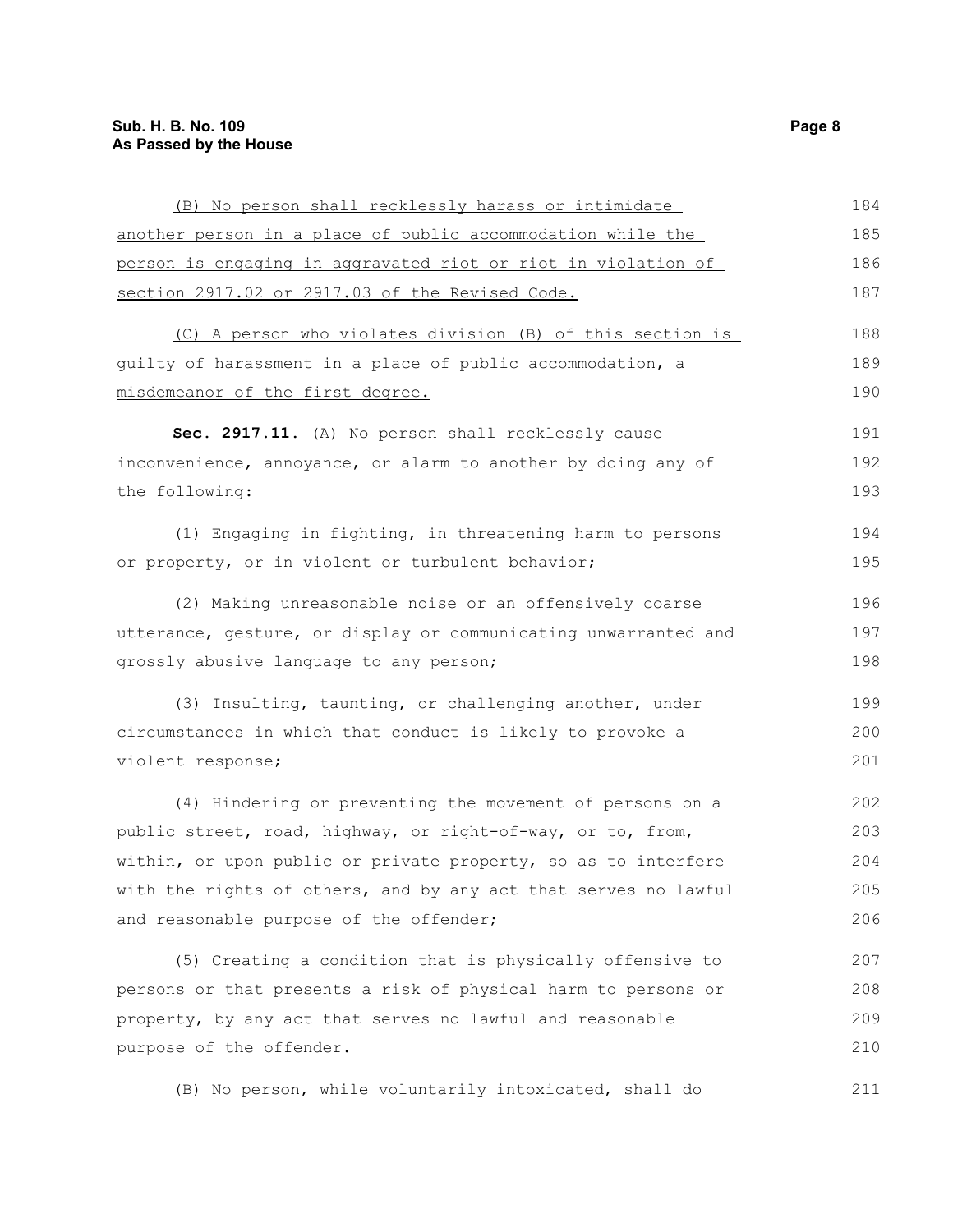either of the following:

(1) In a public place or in the presence of two or more persons, engage in conduct likely to be offensive or to cause inconvenience, annoyance, or alarm to persons of ordinary sensibilities, which conduct the offender, if the offender were not intoxicated, should know is likely to have that effect on others; 213 214 215 216 217 218

(2) Engage in conduct or create a condition that presents a risk of physical harm to the offender or another, or to the property of another. 219 220 221

(C) Violation of any statute or ordinance of which an element is operating a motor vehicle, locomotive, watercraft, aircraft, or other vehicle while under the influence of alcohol or any drug of abuse, is not a violation of division (B) of this section.

(D) If a person appears to an ordinary observer to be intoxicated, it is probable cause to believe that person is voluntarily intoxicated for purposes of division (B) of this section. 227 228 229 230

(E)(1) Whoever violates this section is guilty of disorderly conduct. 231 232

(2) Except as otherwise provided in divisions (E)(3) and (4) of this section, disorderly conduct is a minor misdemeanor. 233 234

```
(3) Disorderly conduct is a misdemeanor of the fourth-
first degree if any of the following applies:
                                                                            235
                                                                            236
```
(a) The offender persists in disorderly conduct after reasonable warning or request to desist. 237 238

(b) The offense is committed in the vicinity of a school 239

212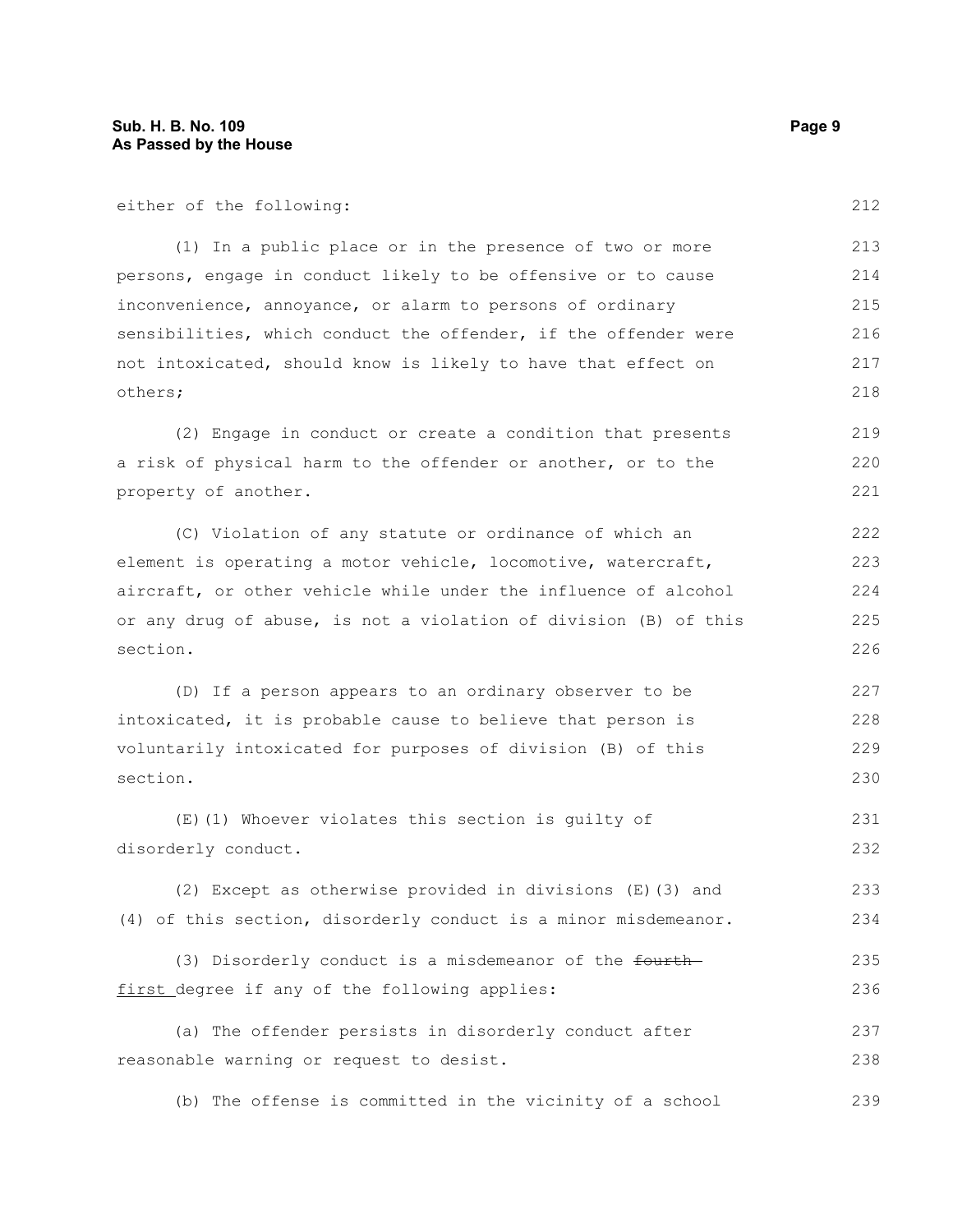| or in a school safety zone.                                                          | 240 |
|--------------------------------------------------------------------------------------|-----|
| (c) The offense is committed in the presence of any law                              | 241 |
| enforcement officer, firefighter, rescuer, medical person,                           | 242 |
| emergency medical services person, or other authorized person                        | 243 |
| who is engaged in the person's duties at the scene of a fire,                        | 244 |
| accident, disaster, riot, or emergency of any kind.                                  | 245 |
| (d) The offense is committed in the presence of any                                  | 246 |
| emergency facility person who is engaged in the person's duties                      | 247 |
| in an emergency facility.                                                            | 248 |
| (e) The offense occurs during one of the following:                                  | 249 |
| (i) An aggravated riot or riot in violation of section                               | 250 |
| 2917.02 or 2917.03 of the Revised Code;                                              | 251 |
| (ii) A protest, demonstration, or other assembly that                                | 252 |
|                                                                                      | 253 |
| involves the blockage of any public street, road, highway, or                        |     |
| right-of-way to interfere with the rights of others, and for                         | 254 |
| which no permit was issued or during which the scope of any                          | 255 |
| issued permit was exceeded.                                                          | 256 |
| (4) If an offender previously has been convicted of or                               | 257 |
| pleaded quilty to three or more violations of division (B) of                        | 258 |
| this section, a violation of division (B) of this section is a                       | 259 |
| misdemeanor of the fourth degree.                                                    | 260 |
| (F) As used in this section:                                                         | 261 |
| (1) "Emergency medical services person" is the singular of                           | 262 |
| "emergency medical services personnel" as defined in section                         | 263 |
| 2133.21 of the Revised Code.                                                         | 264 |
| (2) "Emergency facility person" is the singular of                                   | 265 |
| "emergency facility personnel" as defined in section 2909.04 of<br>the Revised Code. | 266 |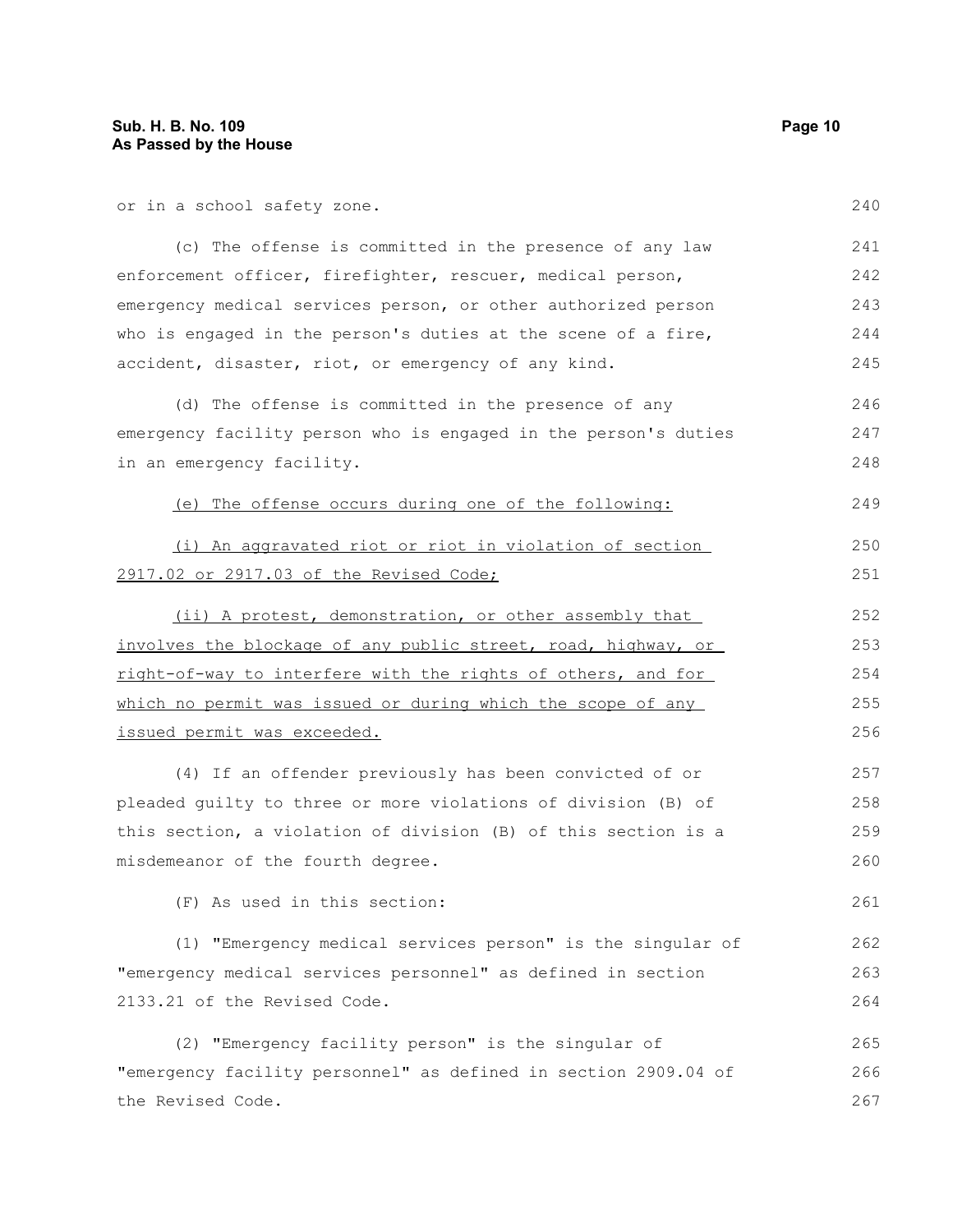| (3) "Emergency facility" has the same meaning as in              | 268 |
|------------------------------------------------------------------|-----|
| section 2909.04 of the Revised Code.                             | 269 |
| (4) "Committed in the vicinity of a school" has the same         | 270 |
| meaning as in section 2925.01 of the Revised Code.               | 271 |
| Sec. 2923.31. As used in sections 2923.31 to 2923.36 of          | 272 |
| the Revised Code:                                                | 273 |
| (A) "Beneficial interest" means any of the following:            | 274 |
| (1) The interest of a person as a beneficiary under a            | 275 |
| trust in which the trustee holds title to personal or real       | 276 |
| property;                                                        | 277 |
| (2) The interest of a person as a beneficiary under any          | 278 |
| other trust arrangement under which any other person holds title | 279 |
| to personal or real property for the benefit of such person;     | 280 |
| (3) The interest of a person under any other form of             | 281 |
| express fiduciary arrangement under which any other person holds | 282 |
| title to personal or real property for the benefit of such       | 283 |
| person.                                                          | 284 |
| "Beneficial interest" does not include the interest of a         | 285 |
| stockholder in a corporation or the interest of a partner in     | 286 |
| either a general or limited partnership.                         | 287 |
| (B) "Costs of investigation and prosecution" and "costs of       | 288 |
| investigation and litigation" mean all of the costs incurred by  | 289 |
| the state or a county or municipal corporation under sections    | 290 |
| 2923.31 to 2923.36 of the Revised Code in the prosecution and    | 291 |
| investigation of any criminal action or in the litigation and    | 292 |
| investigation of any civil action, and includes, but is not      | 293 |

(C) "Enterprise" includes any individual, sole 295

limited to, the costs of resources and personnel.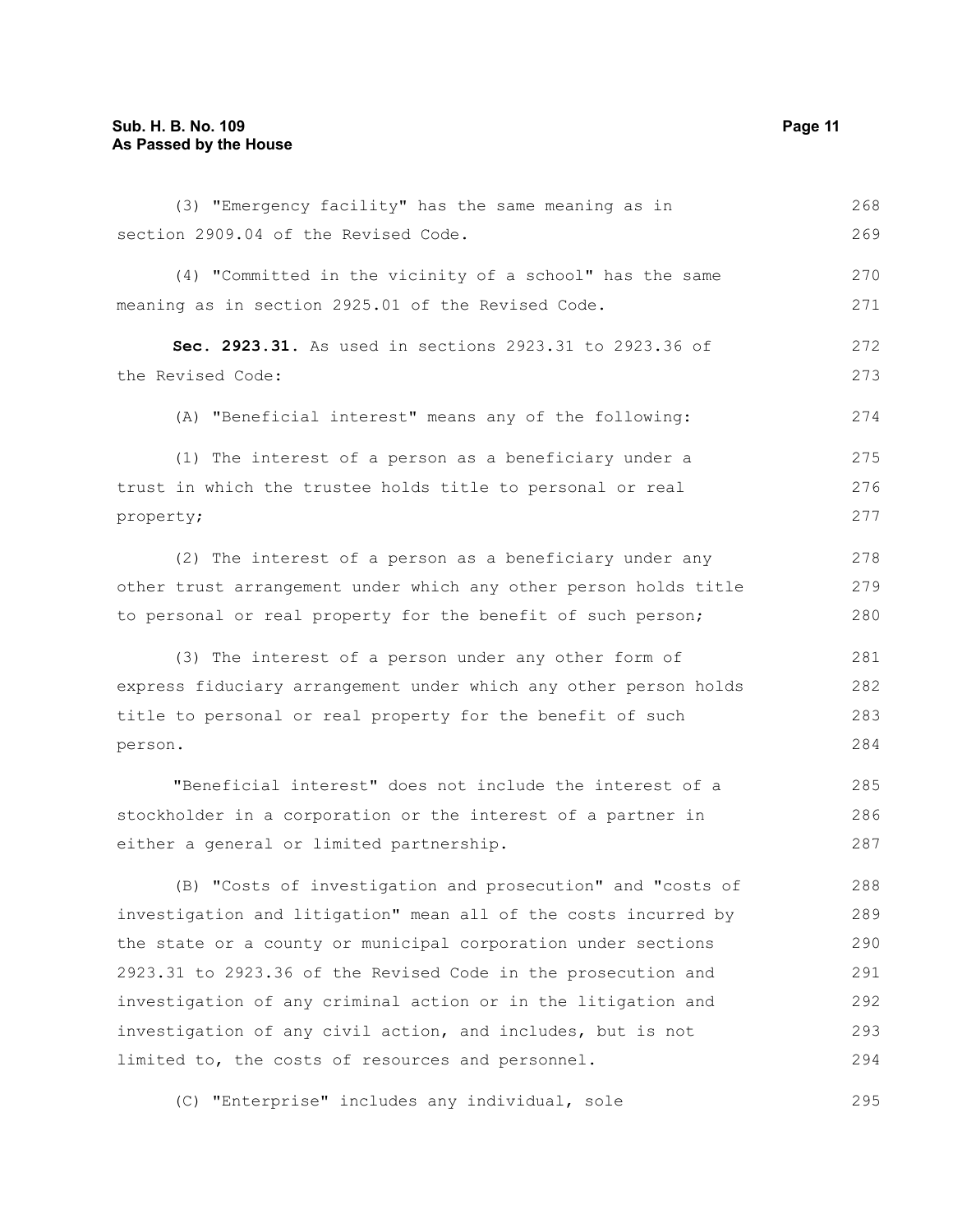# **Sub. H. B. No. 109 Page 12 As Passed by the House**

proprietorship, partnership, limited partnership, corporation, trust, union, government agency, or other legal entity, or any organization, association, or group of persons associated in fact although not a legal entity. "Enterprise" includes illicit as well as licit enterprises. 296 297 298 299 300

(D) "Innocent person" includes any bona fide purchaser of property that is allegedly involved in a violation of section 2923.32 of the Revised Code, including any person who establishes a valid claim to or interest in the property in accordance with division (E) of section 2981.04 of the Revised Code, and any victim of an alleged violation of that section or of any underlying offense involved in an alleged violation of that section.

(E) "Pattern of corrupt activity" means two or more incidents of corrupt activity, whether or not there has been a prior conviction, that are related to the affairs of the same enterprise, are not isolated, and are not so closely related to each other and connected in time and place that they constitute a single event.

At least one of the incidents forming the pattern shall occur on or after January 1, 1986. Unless any incident was an aggravated murder or murder, the last of the incidents forming the pattern shall occur within six years after the commission of any prior incident forming the pattern, excluding any period of imprisonment served by any person engaging in the corrupt activity.

For the purposes of the criminal penalties that may be imposed pursuant to section 2923.32 of the Revised Code, at least one of the incidents forming the pattern shall constitute a felony under the laws of this state in existence at the time 322 323 324 325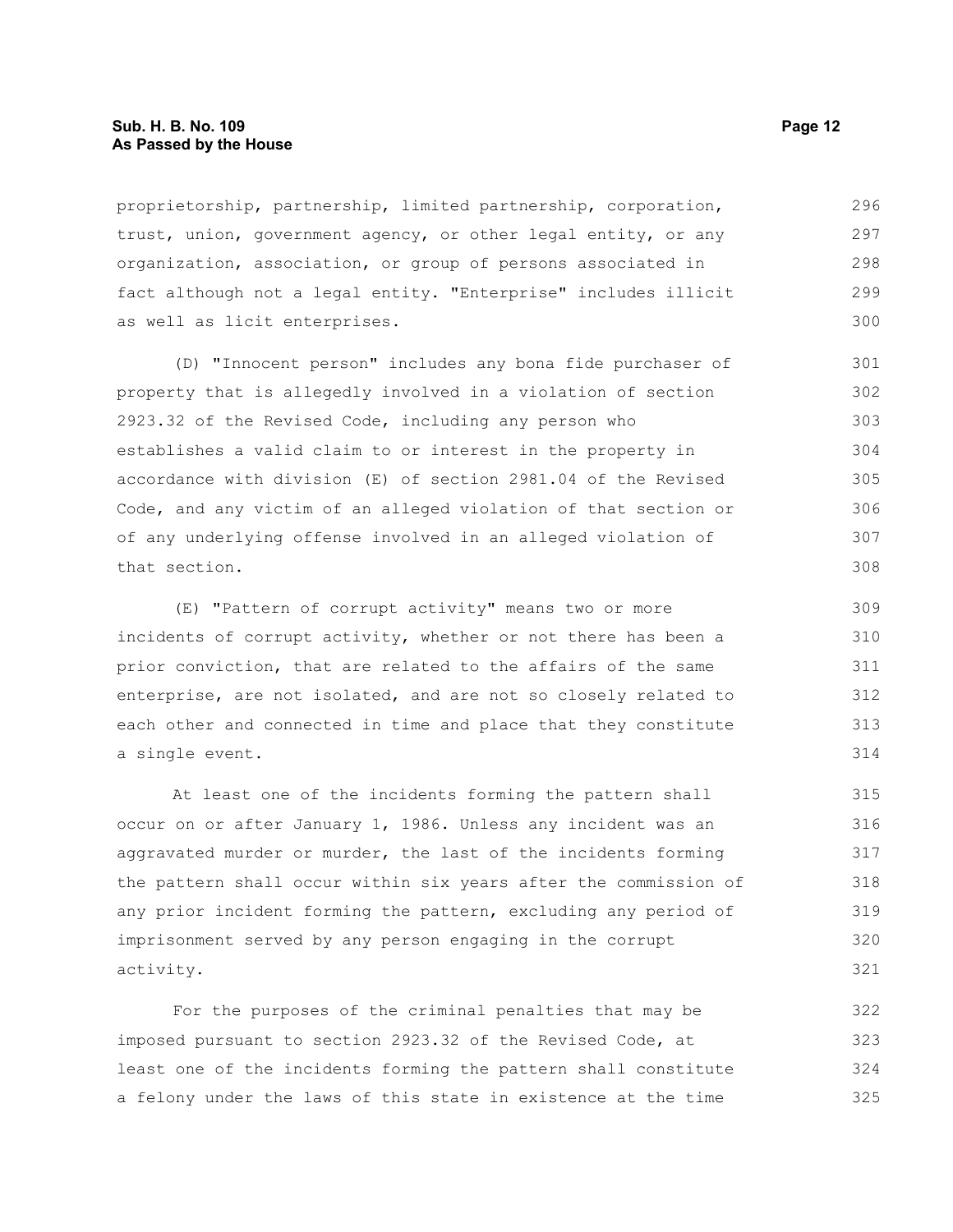## **Sub. H. B. No. 109 Page 13 As Passed by the House**

it was committed or, if committed in violation of the laws of the United States or of any other state, shall constitute a felony under the law of the United States or the other state and would be a criminal offense under the law of this state if committed in this state. 326 327 328 329 330

(F) "Pecuniary value" means money, a negotiable instrument, a commercial interest, or anything of value, as defined in section 1.03 of the Revised Code, or any other property or service that has a value in excess of one hundred dollars. 331 332 333 334 335

(G) "Person" means any person, as defined in section 1.59 of the Revised Code, and any governmental officer, employee, or entity. 336 337 338

(H) "Personal property" means any personal property, any interest in personal property, or any right, including, but not limited to, bank accounts, debts, corporate stocks, patents, or copyrights. Personal property and any beneficial interest in personal property are deemed to be located where the trustee of the property, the personal property, or the instrument evidencing the right is located. 339 340 341 342 343 344 345

(I) "Corrupt activity" means engaging in, attempting to engage in, conspiring to engage in, or soliciting, coercing, or intimidating another person to engage in any of the following: 346 347 348

(1) Conduct defined as "racketeering activity" under the "Organized Crime Control Act of 1970," 84 Stat. 941, 18 U.S.C. 1961(1)(B), (1)(C), (1)(D), and (1)(E), as amended; 349 350 351

(2) Conduct constituting any of the following:

(a) A violation of section 1315.55, 1322.07, 2903.01, 2903.02, 2903.03, 2903.04, 2903.11, 2903.12, 2905.01, 2905.02, 353 354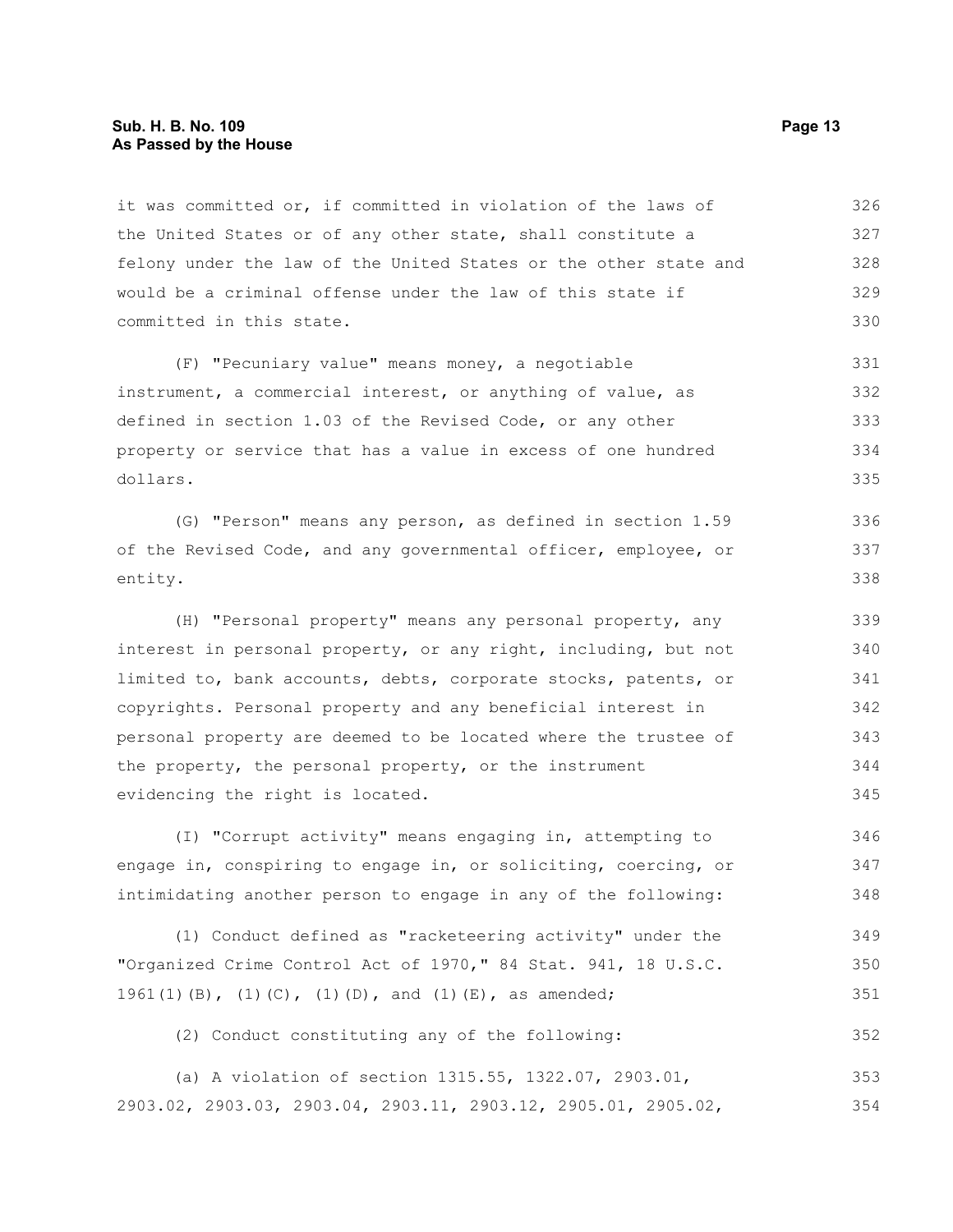2905.11, 2905.22, 2905.32 as specified in division (I)(2)(g) of this section, 2907.321, 2907.322, 2907.323, 2909.02, 2909.03, 2909.22, 2909.23, 2909.24, 2909.26, 2909.27, 2909.28, 2909.29, 2911.01, 2911.02, 2911.11, 2911.12, 2911.13, 2911.31, 2913.05, 2913.06, 2913.30, 2921.02, 2921.03, 2921.04, 2921.11, 2921.12, 2921.32, 2921.41, 2921.42, 2921.43, 2923.12, or 2923.17; division  $(F)$  (1)(a), (b), or (c) of section 1315.53; division (A) (1) or (2) of section 1707.042; division (B), (C)(4), (D), (E), or (F) of section 1707.44; division (A)(1) or (2) of section 2923.20; division (E) or (G) of section 3772.99; division (J)(1) of section 4712.02; section 4719.02, 4719.05, or 4719.06; division (C), (D), or (E) of section 4719.07; section 4719.08; or division (A) of section 4719.09 of the Revised Code. 355 356 357 358 359 360 361 362 363 364 365 366 367

(b) Any violation of section 3769.11, 3769.15, 3769.16, or 3769.19 of the Revised Code as it existed prior to July 1, 1996, any violation of section 2915.02 of the Revised Code that occurs on or after July 1, 1996, and that, had it occurred prior to that date, would have been a violation of section 3769.11 of the Revised Code as it existed prior to that date, or any violation of section 2915.05 of the Revised Code that occurs on or after July 1, 1996, and that, had it occurred prior to that date, would have been a violation of section 3769.15, 3769.16, or 3769.19 of the Revised Code as it existed prior to that date. 368 369 370 371 372 373 374 375 376 377

(c) Any violation of section 2907.21, 2907.22, 2907.31, 2913.02, 2913.11, 2913.21, 2913.31, 2913.32, 2913.34, 2913.42, 2913.47, 2913.51, 2915.03, 2925.03, 2925.04, 2925.05, or 2925.37 of the Revised Code, any violation of section 2925.11 of the Revised Code that is a felony of the first, second, third, or fourth degree and that occurs on or after July 1, 1996, any violation of section 2915.02 of the Revised Code that occurred prior to July 1, 1996, any violation of section 2915.02 of the 378 379 380 381 382 383 384 385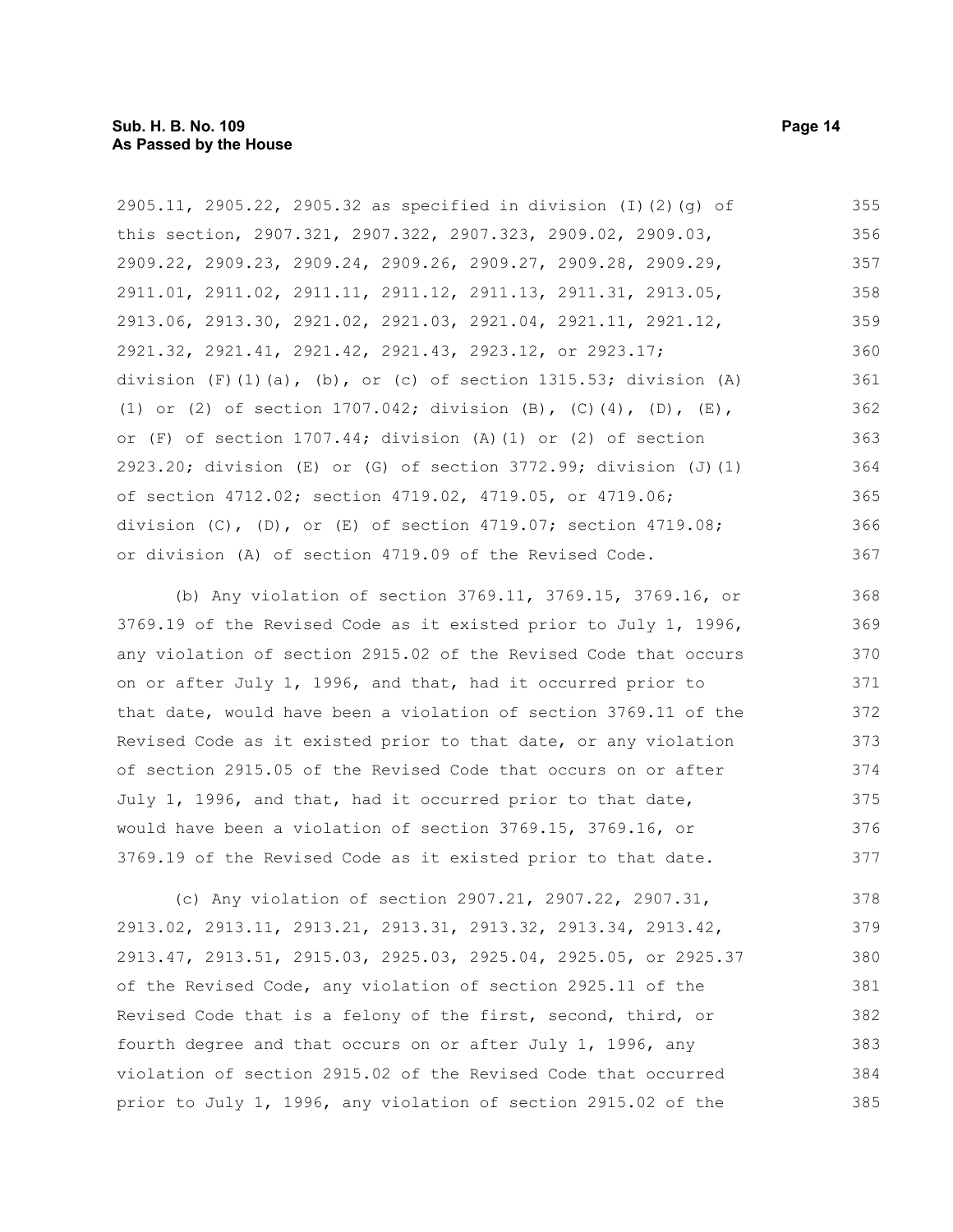# **Sub. H. B. No. 109 Page 15 As Passed by the House**

Revised Code that occurs on or after July 1, 1996, and that, had it occurred prior to that date, would not have been a violation of section 3769.11 of the Revised Code as it existed prior to that date, any violation of section 2915.06 of the Revised Code as it existed prior to July 1, 1996, or any violation of division (B) of section 2915.05 of the Revised Code as it exists on and after July 1, 1996, when the proceeds of the violation, the payments made in the violation, the amount of a claim for payment or for any other benefit that is false or deceptive and that is involved in the violation, or the value of the contraband or other property illegally possessed, sold, or purchased in the violation exceeds one thousand dollars, or any combination of violations described in division (I)(2)(c) of this section when the total proceeds of the combination of violations, payments made in the combination of violations, amount of the claims for payment or for other benefits that is false or deceptive and that is involved in the combination of violations, or value of the contraband or other property illegally possessed, sold, or purchased in the combination of violations exceeds one thousand dollars; 386 387 388 389 390 391 392 393 394 395 396 397 398 399 400 401 402 403 404 405

(d) Any violation of section 5743.112 of the Revised Code when the amount of unpaid tax exceeds one hundred dollars; 406 407

(e) Any violation or combination of violations of section 2907.32 of the Revised Code involving any material or performance containing a display of bestiality or of sexual conduct, as defined in section 2907.01 of the Revised Code, that is explicit and depicted with clearly visible penetration of the genitals or clearly visible penetration by the penis of any orifice when the total proceeds of the violation or combination of violations, the payments made in the violation or combination of violations, or the value of the contraband or other property 408 409 410 411 412 413 414 415 416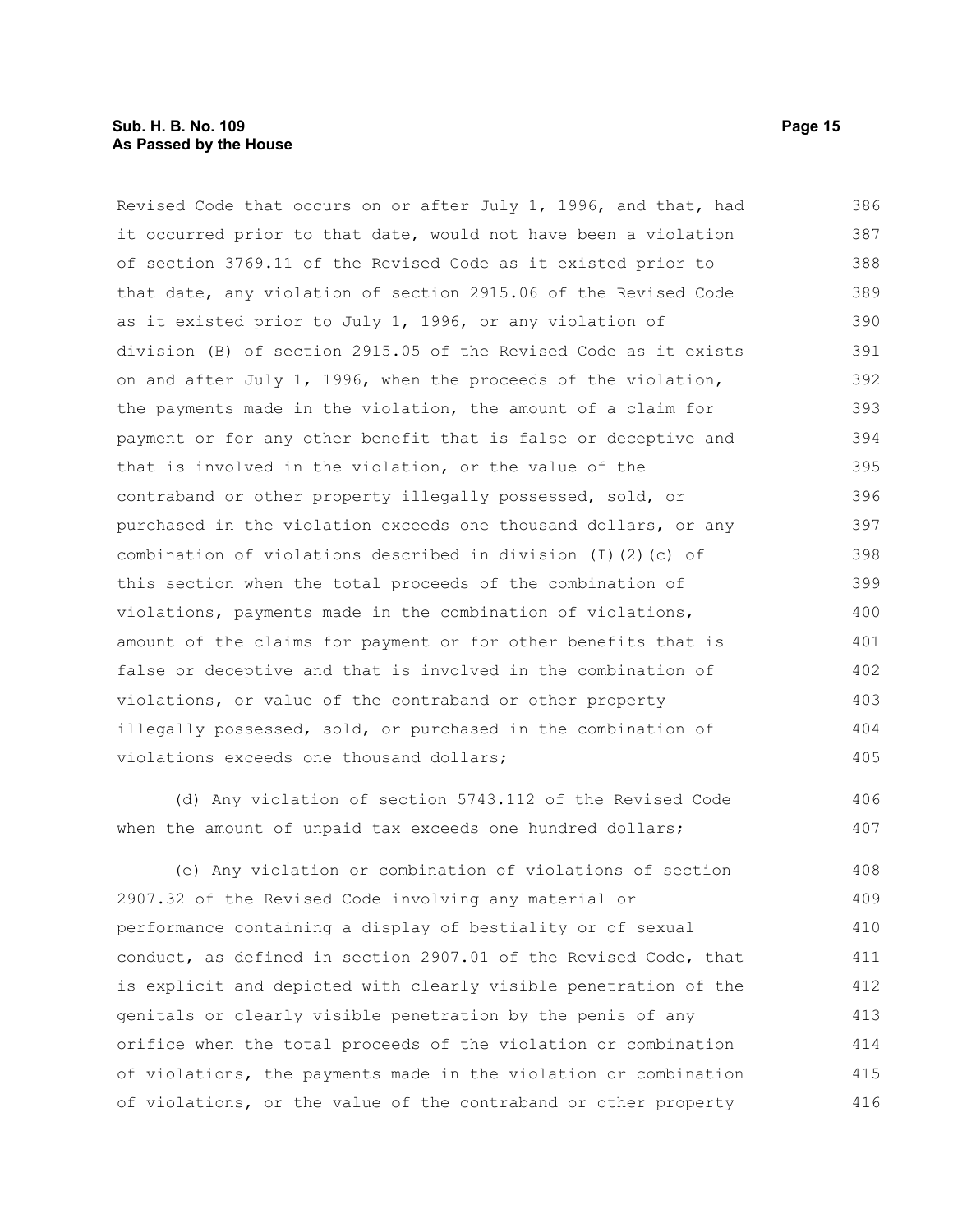445

illegally possessed, sold, or purchased in the violation or combination of violations exceeds one thousand dollars; (f) Any combination of violations described in division (I)(2)(c) of this section and violations of section 2907.32 of the Revised Code involving any material or performance containing a display of bestiality or of sexual conduct, as defined in section 2907.01 of the Revised Code, that is explicit and depicted with clearly visible penetration of the genitals or clearly visible penetration by the penis of any orifice when the total proceeds of the combination of violations, payments made in the combination of violations, amount of the claims for payment or for other benefits that is false or deceptive and that is involved in the combination of violations, or value of the contraband or other property illegally possessed, sold, or purchased in the combination of violations exceeds one thousand dollars; (g) Any violation of section 2905.32 of the Revised Code to the extent the violation is not based solely on the same conduct that constitutes corrupt activity pursuant to division (I)(2)(c) of this section due to the conduct being in violation of section 2907.21 of the Revised Code. (3) Conduct constituting a violation of any law of any state other than this state that is substantially similar to the conduct described in division (I)(2) of this section, provided the defendant was convicted of the conduct in a criminal proceeding in the other state; (4) Animal or ecological terrorism; (5)(a) Conduct constituting any of the following: 417 418 419 420 421 422 423 424 425 426 427 428 429 430 431 432 433 434 435 436 437 438 439 440 441 442 443 444

(i) Organized retail theft;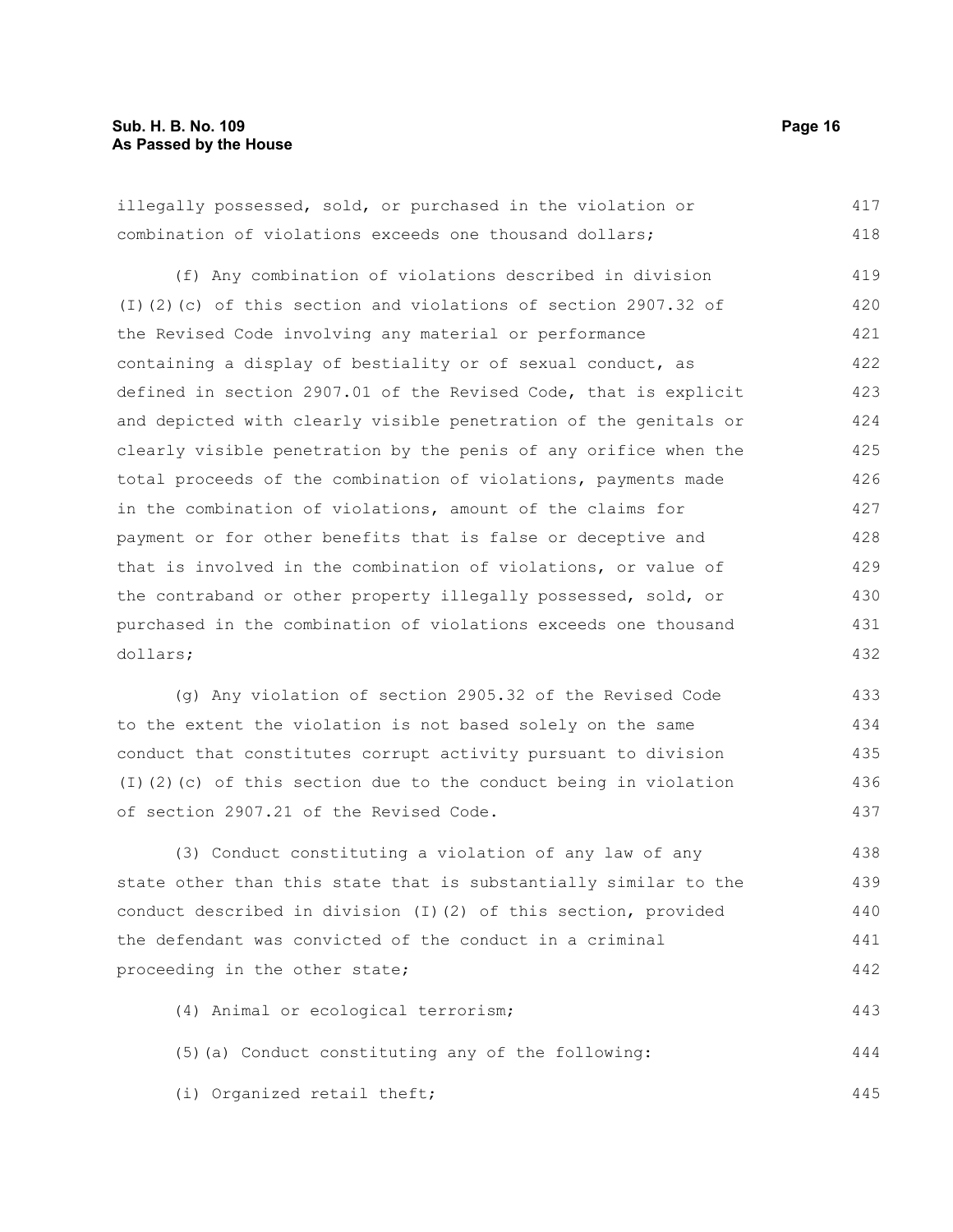# **Sub. H. B. No. 109 Page 17 As Passed by the House**

(ii) Conduct that constitutes one or more violations of any law of any state other than this state, that is substantially similar to organized retail theft, and that if committed in this state would be organized retail theft, if the defendant was convicted of or pleaded guilty to the conduct in a criminal proceeding in the other state. 446 447 448 449 450 451

(b) By enacting division  $(I)$  (5)(a) of this section, it is the intent of the general assembly to add organized retail theft and the conduct described in division  $(I)$  (5)(a)(ii) of this section as conduct constituting corrupt activity. The enactment of division (I)(5)(a) of this section and the addition by division (I)(5)(a) of this section of organized retail theft and the conduct described in division  $(I)(5)(a)(ii)$  of this section as conduct constituting corrupt activity does not limit or preclude, and shall not be construed as limiting or precluding, any prosecution for a violation of section 2923.32 of the Revised Code that is based on one or more violations of section 2913.02 or 2913.51 of the Revised Code, one or more similar offenses under the laws of this state or any other state, or any combination of any of those violations or similar offenses, even though the conduct constituting the basis for those violations or offenses could be construed as also constituting organized retail theft or conduct of the type described in division (I)(5) (a)(ii) of this section. 452 453 454 455 456 457 458 459 460 461 462 463 464 465 466 467 468 469

(6) Knowingly providing material support or resources with purpose that the material support or resources will be used in whole or in part to plan, prepare, carry out, or aid in conduct that constitutes a violation of section 2917.02 or 2917.03 of the Revised Code; 470 471 472 473 474

(7) Organizing persons or calling persons to gather for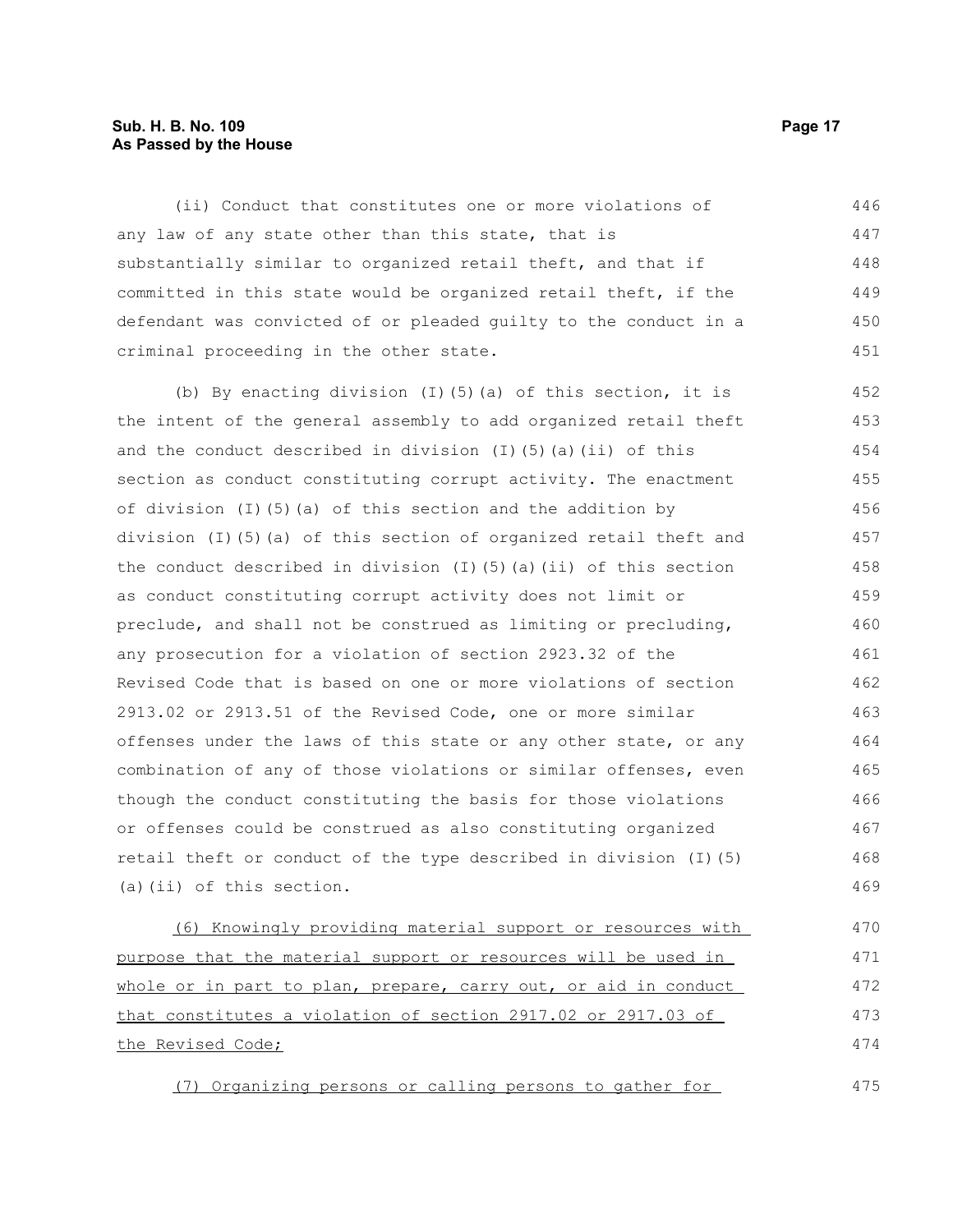| the purpose of violating section 2917.02 or 2917.03 of the       | 476 |
|------------------------------------------------------------------|-----|
| Revised Code.                                                    | 477 |
| (J) "Real property" means any real property or any               | 478 |
| interest in real property, including, but not limited to, any    | 479 |
| lease of, or mortgage upon, real property. Real property and any | 480 |
| beneficial interest in it is deemed to be located where the real | 481 |
| property is located.                                             | 482 |
| (K) "Trustee" means any of the following:                        | 483 |
| (1) Any person acting as trustee under a trust in which          | 484 |
| the trustee holds title to personal or real property;            | 485 |
| (2) Any person who holds title to personal or real               | 486 |
| property for which any other person has a beneficial interest;   | 487 |
| (3) Any successor trustee.                                       | 488 |
| "Trustee" does not include an assignee or trustee for an         | 489 |
| insolvent debtor or an executor, administrator, administrator    | 490 |
| with the will annexed, testamentary trustee, quardian, or        | 491 |
| committee, appointed by, under the control of, or accountable to | 492 |
| a court.                                                         | 493 |
| (L) "Unlawful debt" means any money or other thing of            | 494 |
| value constituting principal or interest of a debt that is       | 495 |
| legally unenforceable in this state in whole or in part because  | 496 |
| the debt was incurred or contracted in violation of any federal  | 497 |
| or state law relating to the business of gambling activity or    | 498 |
| relating to the business of lending money at an usurious rate    | 499 |
| unless the creditor proves, by a preponderance of the evidence,  | 500 |
| that the usurious rate was not intentionally set and that it     | 501 |
| resulted from a good faith error by the creditor,                | 502 |
| notwithstanding the maintenance of procedures that were adopted  | 503 |
| by the creditor to avoid an error of that nature.                | 504 |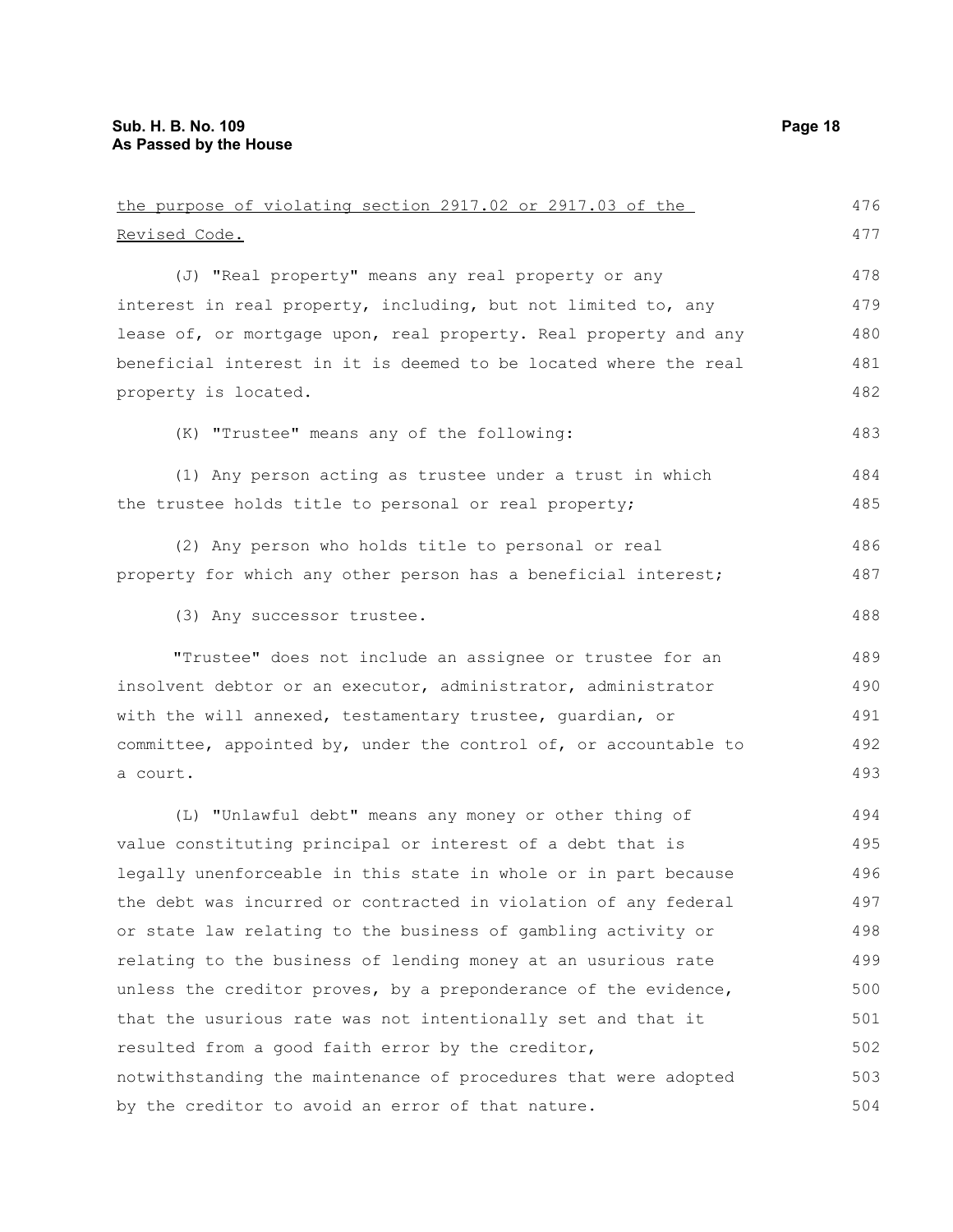# **Sub. H. B. No. 109 Page 19 As Passed by the House**

(M) "Animal activity" means any activity that involves the use of animals or animal parts, including, but not limited to, hunting, fishing, trapping, traveling, camping, the production, preparation, or processing of food or food products, clothing or garment manufacturing, medical research, other research, entertainment, recreation, agriculture, biotechnology, or service activity that involves the use of animals or animal parts. 505 506 507 508 509 510 511 512

(N) "Animal facility" means a vehicle, building, structure, nature preserve, or other premises in which an animal is lawfully kept, handled, housed, exhibited, bred, or offered for sale, including, but not limited to, a zoo, rodeo, circus, amusement park, hunting preserve, or premises in which a horse or dog event is held. 513 514 515 516 517 518

(O) "Animal or ecological terrorism" means the commission of any felony that involves causing or creating a substantial risk of physical harm to any property of another, the use of a deadly weapon or dangerous ordnance, or purposely, knowingly, or recklessly causing serious physical harm to property and that involves an intent to obstruct, impede, or deter any person from participating in a lawful animal activity, from mining, foresting, harvesting, gathering, or processing natural resources, or from being lawfully present in or on an animal facility or research facility. 519 520 521 522 523 524 525 526 527 528

(P) "Research facility" means a place, laboratory, institution, medical care facility, government facility, or public or private educational institution in which a scientific test, experiment, or investigation involving the use of animals or other living organisms is lawfully carried out, conducted, or attempted. 529 530 531 532 533 534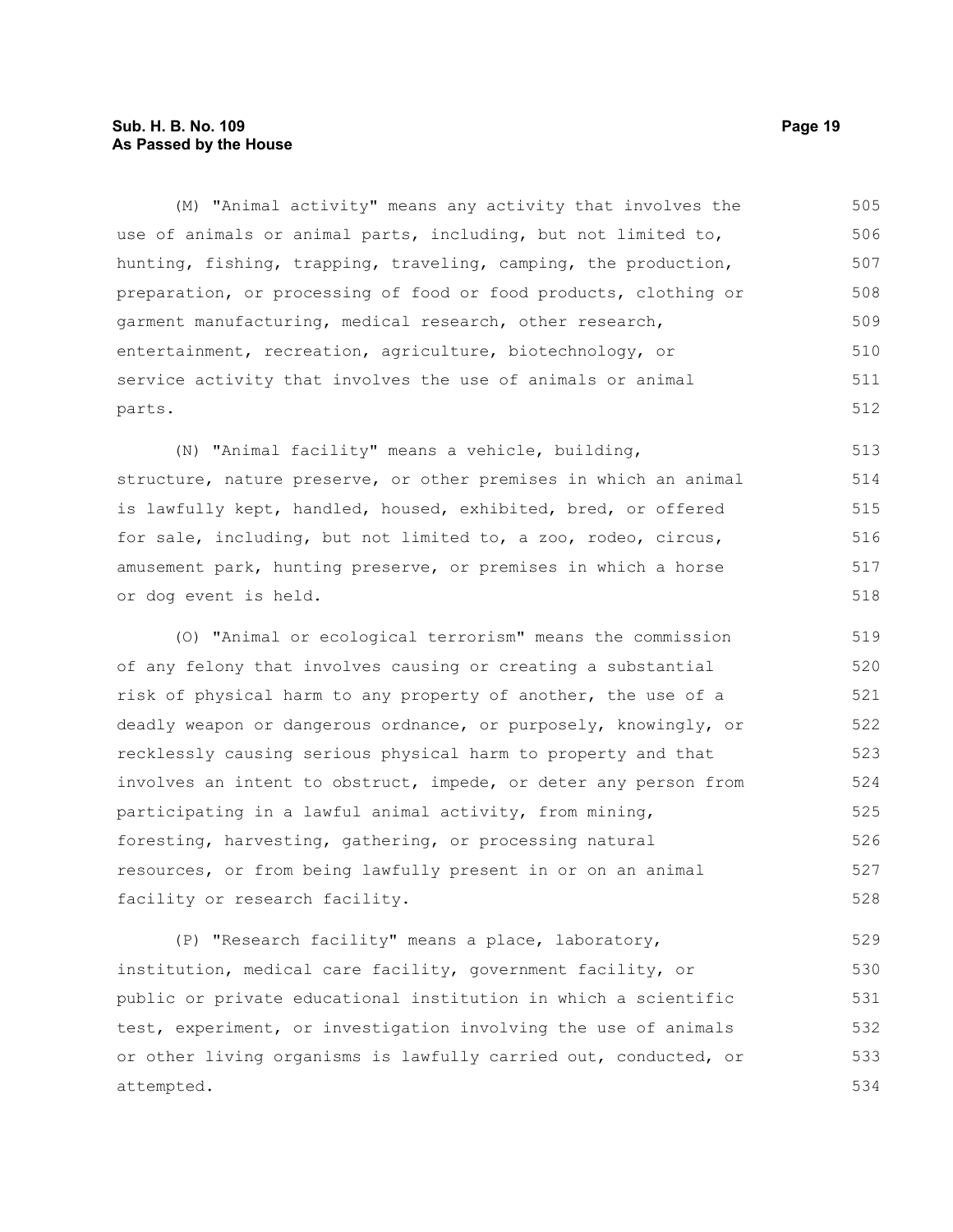# **Sub. H. B. No. 109 Page 20 As Passed by the House**

| (Q) "Organized retail theft" means the theft of retail           | 535 |
|------------------------------------------------------------------|-----|
| property with a retail value of one thousand dollars or more     | 536 |
| from one or more retail establishments with the intent to sell,  | 537 |
| deliver, or transfer that property to a retail property fence.   | 538 |
| (R) "Retail property" means any tangible personal property       | 539 |
| displayed, held, stored, or offered for sale in or by a retail   | 540 |
| establishment.                                                   | 541 |
| (S) "Retail property fence" means a person who possesses,        | 542 |
| procures, receives, or conceals retail property that was         | 543 |
| represented to the person as being stolen or that the person     | 544 |
| knows or believes to be stolen.                                  | 545 |
| (T) "Retail value" means the full retail value of the            | 546 |
| retail property. In determining whether the retail value of      | 547 |
| retail property equals or exceeds one thousand dollars, the      | 548 |
| value of all retail property stolen from the retail              | 549 |
| establishment or retail establishments by the same person or     | 550 |
| persons within any one-hundred-eighty-day period shall be        | 551 |
| aggregated.                                                      | 552 |
| (U) "Material support or resources" has the same meaning         | 553 |
| as in section 2909.21 of the Revised Code.                       | 554 |
| Sec. 2927.121. (A) As used in this section, "first               | 555 |
| responder" has the same meaning as in section 4765.01 of the     | 556 |
| Revised Code, except that it also includes any firefighter or    | 557 |
| paramedic as defined in section 4765.01 of the Revised Code, and | 558 |
| any peace officer as defined in section 2935.01 of the Revised   | 559 |
| Code.                                                            | 560 |
| (B) No person shall do any of the following maliciously          | 561 |
| and with the specific intent to intimidate, harass, or terrorize | 562 |
| another person because of that person's actual or perceived      | 563 |
|                                                                  |     |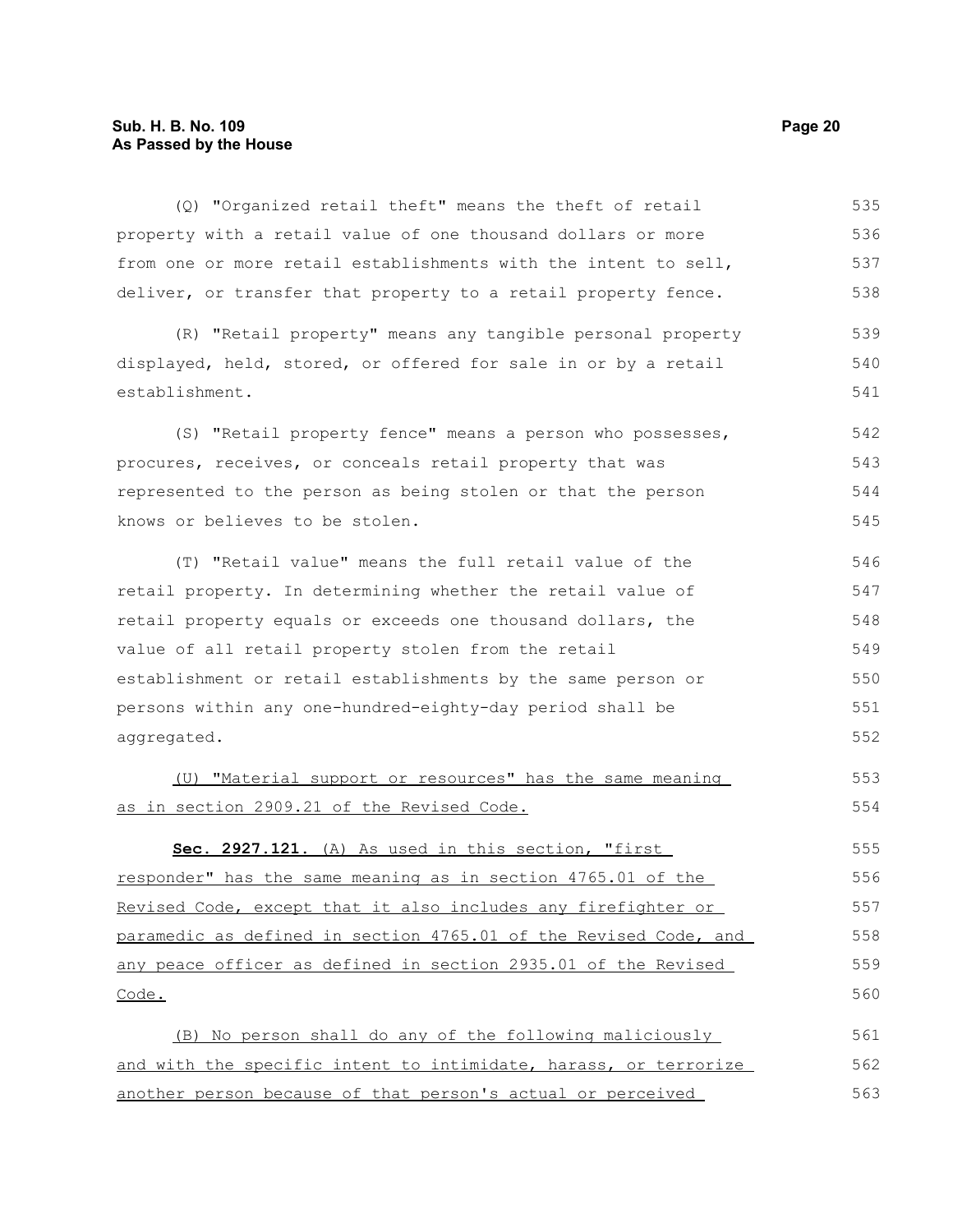| employment as a first responder:                                                    | 564 |
|-------------------------------------------------------------------------------------|-----|
| (1) Cause death or serious bodily harm to another person;                           | 565 |
| (2) Cause damage to or destroy any real or personal                                 | 566 |
| property of a person without permission when the amount of the                      | 567 |
| damage or the value of the property destroyed exceeds five                          | 568 |
| hundred dollars.                                                                    | 569 |
| (C) A person who violates division (B) of this section is                           | 570 |
| guilty of bias motivated intimidation, a felony of the third                        | 571 |
| degree.                                                                             | 572 |
| (D) Each violation of this section shall constitute a                               | 573 |
| separate offense and shall not merge with any other offense                         | 574 |
| under section 2941.25 of the Revised Code.                                          | 575 |
| Sec. 2929.14. (A) Except as provided in division $(B)$ (1),                         | 576 |
| (B) (2), (B) (3), (B) (4), (B) (5), (B) (6), (B) (7), (B) (8), (B) (9),             | 577 |
| $(B)$ (10), $(B)$ (11), $(E)$ , $(G)$ , $(H)$ , $(J)$ , or $(K)$ of this section or | 578 |
| in division (D) (6) of section 2919.25 of the Revised Code and                      | 579 |
| except in relation to an offense for which a sentence of death                      | 580 |
| or life imprisonment is to be imposed, if the court imposing a                      | 581 |
| sentence upon an offender for a felony elects or is required to                     | 582 |
| impose a prison term on the offender pursuant to this chapter,                      | 583 |
| the court shall impose a prison term that shall be one of the                       | 584 |
| following:                                                                          | 585 |
| (1) (a) For a felony of the first degree committed on or                            | 586 |
| after the effective date of this amendment, the prison term                         | 587 |
| shall be an indefinite prison term with a stated minimum term                       | 588 |
| selected by the court of three, four, five, six, seven, eight,                      | 589 |
| nine, ten, or eleven years and a maximum term that is determined                    | 590 |

pursuant to section 2929.144 of the Revised Code, except that if

the section that criminalizes the conduct constituting the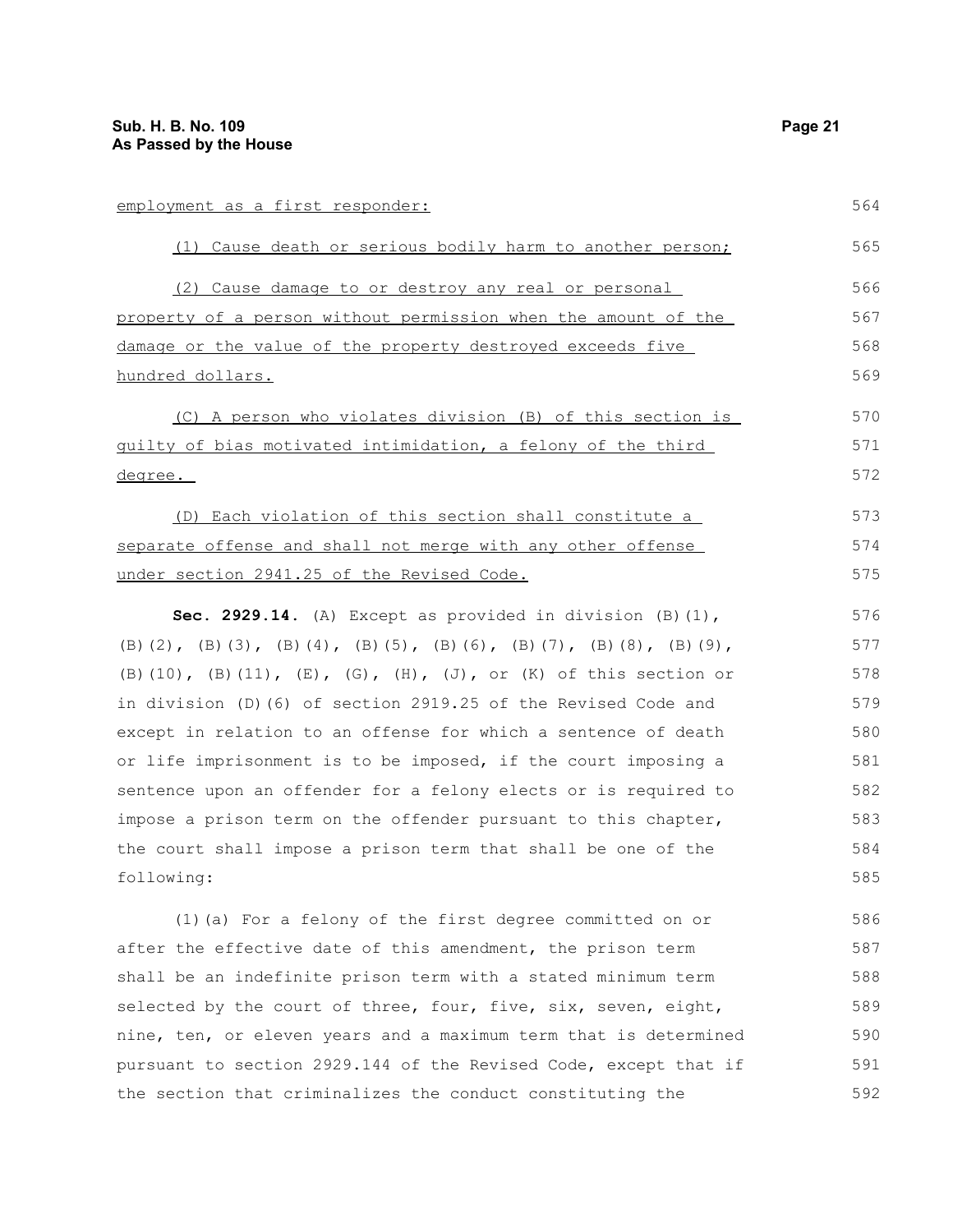# **Sub. H. B. No. 109 Page 22 As Passed by the House**

felony specifies a different minimum term or penalty for the offense, the specific language of that section shall control in determining the minimum term or otherwise sentencing the offender but the minimum term or sentence imposed under that specific language shall be considered for purposes of the Revised Code as if it had been imposed under this division. 593 594 595 596 597 598

(b) For a felony of the first degree committed prior to the effective date of this amendment, the prison term shall be a definite prison term of three, four, five, six, seven, eight, nine, ten, or eleven years. 599 600 601 602

(2)(a) For a felony of the second degree committed on or after the effective date of this amendment, the prison term shall be an indefinite prison term with a stated minimum term selected by the court of two, three, four, five, six, seven, or eight years and a maximum term that is determined pursuant to section 2929.144 of the Revised Code, except that if the section that criminalizes the conduct constituting the felony specifies a different minimum term or penalty for the offense, the specific language of that section shall control in determining the minimum term or otherwise sentencing the offender but the minimum term or sentence imposed under that specific language shall be considered for purposes of the Revised Code as if it had been imposed under this division. 603 604 605 606 607 608 609 610 611 612 613 614 615

(b) For a felony of the second degree committed prior to the effective date of this amendment, the prison term shall be a definite term of two, three, four, five, six, seven, or eight years.

(3)(a) For a felony of the third degree that is a violation of section 2903.06, 2903.08, 2907.03, 2907.04, 2907.05, 2907.321, 2907.322, 2907.323, 2927.121, or 3795.04 of 620 621 622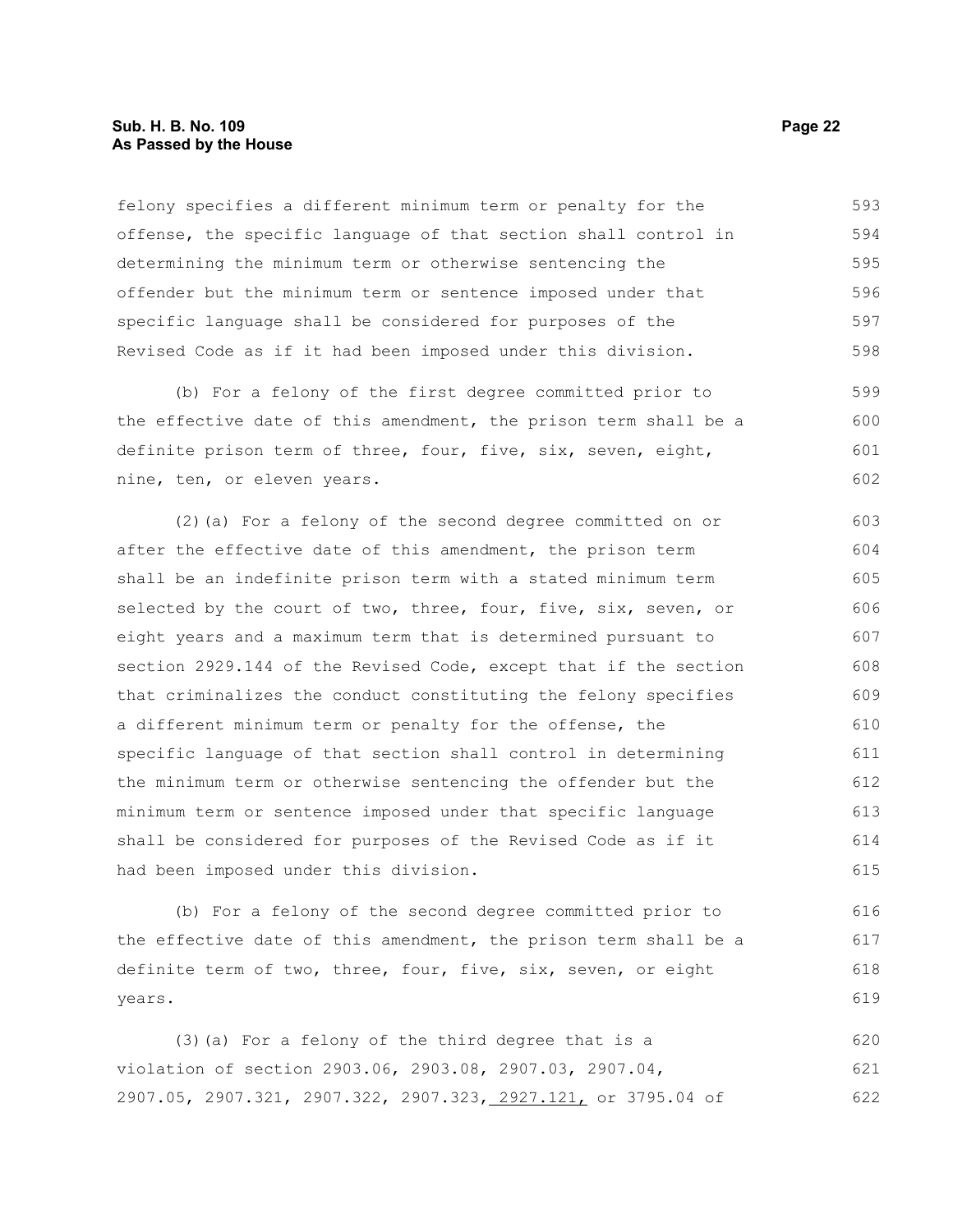# **Sub. H. B. No. 109 Page 23 As Passed by the House**

the Revised Code or that is a violation of section 2911.02 or 2911.12 of the Revised Code if the offender previously has been convicted of or pleaded guilty in two or more separate proceedings to two or more violations of section 2911.01, 2911.02, 2911.11, or 2911.12 of the Revised Code, the prison term shall be a definite term of twelve, eighteen, twenty-four, thirty, thirty-six, forty-two, forty-eight, fifty-four, or sixty months. 623 624 625 626 627 628 629 630

(b) For a felony of the third degree that is not an offense for which division  $(A)$   $(3)$   $(a)$  of this section applies, the prison term shall be a definite term of nine, twelve, eighteen, twenty-four, thirty, or thirty-six months. 631 632 633 634

(4) For a felony of the fourth degree, the prison term shall be a definite term of six, seven, eight, nine, ten, eleven, twelve, thirteen, fourteen, fifteen, sixteen, seventeen, or eighteen months. 635 636 637 638

(5) For a felony of the fifth degree, the prison term shall be a definite term of six, seven, eight, nine, ten, eleven, or twelve months. 639 640 641

(B)(1)(a) Except as provided in division (B)(1)(e) of this section, if an offender who is convicted of or pleads guilty to a felony also is convicted of or pleads guilty to a specification of the type described in section 2941.141, 2941.144, or 2941.145 of the Revised Code, the court shall impose on the offender one of the following prison terms: 642 643 644 645 646 647

(i) A prison term of six years if the specification is of the type described in division (A) of section 2941.144 of the Revised Code that charges the offender with having a firearm that is an automatic firearm or that was equipped with a firearm 648 649 650 651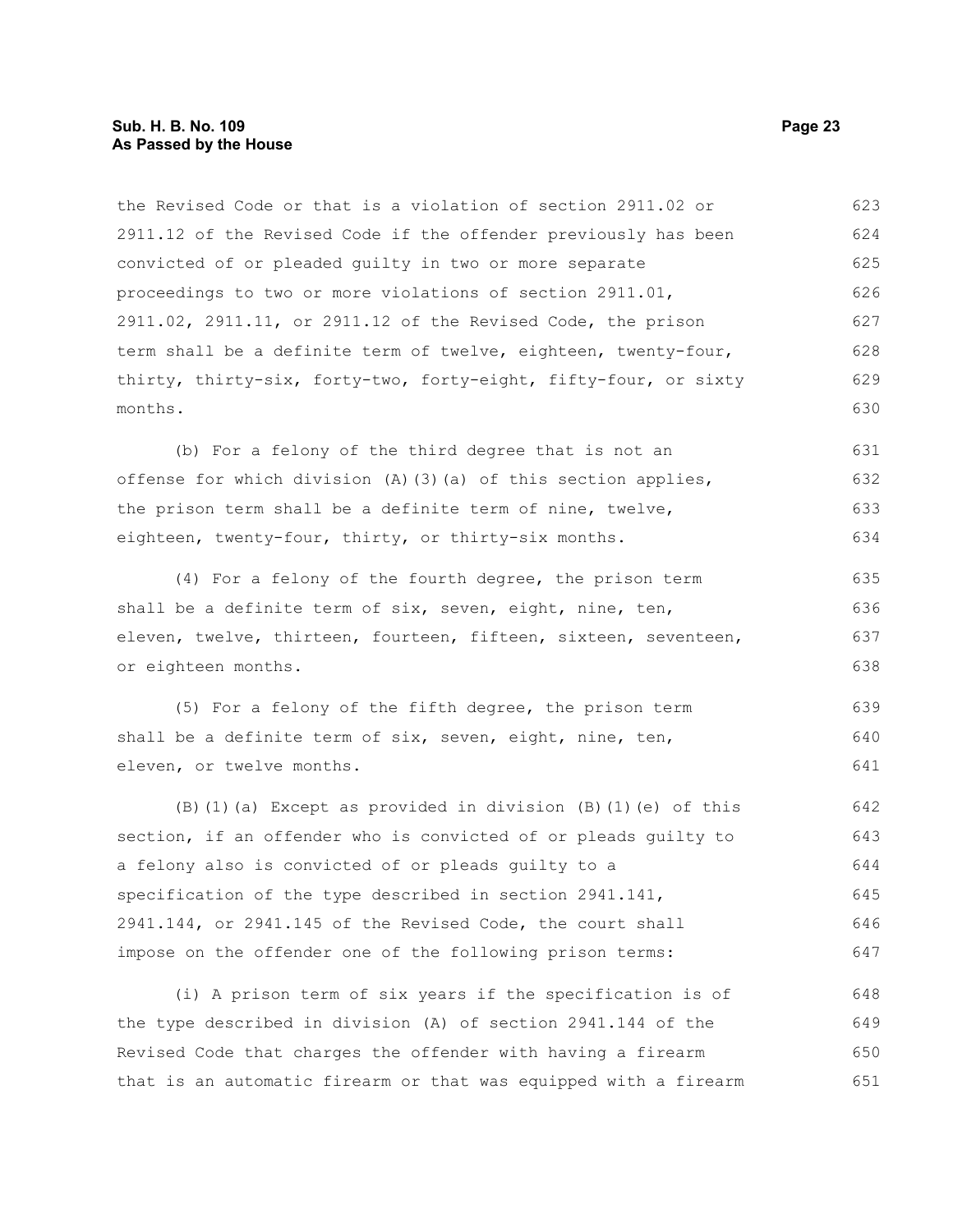muffler or suppressor on or about the offender's person or under the offender's control while committing the offense; (ii) A prison term of three years if the specification is of the type described in division (A) of section 2941.145 of the Revised Code that charges the offender with having a firearm on or about the offender's person or under the offender's control while committing the offense and displaying the firearm, brandishing the firearm, indicating that the offender possessed the firearm, or using it to facilitate the offense; (iii) A prison term of one year if the specification is of the type described in division (A) of section 2941.141 of the Revised Code that charges the offender with having a firearm on 652 653 654 655 656 657 658 659 660 661 662 663

or about the offender's person or under the offender's control while committing the offense; 664 665

(iv) A prison term of nine years if the specification is of the type described in division (D) of section 2941.144 of the Revised Code that charges the offender with having a firearm that is an automatic firearm or that was equipped with a firearm muffler or suppressor on or about the offender's person or under the offender's control while committing the offense and specifies that the offender previously has been convicted of or pleaded guilty to a specification of the type described in section 2941.141, 2941.144, 2941.145, 2941.146, or 2941.1412 of the Revised Code; 666 667 668 669 670 671 672 673 674 675

(v) A prison term of fifty-four months if the specification is of the type described in division (D) of section 2941.145 of the Revised Code that charges the offender with having a firearm on or about the offender's person or under the offender's control while committing the offense and displaying the firearm, brandishing the firearm, indicating that 676 677 678 679 680 681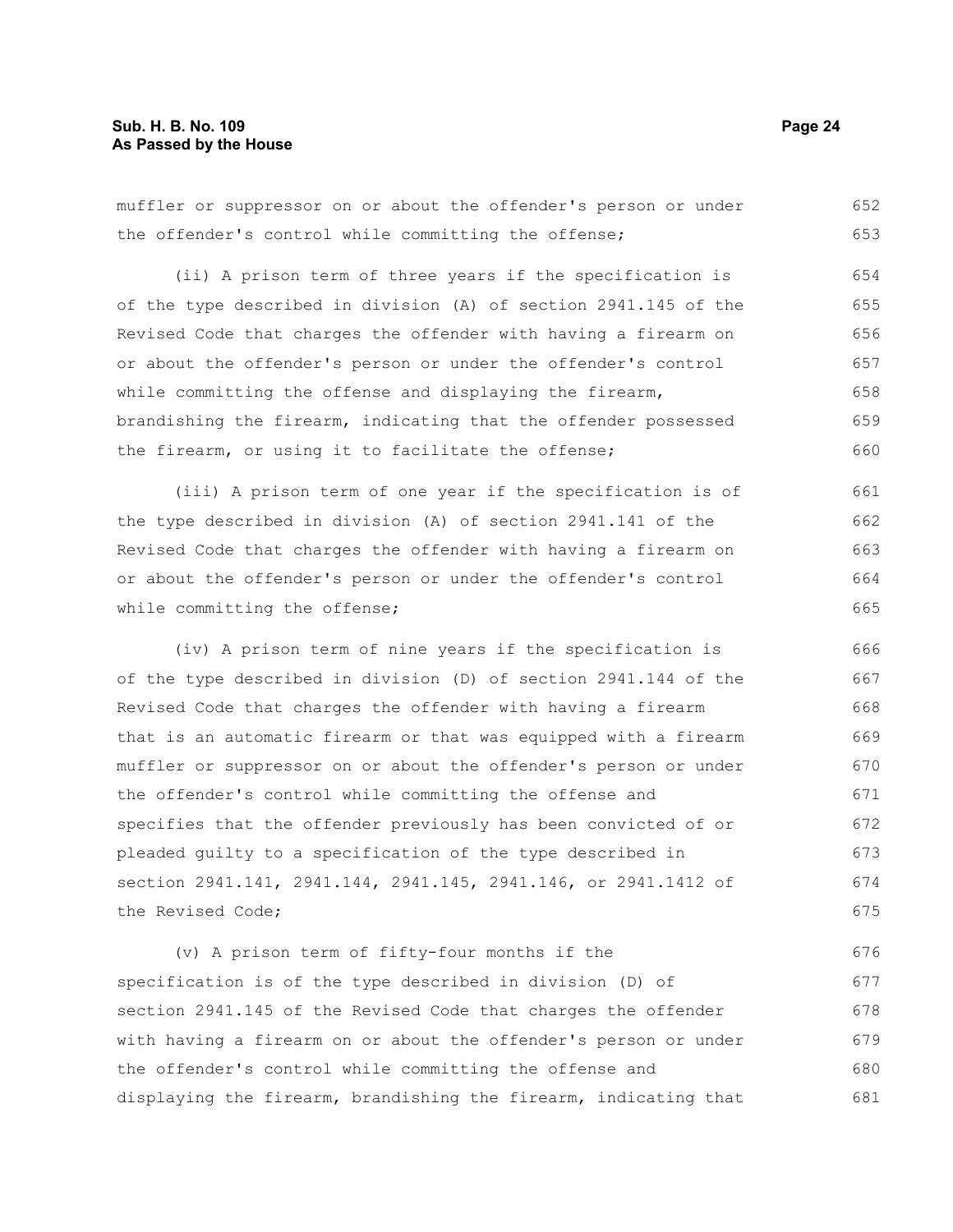### **Sub. H. B. No. 109 Page 25 As Passed by the House**

the offender possessed the firearm, or using the firearm to facilitate the offense and that the offender previously has been convicted of or pleaded guilty to a specification of the type described in section 2941.141, 2941.144, 2941.145, 2941.146, or 2941.1412 of the Revised Code; 682 683 684 685 686

(vi) A prison term of eighteen months if the specification is of the type described in division (D) of section 2941.141 of the Revised Code that charges the offender with having a firearm on or about the offender's person or under the offender's control while committing the offense and that the offender previously has been convicted of or pleaded guilty to a specification of the type described in section 2941.141, 2941.144, 2941.145, 2941.146, or 2941.1412 of the Revised Code. 687 688 689 690 691 692 693 694

(b) If a court imposes a prison term on an offender under division  $(B)(1)(a)$  of this section, the prison term shall not be reduced pursuant to section 2967.19, section 2929.20, section 2967.193, or any other provision of Chapter 2967. or Chapter 5120. of the Revised Code. Except as provided in division (B)(1) (g) of this section, a court shall not impose more than one prison term on an offender under division (B)(1)(a) of this section for felonies committed as part of the same act or transaction. 695 696 697 698 699 700 701 702 703

(c)(i) Except as provided in division (B)(1)(e) of this section, if an offender who is convicted of or pleads guilty to a violation of section 2923.161 of the Revised Code or to a felony that includes, as an essential element, purposely or knowingly causing or attempting to cause the death of or physical harm to another, also is convicted of or pleads guilty to a specification of the type described in division (A) of section 2941.146 of the Revised Code that charges the offender 704 705 706 707 708 709 710 711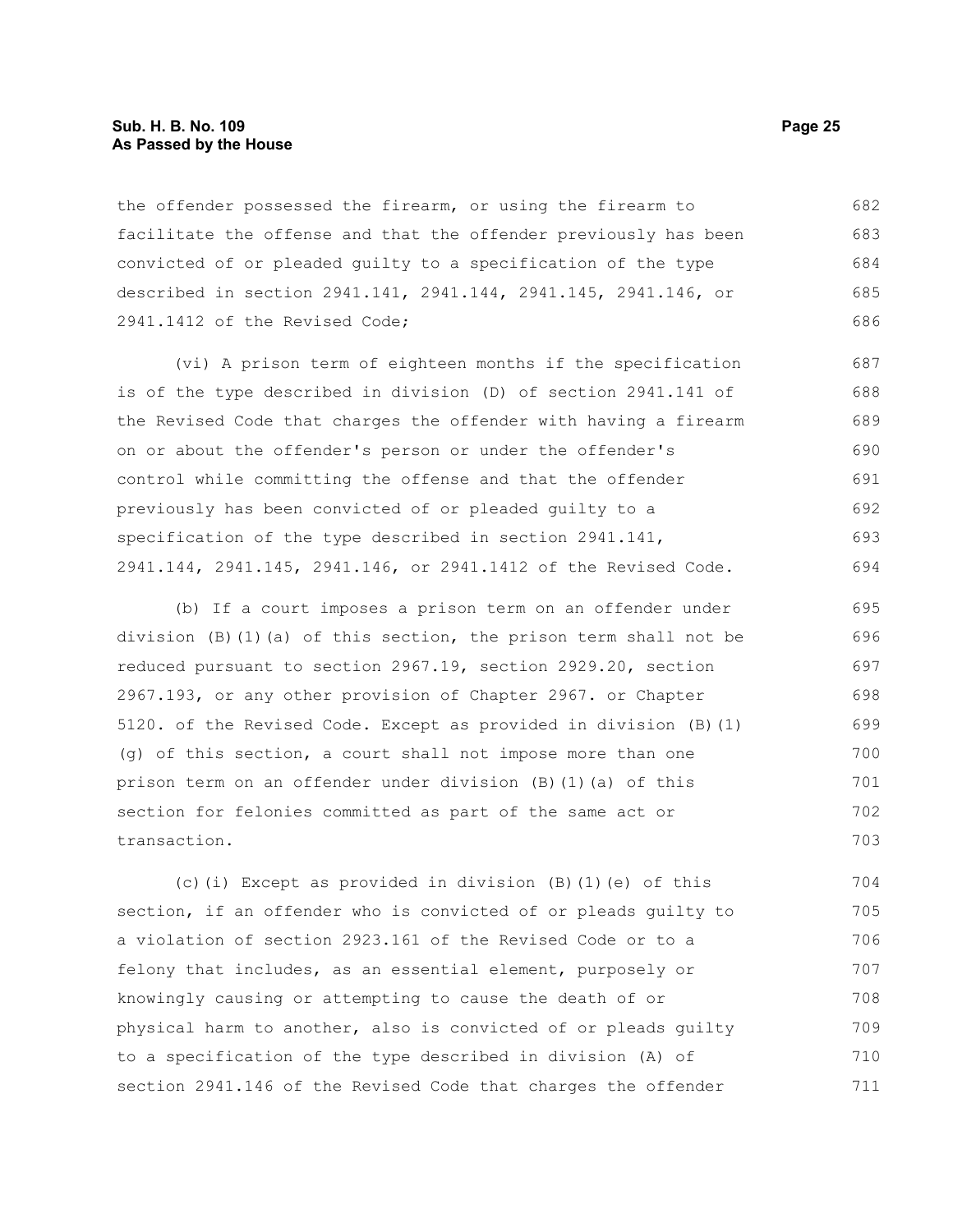with committing the offense by discharging a firearm from a motor vehicle other than a manufactured home, the court, after imposing a prison term on the offender for the violation of section 2923.161 of the Revised Code or for the other felony offense under division  $(A)$ ,  $(B)$  $(2)$ , or  $(B)$  $(3)$  of this section, shall impose an additional prison term of five years upon the offender that shall not be reduced pursuant to section 2929.20, section 2967.19, section 2967.193, or any other provision of Chapter 2967. or Chapter 5120. of the Revised Code. 712 713 714 715 716 717 718 719 720

(ii) Except as provided in division (B)(1)(e) of this section, if an offender who is convicted of or pleads guilty to a violation of section 2923.161 of the Revised Code or to a felony that includes, as an essential element, purposely or knowingly causing or attempting to cause the death of or physical harm to another, also is convicted of or pleads guilty to a specification of the type described in division (C) of section 2941.146 of the Revised Code that charges the offender with committing the offense by discharging a firearm from a motor vehicle other than a manufactured home and that the offender previously has been convicted of or pleaded guilty to a specification of the type described in section 2941.141, 2941.144, 2941.145, 2941.146, or 2941.1412 of the Revised Code, the court, after imposing a prison term on the offender for the violation of section 2923.161 of the Revised Code or for the other felony offense under division  $(A)$ ,  $(B)$   $(2)$ , or  $(3)$  of this section, shall impose an additional prison term of ninety months upon the offender that shall not be reduced pursuant to section 2929.20, 2967.19, 2967.193, or any other provision of Chapter 2967. or Chapter 5120. of the Revised Code. 721 722 723 724 725 726 727 728 729 730 731 732 733 734 735 736 737 738 739 740

(iii) A court shall not impose more than one additional prison term on an offender under division (B)(1)(c) of this 741 742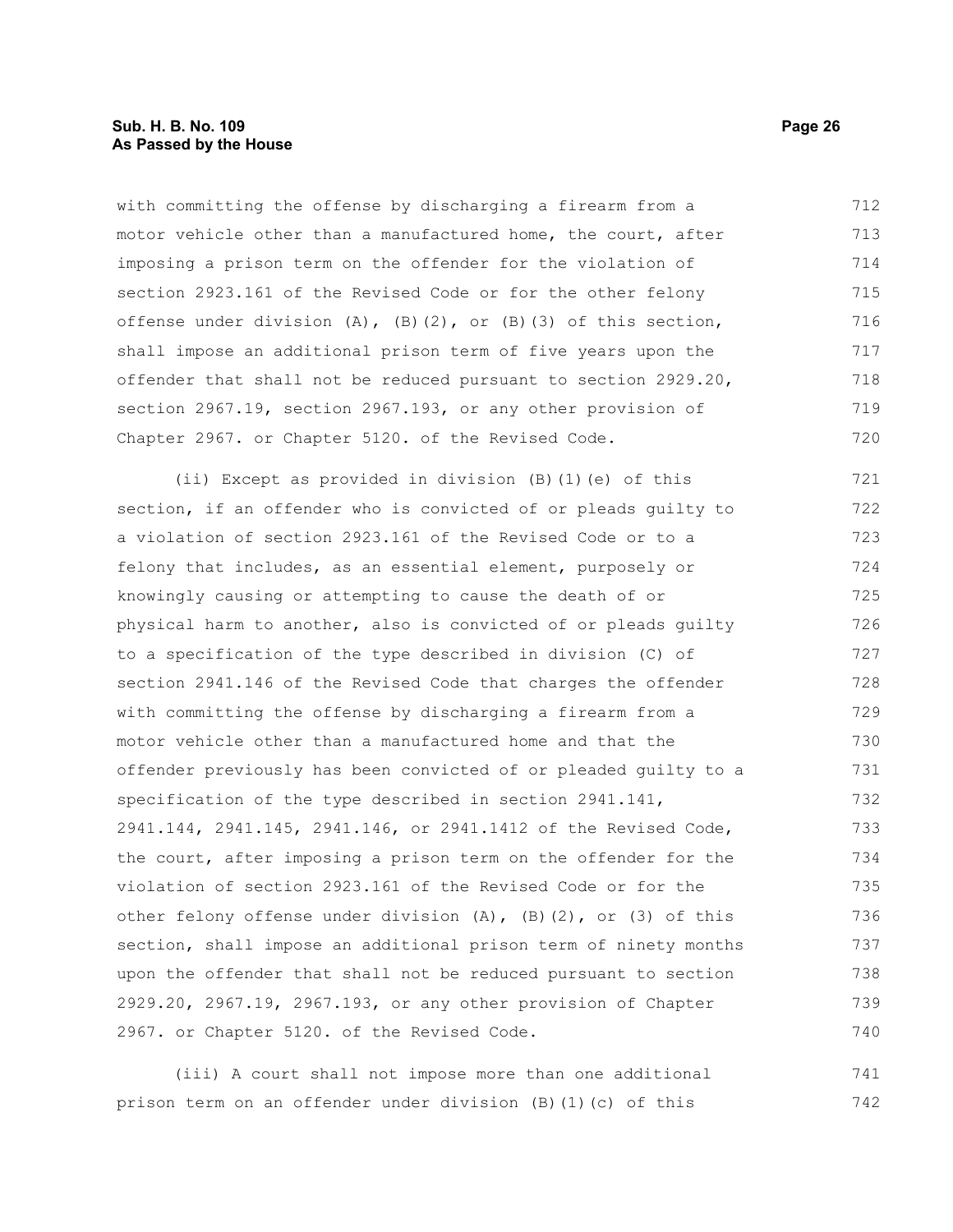# **Sub. H. B. No. 109 Page 27 As Passed by the House**

section for felonies committed as part of the same act or transaction. If a court imposes an additional prison term on an offender under division (B)(1)(c) of this section relative to an offense, the court also shall impose a prison term under division (B)(1)(a) of this section relative to the same offense, provided the criteria specified in that division for imposing an additional prison term are satisfied relative to the offender and the offense. 743 744 745 746 747 748 749 750

(d) If an offender who is convicted of or pleads guilty to an offense of violence that is a felony also is convicted of or pleads guilty to a specification of the type described in section 2941.1411 of the Revised Code that charges the offender with wearing or carrying body armor while committing the felony offense of violence, the court shall impose on the offender an additional prison term of two years. The prison term so imposed, subject to divisions (C) to (I) of section 2967.19 of the Revised Code, shall not be reduced pursuant to section 2929.20, section 2967.19, section 2967.193, or any other provision of Chapter 2967. or Chapter 5120. of the Revised Code. A court shall not impose more than one prison term on an offender under division (B)(1)(d) of this section for felonies committed as part of the same act or transaction. If a court imposes an additional prison term under division (B)(1)(a) or (c) of this section, the court is not precluded from imposing an additional prison term under division (B)(1)(d) of this section. 751 752 753 754 755 756 757 758 759 760 761 762 763 764 765 766 767

(e) The court shall not impose any of the prison terms described in division (B)(1)(a) of this section or any of the additional prison terms described in division (B)(1)(c) of this section upon an offender for a violation of section 2923.12 or 2923.123 of the Revised Code. The court shall not impose any of the prison terms described in division (B)(1)(a) or (b) of this 768 769 770 771 772 773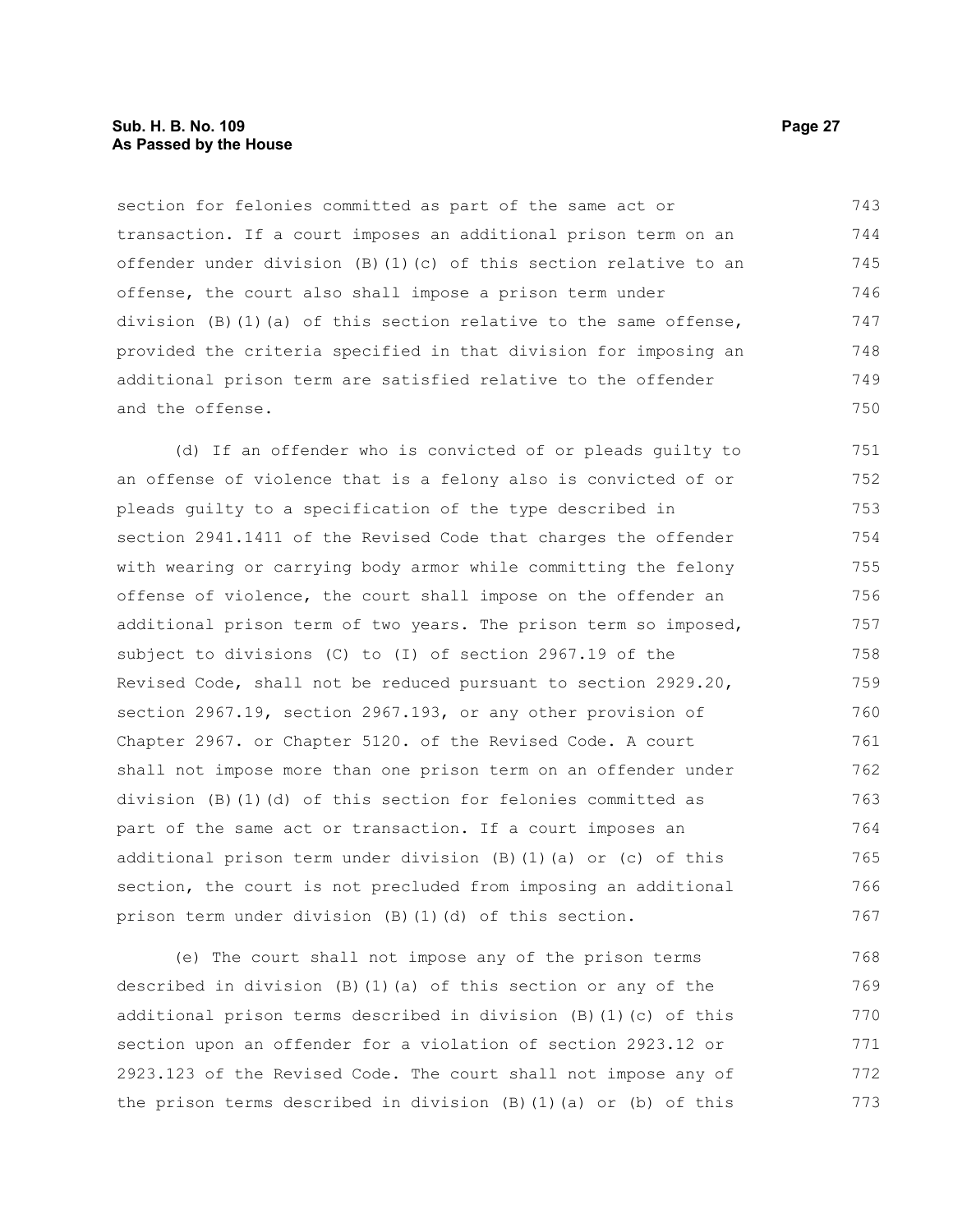section upon an offender for a violation of section 2923.122 that involves a deadly weapon that is a firearm other than a dangerous ordnance, section 2923.16, or section 2923.121 of the Revised Code. The court shall not impose any of the prison terms described in division  $(B)$  (1)(a) of this section or any of the additional prison terms described in division (B)(1)(c) of this section upon an offender for a violation of section 2923.13 of the Revised Code unless all of the following apply: 774 775 776 777 778 779 780 781

(i) The offender previously has been convicted of aggravated murder, murder, or any felony of the first or second degree. 782 783 784

(ii) Less than five years have passed since the offender was released from prison or post-release control, whichever is later, for the prior offense.

(f)(i) If an offender is convicted of or pleads guilty to a felony that includes, as an essential element, causing or attempting to cause the death of or physical harm to another and also is convicted of or pleads guilty to a specification of the type described in division (A) of section 2941.1412 of the Revised Code that charges the offender with committing the offense by discharging a firearm at a peace officer as defined in section 2935.01 of the Revised Code or a corrections officer, as defined in section 2941.1412 of the Revised Code, the court, after imposing a prison term on the offender for the felony offense under division  $(A)$ ,  $(B)$ (2), or  $(B)$ (3) of this section, shall impose an additional prison term of seven years upon the offender that shall not be reduced pursuant to section 2929.20, section 2967.19, section 2967.193, or any other provision of Chapter 2967. or Chapter 5120. of the Revised Code. 788 789 790 791 792 793 794 795 796 797 798 799 800 801 802

(ii) If an offender is convicted of or pleads guilty to a 803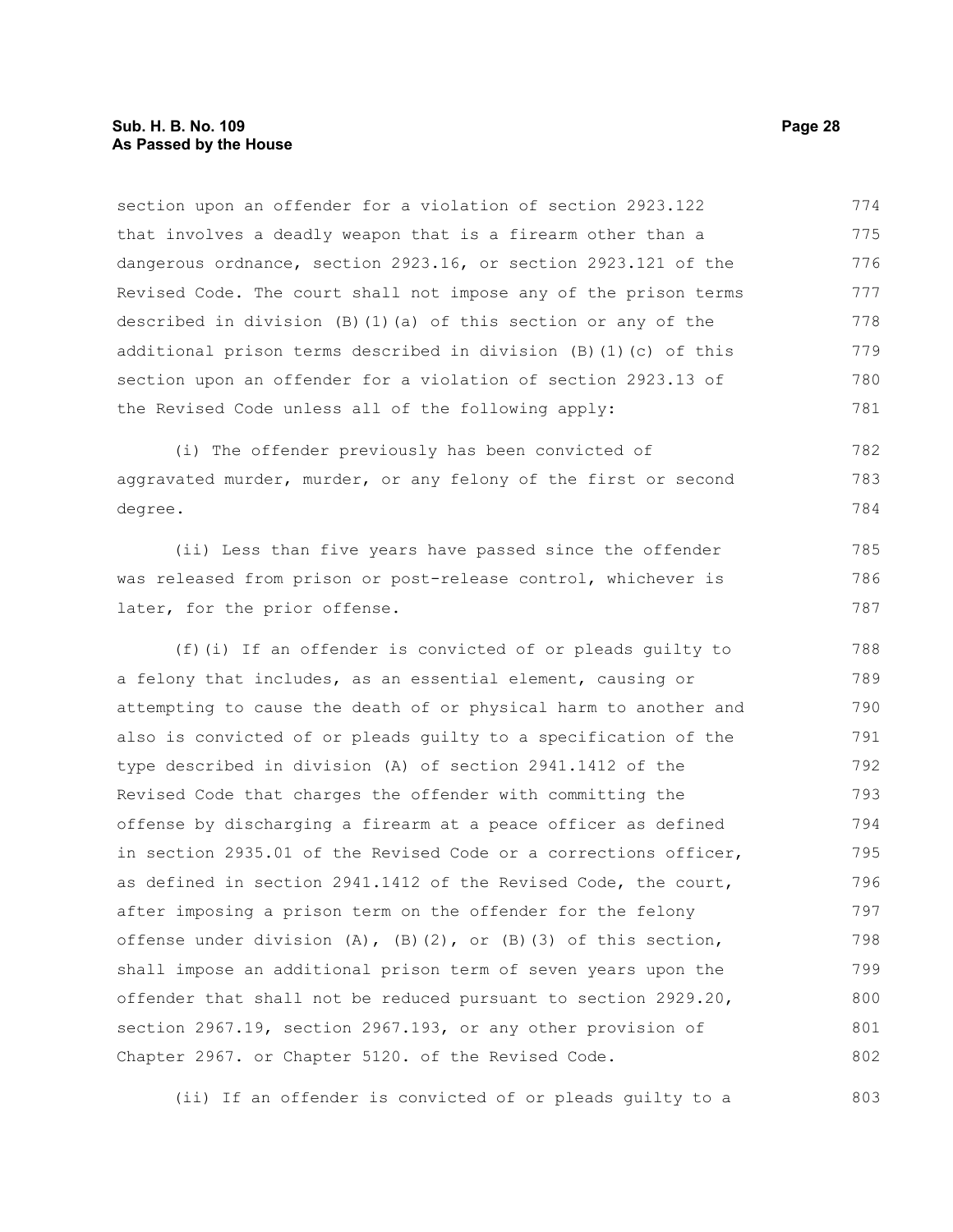felony that includes, as an essential element, causing or attempting to cause the death of or physical harm to another and also is convicted of or pleads guilty to a specification of the type described in division (B) of section 2941.1412 of the Revised Code that charges the offender with committing the offense by discharging a firearm at a peace officer, as defined in section 2935.01 of the Revised Code, or a corrections officer, as defined in section 2941.1412 of the Revised Code, and that the offender previously has been convicted of or pleaded guilty to a specification of the type described in section 2941.141, 2941.144, 2941.145, 2941.146, or 2941.1412 of the Revised Code, the court, after imposing a prison term on the offender for the felony offense under division  $(A)$ ,  $(B)$   $(2)$ , or (3) of this section, shall impose an additional prison term of one hundred twenty-six months upon the offender that shall not be reduced pursuant to section 2929.20, 2967.19, 2967.193, or any other provision of Chapter 2967. or 5120. of the Revised Code. 804 805 806 807 808 809 810 811 812 813 814 815 816 817 818 819 820 821

(iii) If an offender is convicted of or pleads guilty to two or more felonies that include, as an essential element, causing or attempting to cause the death or physical harm to another and also is convicted of or pleads guilty to a specification of the type described under division (B)(1)(f) of this section in connection with two or more of the felonies of which the offender is convicted or to which the offender pleads guilty, the sentencing court shall impose on the offender the prison term specified under division (B)(1)(f) of this section for each of two of the specifications of which the offender is convicted or to which the offender pleads guilty and, in its discretion, also may impose on the offender the prison term specified under that division for any or all of the remaining 822 823 824 825 826 827 828 829 830 831 832 833 834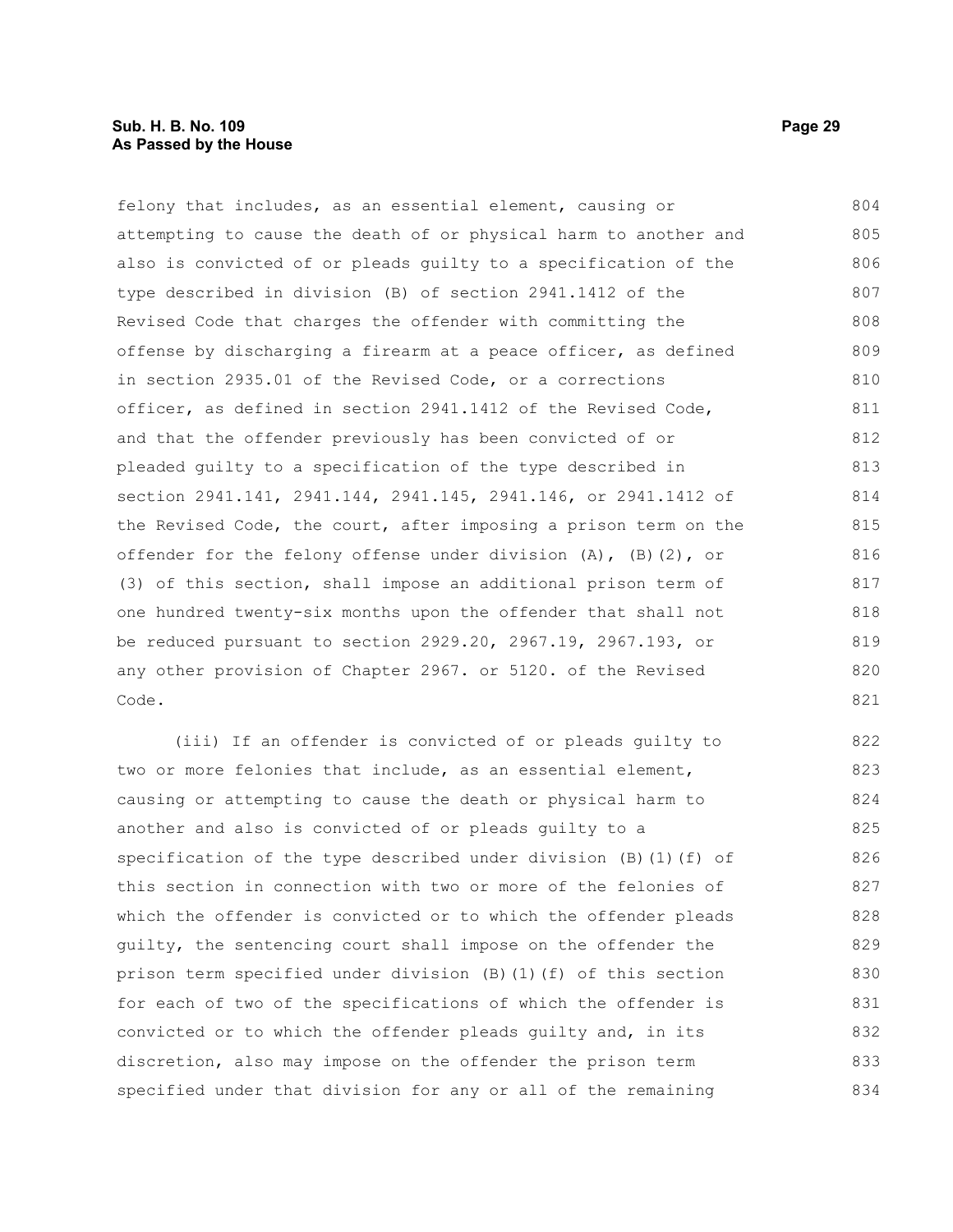#### **Sub. H. B. No. 109 Page 30 As Passed by the House**

specifications. If a court imposes an additional prison term on an offender under division (B)(1)(f) of this section relative to an offense, the court shall not impose a prison term under division (B)(1)(a) or (c) of this section relative to the same offense. 835 836 837 838 839

(g) If an offender is convicted of or pleads guilty to two or more felonies, if one or more of those felonies are aggravated murder, murder, attempted aggravated murder, attempted murder, aggravated robbery, felonious assault, or rape, and if the offender is convicted of or pleads guilty to a specification of the type described under division  $(B)$  (1)(a) of this section in connection with two or more of the felonies, the sentencing court shall impose on the offender the prison term specified under division  $(B)$  (1)(a) of this section for each of the two most serious specifications of which the offender is convicted or to which the offender pleads guilty and, in its discretion, also may impose on the offender the prison term specified under that division for any or all of the remaining specifications. 840 841 842 843 844 845 846 847 848 849 850 851 852 853

(2)(a) If division (B)(2)(b) of this section does not apply, the court may impose on an offender, in addition to the longest prison term authorized or required for the offense or, for offenses for which division  $(A)$   $(1)$   $(a)$  or  $(2)$   $(a)$  of this section applies, in addition to the longest minimum prison term authorized or required for the offense, an additional definite prison term of one, two, three, four, five, six, seven, eight, nine, or ten years if all of the following criteria are met: 854 855 856 857 858 859 860 861

(i) The offender is convicted of or pleads guilty to a specification of the type described in section 2941.149 of the Revised Code that the offender is a repeat violent offender. 862 863 864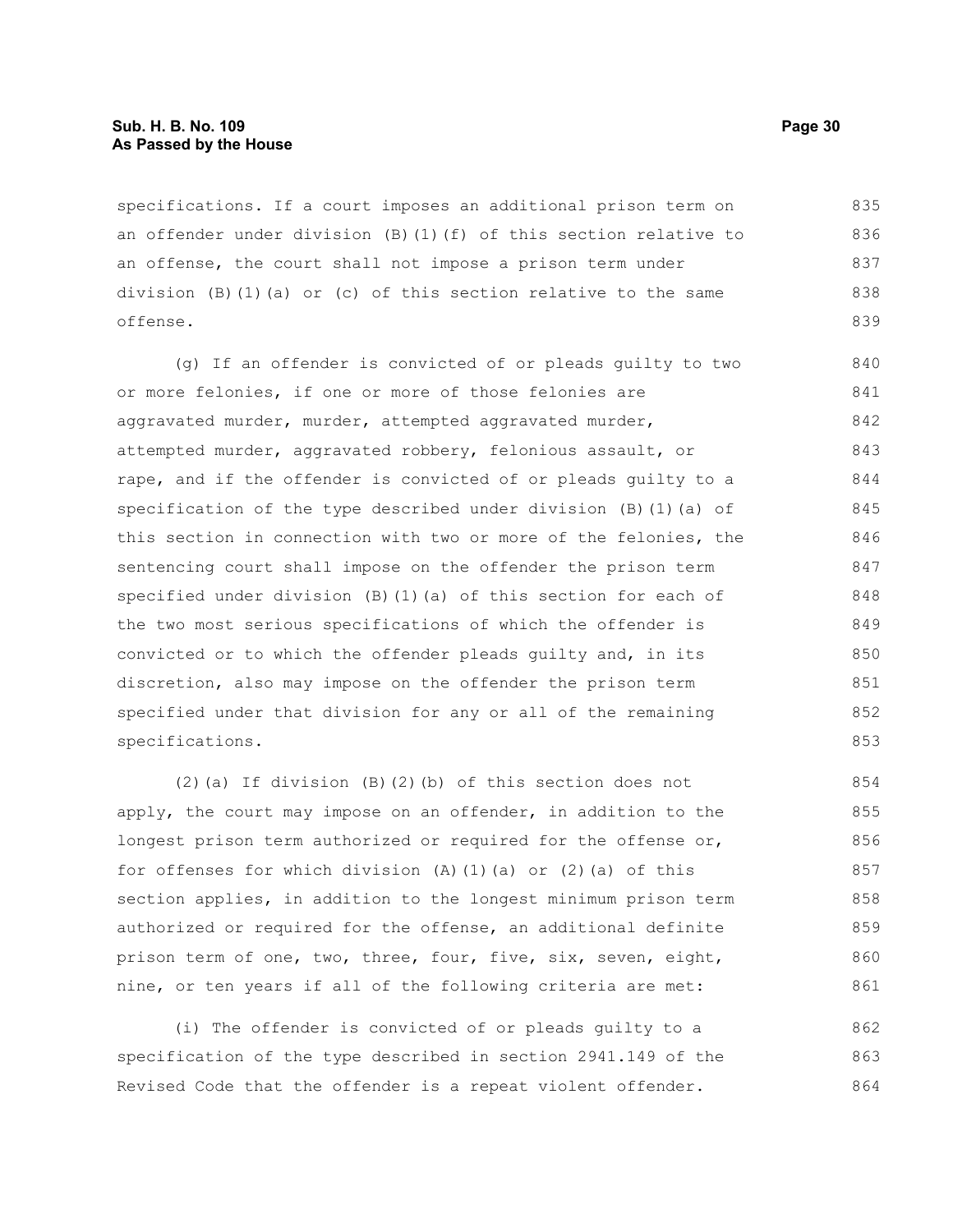# **Sub. H. B. No. 109 Page 31 As Passed by the House**

(ii) The offense of which the offender currently is convicted or to which the offender currently pleads guilty is aggravated murder and the court does not impose a sentence of death or life imprisonment without parole, murder, terrorism and the court does not impose a sentence of life imprisonment without parole, any felony of the first degree that is an offense of violence and the court does not impose a sentence of life imprisonment without parole, or any felony of the second degree that is an offense of violence and the trier of fact finds that the offense involved an attempt to cause or a threat to cause serious physical harm to a person or resulted in serious physical harm to a person. 865 866 867 868 869 870 871 872 873 874 875 876

(iii) The court imposes the longest prison term for the offense or the longest minimum prison term for the offense, whichever is applicable, that is not life imprisonment without parole. 877 878 879 880

(iv) The court finds that the prison terms imposed pursuant to division  $(B)$   $(2)$   $(a)$   $(iii)$  of this section and, if applicable, division (B)(1) or (3) of this section are inadequate to punish the offender and protect the public from future crime, because the applicable factors under section 2929.12 of the Revised Code indicating a greater likelihood of recidivism outweigh the applicable factors under that section indicating a lesser likelihood of recidivism. 881 882 883 884 885 886 887 888

(v) The court finds that the prison terms imposed pursuant to division  $(B)(2)(a)(iii)$  of this section and, if applicable, division (B)(1) or (3) of this section are demeaning to the seriousness of the offense, because one or more of the factors under section 2929.12 of the Revised Code indicating that the offender's conduct is more serious than conduct normally 889 890 891 892 893 894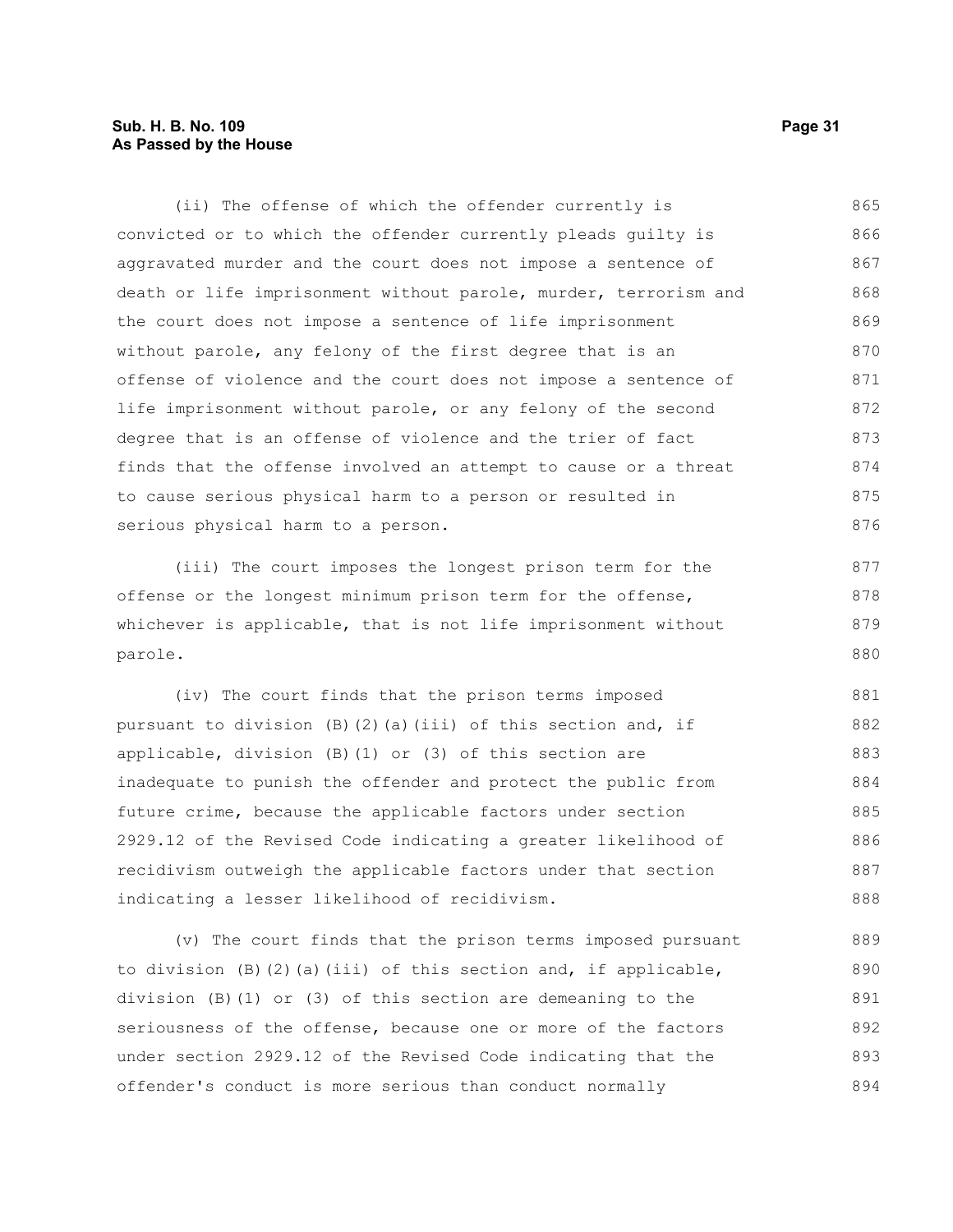constituting the offense are present, and they outweigh the applicable factors under that section indicating that the offender's conduct is less serious than conduct normally constituting the offense. 895 896 897 898

(b) The court shall impose on an offender the longest prison term authorized or required for the offense or, for offenses for which division (A)(1)(a) or (2)(a) of this section applies, the longest minimum prison term authorized or required for the offense, and shall impose on the offender an additional definite prison term of one, two, three, four, five, six, seven, eight, nine, or ten years if all of the following criteria are met:

(i) The offender is convicted of or pleads guilty to a specification of the type described in section 2941.149 of the Revised Code that the offender is a repeat violent offender.

(ii) The offender within the preceding twenty years has been convicted of or pleaded guilty to three or more offenses described in division (CC)(1) of section 2929.01 of the Revised Code, including all offenses described in that division of which the offender is convicted or to which the offender pleads guilty in the current prosecution and all offenses described in that division of which the offender previously has been convicted or to which the offender previously pleaded guilty, whether prosecuted together or separately. 910 911 912 913 914 915 916 917 918

(iii) The offense or offenses of which the offender currently is convicted or to which the offender currently pleads guilty is aggravated murder and the court does not impose a sentence of death or life imprisonment without parole, murder, terrorism and the court does not impose a sentence of life imprisonment without parole, any felony of the first degree that 919 920 921 922 923 924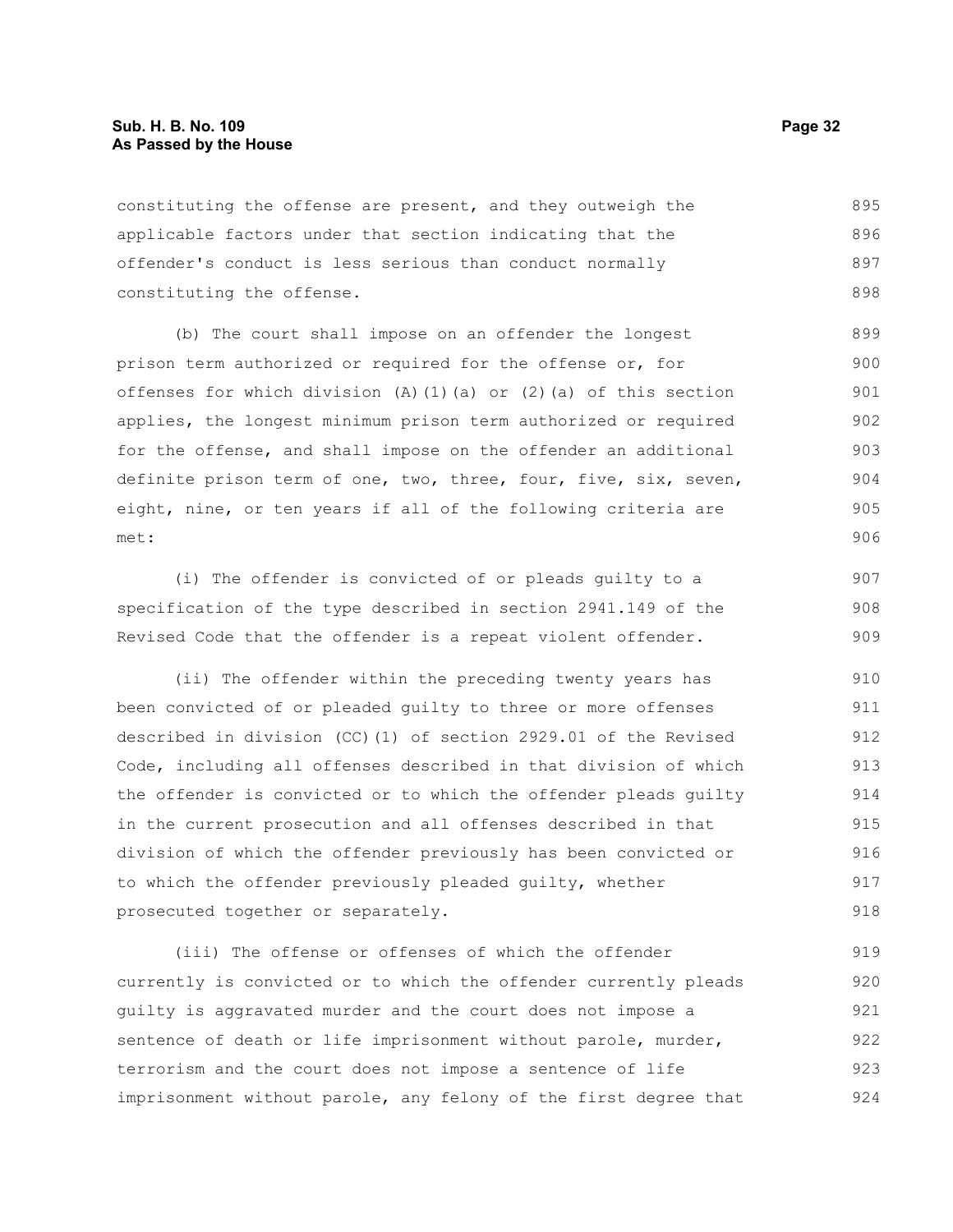## **Sub. H. B. No. 109 Page 33 As Passed by the House**

is an offense of violence and the court does not impose a sentence of life imprisonment without parole, or any felony of the second degree that is an offense of violence and the trier of fact finds that the offense involved an attempt to cause or a threat to cause serious physical harm to a person or resulted in serious physical harm to a person. 925 926 927 928 929 930

(c) For purposes of division (B)(2)(b) of this section, two or more offenses committed at the same time or as part of the same act or event shall be considered one offense, and that one offense shall be the offense with the greatest penalty. 931 932 933 934

(d) A sentence imposed under division (B)(2)(a) or (b) of this section shall not be reduced pursuant to section 2929.20, section 2967.19, or section 2967.193, or any other provision of Chapter 2967. or Chapter 5120. of the Revised Code. The offender shall serve an additional prison term imposed under division (B) (2)(a) or (b) of this section consecutively to and prior to the prison term imposed for the underlying offense.

(e) When imposing a sentence pursuant to division (B)(2) (a) or (b) of this section, the court shall state its findings explaining the imposed sentence.

(3) Except when an offender commits a violation of section 2903.01 or 2907.02 of the Revised Code and the penalty imposed for the violation is life imprisonment or commits a violation of section 2903.02 of the Revised Code, if the offender commits a violation of section 2925.03 or 2925.11 of the Revised Code and that section classifies the offender as a major drug offender, if the offender commits a violation of section 2925.05 of the Revised Code and division  $(E)(1)$  of that section classifies the offender as a major drug offender, if the offender commits a felony violation of section 2925.02, 2925.04, 2925.05, 2925.36, 945 946 947 948 949 950 951 952 953 954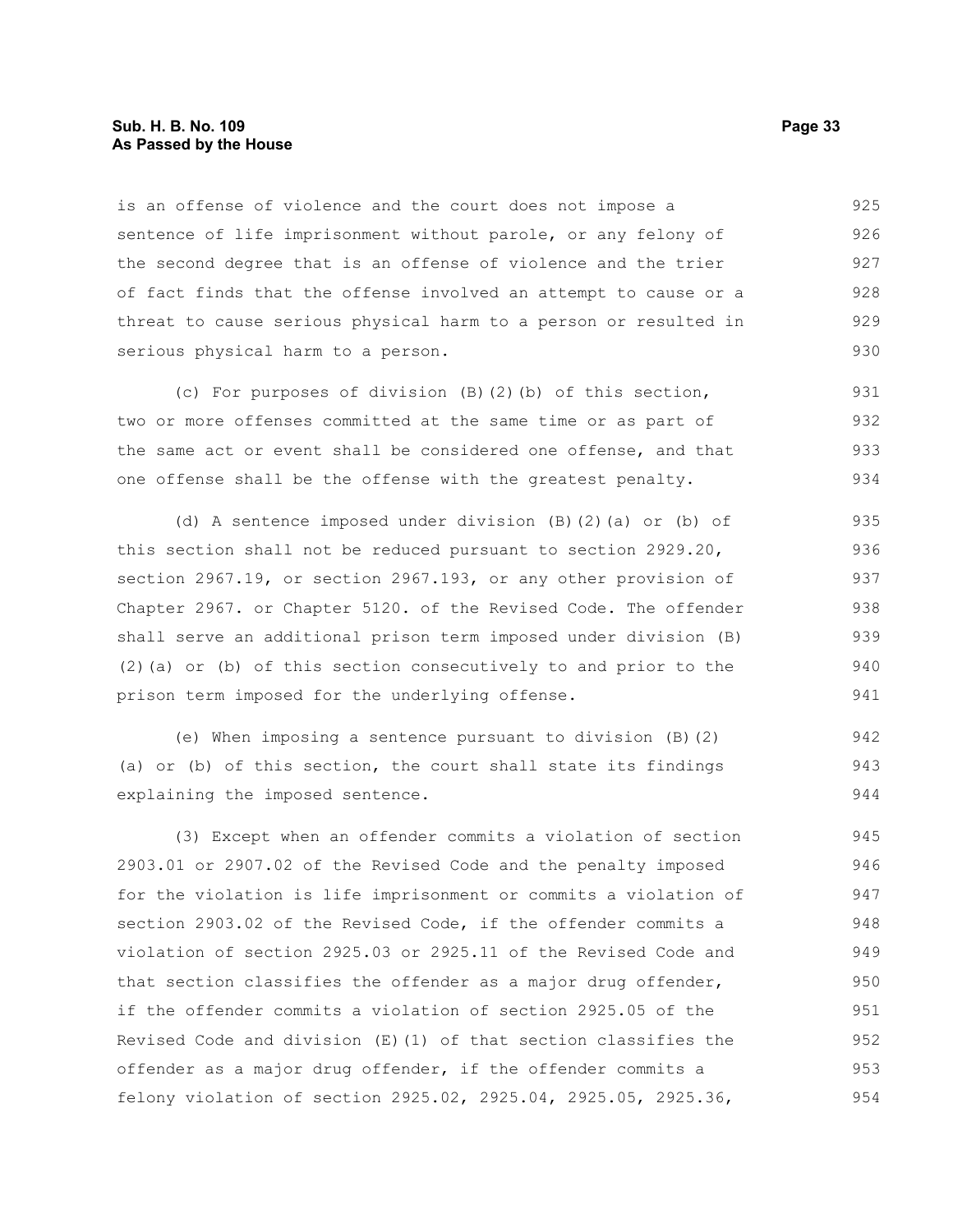# **Sub. H. B. No. 109 Page 34 As Passed by the House**

3719.07, 3719.08, 3719.16, 3719.161, 4729.37, or 4729.61, division (C) or (D) of section 3719.172, division (E) of section 4729.51, or division (J) of section 4729.54 of the Revised Code that includes the sale, offer to sell, or possession of a schedule I or II controlled substance, with the exception of marihuana, and the court imposing sentence upon the offender finds that the offender is guilty of a specification of the type described in division (A) of section 2941.1410 of the Revised Code charging that the offender is a major drug offender, if the court imposing sentence upon an offender for a felony finds that the offender is guilty of corrupt activity with the most serious offense in the pattern of corrupt activity being a felony of the first degree, or if the offender is guilty of an attempted violation of section 2907.02 of the Revised Code and, had the offender completed the violation of section 2907.02 of the Revised Code that was attempted, the offender would have been subject to a sentence of life imprisonment or life imprisonment without parole for the violation of section 2907.02 of the Revised Code, the court shall impose upon the offender for the felony violation a mandatory prison term determined as described in this division that, subject to divisions (C) to (I) of section 2967.19 of the Revised Code, cannot be reduced pursuant to section 2929.20, section 2967.19, or any other provision of Chapter 2967. or 5120. of the Revised Code. The mandatory prison term shall be the maximum definite prison term prescribed in division (A)(1)(b) of this section for a felony of the first degree, except that for offenses for which division (A)(1)(a) of this section applies, the mandatory prison term shall be the longest minimum prison term prescribed in that division for the offense. 955 956 957 958 959 960 961 962 963 964 965 966 967 968 969 970 971 972 973 974 975 976 977 978 979 980 981 982 983 984

(4) If the offender is being sentenced for a third or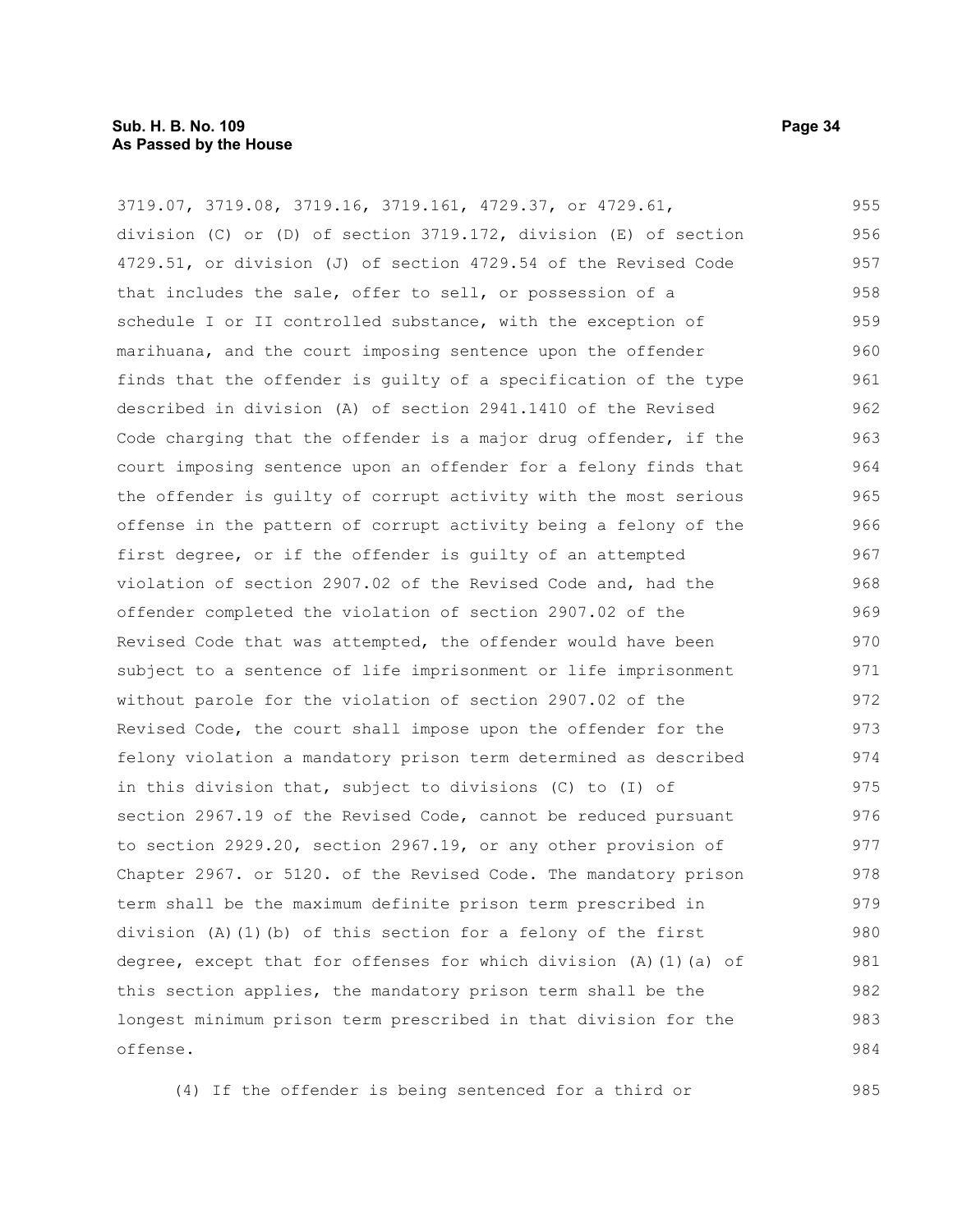# **Sub. H. B. No. 109 Page 35 As Passed by the House**

fourth degree felony OVI offense under division (G)(2) of section 2929.13 of the Revised Code, the sentencing court shall impose upon the offender a mandatory prison term in accordance with that division. In addition to the mandatory prison term, if the offender is being sentenced for a fourth degree felony OVI offense, the court, notwithstanding division (A)(4) of this section, may sentence the offender to a definite prison term of not less than six months and not more than thirty months, and if the offender is being sentenced for a third degree felony OVI offense, the sentencing court may sentence the offender to an additional prison term of any duration specified in division (A) (3) of this section. In either case, the additional prison term imposed shall be reduced by the sixty or one hundred twenty days imposed upon the offender as the mandatory prison term. The total of the additional prison term imposed under division (B) (4) of this section plus the sixty or one hundred twenty days imposed as the mandatory prison term shall equal a definite term in the range of six months to thirty months for a fourth degree felony OVI offense and shall equal one of the authorized prison terms specified in division (A)(3) of this section for a third degree felony OVI offense. If the court imposes an additional prison term under division (B)(4) of this section, the offender shall serve the additional prison term after the offender has served the mandatory prison term required for the offense. In addition to the mandatory prison term or mandatory and additional prison term imposed as described in division (B)(4) of this section, the court also may sentence the offender to a community control sanction under section 2929.16 or 2929.17 of the Revised Code, but the offender shall serve all of the prison terms so imposed prior to serving the community control sanction. 986 987 988 989 990 991 992 993 994 995 996 997 998 999 1000 1001 1002 1003 1004 1005 1006 1007 1008 1009 1010 1011 1012 1013 1014 1015 1016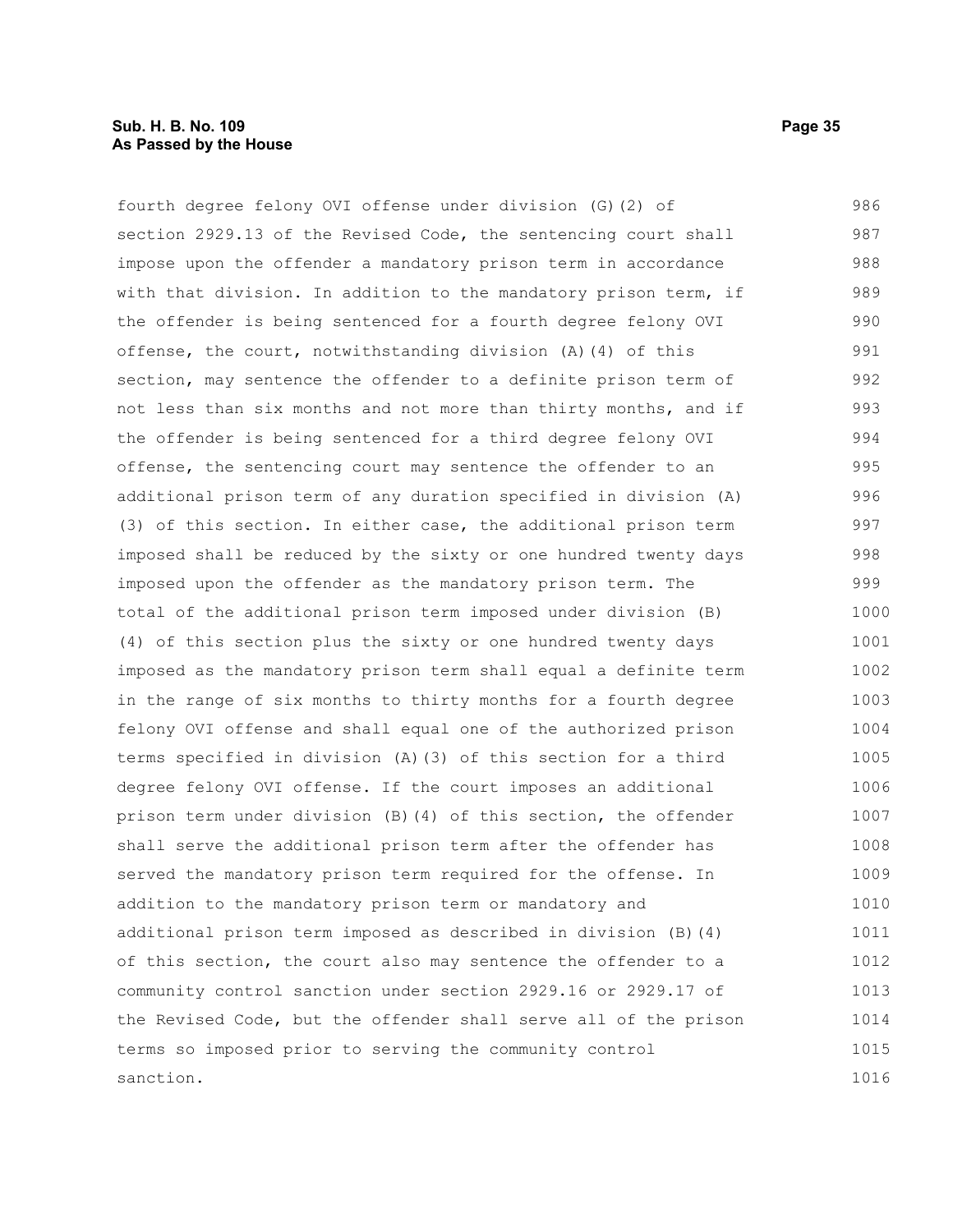# **Sub. H. B. No. 109 Page 36 As Passed by the House**

If the offender is being sentenced for a fourth degree felony OVI offense under division (G)(1) of section 2929.13 of the Revised Code and the court imposes a mandatory term of local incarceration, the court may impose a prison term as described in division (A)(1) of that section. 1017 1018 1019 1020 1021

(5) If an offender is convicted of or pleads guilty to a violation of division (A)(1) or (2) of section 2903.06 of the Revised Code and also is convicted of or pleads guilty to a specification of the type described in section 2941.1414 of the Revised Code that charges that the victim of the offense is a peace officer, as defined in section 2935.01 of the Revised Code, or an investigator of the bureau of criminal identification and investigation, as defined in section 2903.11 of the Revised Code, the court shall impose on the offender a prison term of five years. If a court imposes a prison term on an offender under division (B)(5) of this section, the prison term, subject to divisions (C) to (I) of section 2967.19 of the Revised Code, shall not be reduced pursuant to section 2929.20, section 2967.19, section 2967.193, or any other provision of Chapter 2967. or Chapter 5120. of the Revised Code. A court shall not impose more than one prison term on an offender under division (B)(5) of this section for felonies committed as part of the same act. 1022 1023 1024 1025 1026 1027 1028 1029 1030 1031 1032 1033 1034 1035 1036 1037 1038 1039

(6) If an offender is convicted of or pleads guilty to a violation of division (A)(1) or (2) of section 2903.06 of the Revised Code and also is convicted of or pleads guilty to a specification of the type described in section 2941.1415 of the Revised Code that charges that the offender previously has been convicted of or pleaded guilty to three or more violations of division (A) or (B) of section 4511.19 of the Revised Code or an equivalent offense, as defined in section 2941.1415 of the 1040 1041 1042 1043 1044 1045 1046 1047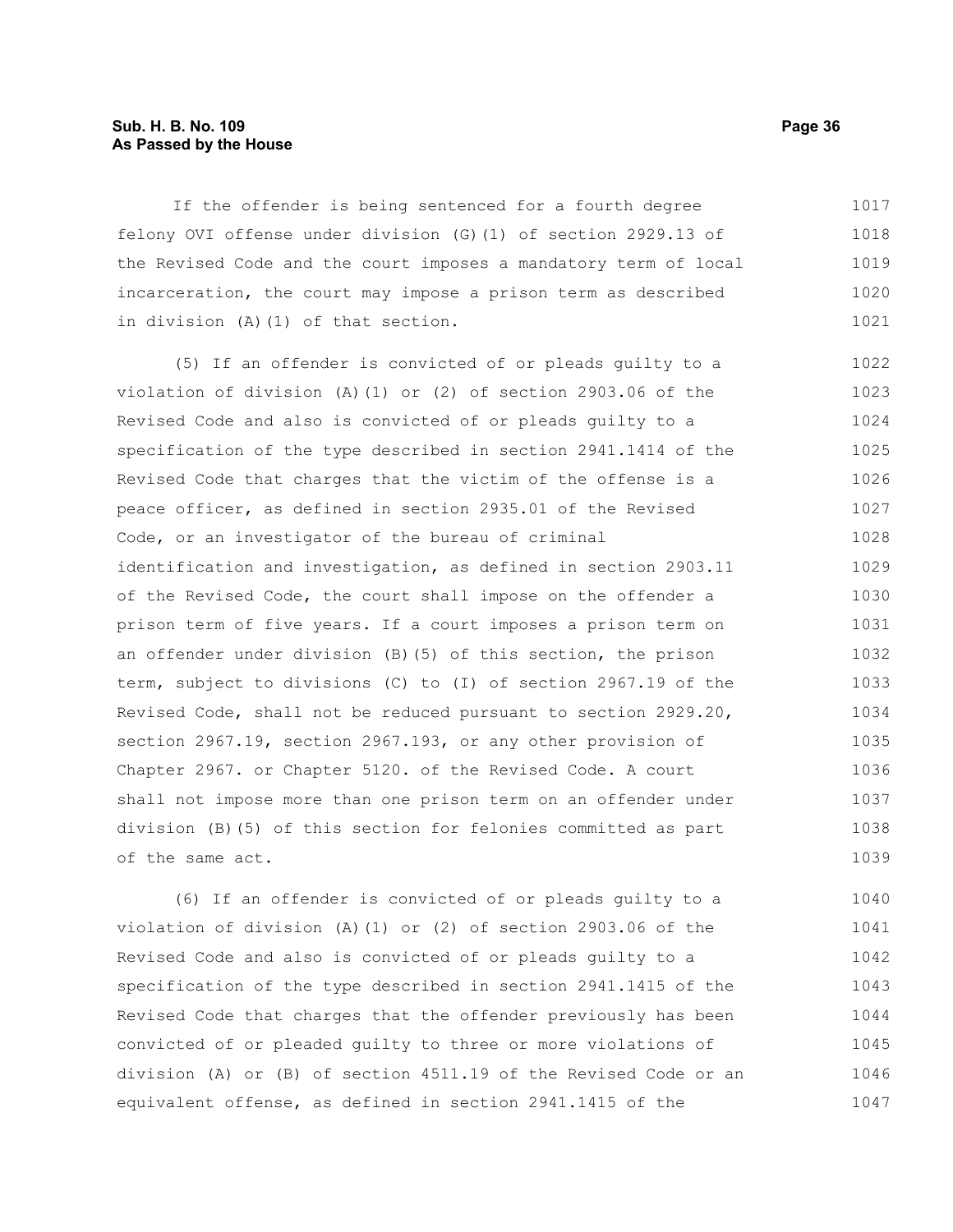Revised Code, or three or more violations of any combination of those divisions and offenses, the court shall impose on the offender a prison term of three years. If a court imposes a prison term on an offender under division (B)(6) of this section, the prison term, subject to divisions (C) to (I) of section 2967.19 of the Revised Code, shall not be reduced pursuant to section 2929.20, section 2967.19, section 2967.193, or any other provision of Chapter 2967. or Chapter 5120. of the Revised Code. A court shall not impose more than one prison term on an offender under division (B)(6) of this section for felonies committed as part of the same act. 1048 1049 1050 1051 1052 1053 1054 1055 1056 1057 1058

(7)(a) If an offender is convicted of or pleads guilty to a felony violation of section 2905.01, 2905.02, 2907.21, 2907.22, or 2923.32, division (A)(1) or (2) of section 2907.323 involving a minor, or division  $(B)$   $(1)$ ,  $(2)$ ,  $(3)$ ,  $(4)$ , or  $(5)$  of section 2919.22 of the Revised Code and also is convicted of or pleads guilty to a specification of the type described in section 2941.1422 of the Revised Code that charges that the offender knowingly committed the offense in furtherance of human trafficking, the court shall impose on the offender a mandatory prison term that is one of the following: 1059 1060 1061 1063 1065 1066 1068

(i) If the offense is a felony of the first degree, a definite prison term of not less than five years and not greater than eleven years, except that if the offense is a felony of the first degree committed on or after the effective date of this amendment, the court shall impose as the minimum prison term a mandatory term of not less than five years and not greater than eleven years; 1069 1070 1071 1072 1073 1074 1075

(ii) If the offense is a felony of the second or third degree, a definite prison term of not less than three years and 1076 1077

1062

1064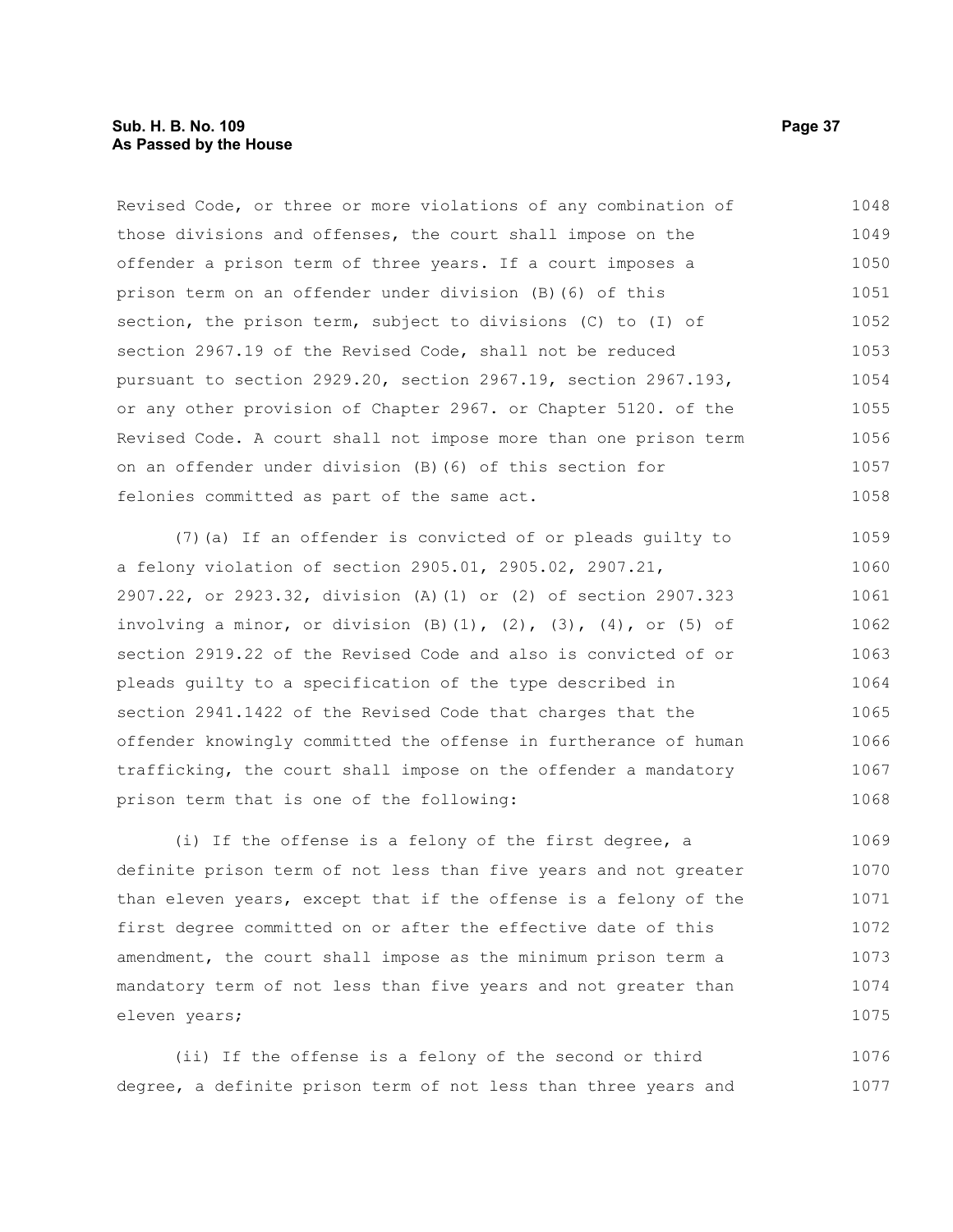not greater than the maximum prison term allowed for the offense by division (A)(2)(b) or (3) of this section, except that if the offense is a felony of the second degree committed on or after the effective date of this amendment, the court shall impose as the minimum prison term a mandatory term of not less than three years and not greater than eight years; 1078 1079 1080 1081 1082 1083

(iii) If the offense is a felony of the fourth or fifth degree, a definite prison term that is the maximum prison term allowed for the offense by division (A) of section 2929.14 of the Revised Code. 1084 1085 1086 1087

(b) Subject to divisions (C) to (I) of section 2967.19 of the Revised Code, the prison term imposed under division (B)(7) (a) of this section shall not be reduced pursuant to section 2929.20, section 2967.19, section 2967.193, or any other provision of Chapter 2967. of the Revised Code. A court shall not impose more than one prison term on an offender under division (B)(7)(a) of this section for felonies committed as part of the same act, scheme, or plan. 1088 1089 1090 1091 1092 1093 1094 1095

(8) If an offender is convicted of or pleads guilty to a felony violation of section 2903.11, 2903.12, or 2903.13 of the Revised Code and also is convicted of or pleads guilty to a specification of the type described in section 2941.1423 of the Revised Code that charges that the victim of the violation was a woman whom the offender knew was pregnant at the time of the violation, notwithstanding the range prescribed in division (A) of this section as the definite prison term or minimum prison term for felonies of the same degree as the violation, the court shall impose on the offender a mandatory prison term that is either a definite prison term of six months or one of the prison terms prescribed in division (A) of this section for felonies of 1096 1097 1098 1099 1100 1101 1102 1103 1104 1105 1106 1107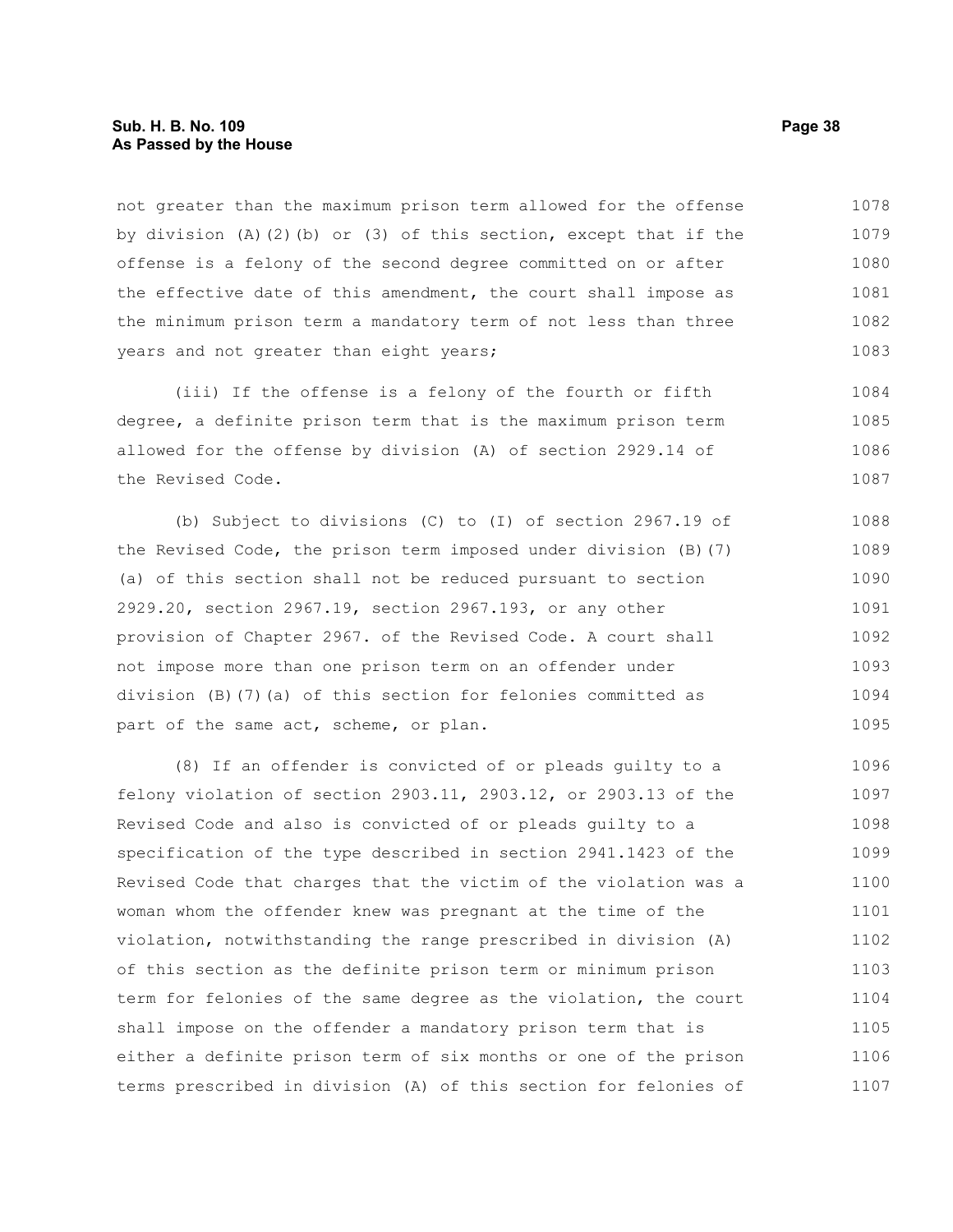# **Sub. H. B. No. 109 Page 39 As Passed by the House**

the same degree as the violation, except that if the violation is a felony of the first or second degree committed on or after the effective date of this amendment, the court shall impose as the minimum prison term under division  $(A)$   $(1)$   $(a)$  or  $(2)$   $(a)$  of this section a mandatory term that is one of the terms prescribed in that division, whichever is applicable, for the offense. 1108 1109 1110 1111 1112 1113 1114

(9)(a) If an offender is convicted of or pleads guilty to a violation of division (A)(1) or (2) of section 2903.11 of the Revised Code and also is convicted of or pleads guilty to a specification of the type described in section 2941.1425 of the Revised Code, the court shall impose on the offender a mandatory prison term of six years if either of the following applies: 1115 1116 1117 1118 1119 1120

(i) The violation is a violation of division (A)(1) of section 2903.11 of the Revised Code and the specification charges that the offender used an accelerant in committing the violation and the serious physical harm to another or to another's unborn caused by the violation resulted in a permanent, serious disfigurement or permanent, substantial incapacity; 1121 1122 1123 1124 1125 1126 1127

(ii) The violation is a violation of division (A)(2) of section 2903.11 of the Revised Code and the specification charges that the offender used an accelerant in committing the violation, that the violation caused physical harm to another or to another's unborn, and that the physical harm resulted in a permanent, serious disfigurement or permanent, substantial incapacity. 1128 1129 1130 1131 1132 1133 1134

(b) If a court imposes a prison term on an offender under division (B)(9)(a) of this section, the prison term shall not be reduced pursuant to section 2929.20, section 2967.19, section 1135 1136 1137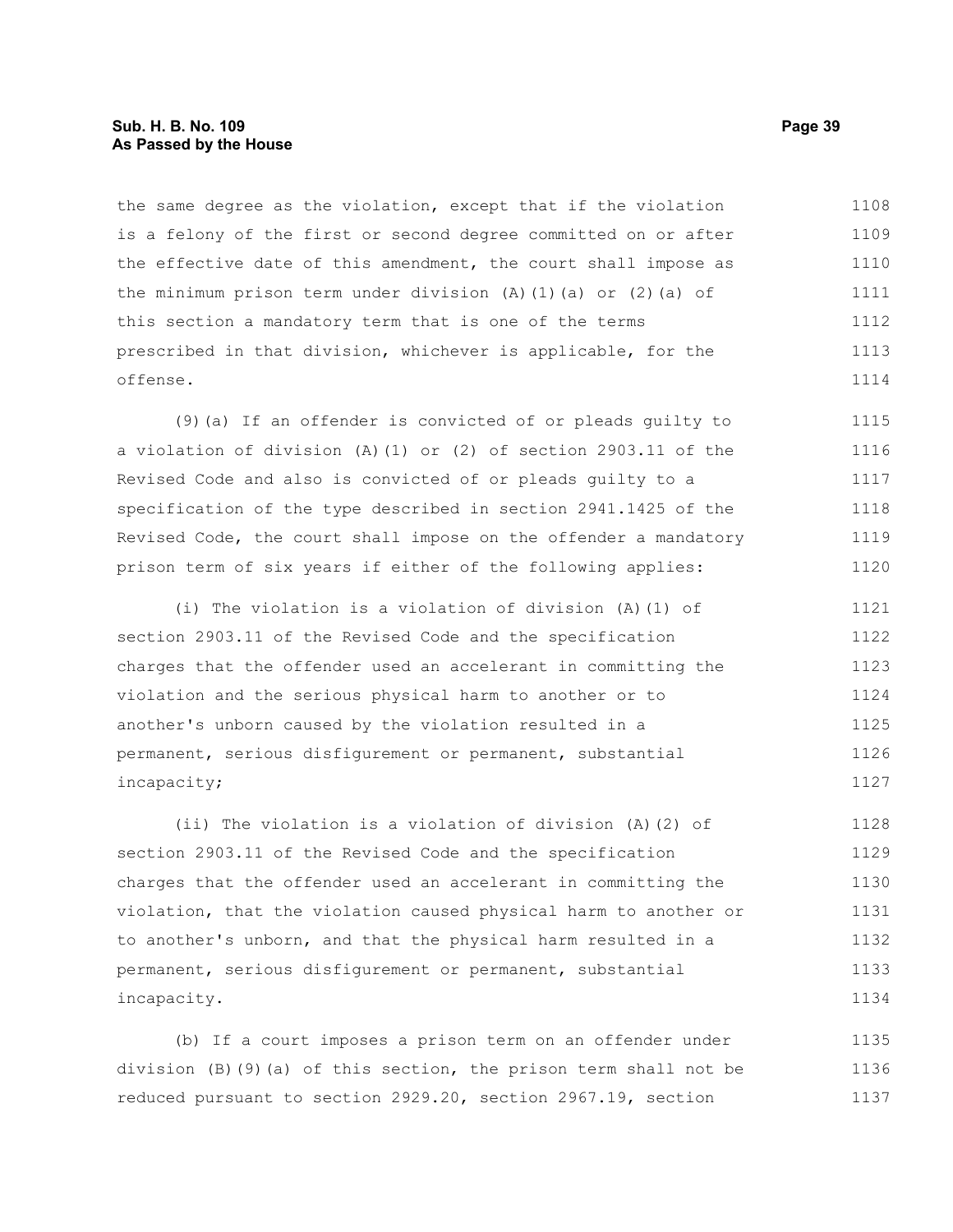# **Sub. H. B. No. 109 Page 40 As Passed by the House**

2967.193, or any other provision of Chapter 2967. or Chapter 5120. of the Revised Code. A court shall not impose more than one prison term on an offender under division (B)(9) of this section for felonies committed as part of the same act. 1138 1139 1140 1141

(c) The provisions of divisions (B)(9) and (C)(6) of this section and of division (D)(2) of section 2903.11, division (F) (20) of section 2929.13, and section 2941.1425 of the Revised Code shall be known as "Judy's Law." 1142 1143 1144 1145

(10) If an offender is convicted of or pleads guilty to a violation of division (A) of section 2903.11 of the Revised Code and also is convicted of or pleads guilty to a specification of the type described in section 2941.1426 of the Revised Code that charges that the victim of the offense suffered permanent disabling harm as a result of the offense and that the victim was under ten years of age at the time of the offense, regardless of whether the offender knew the age of the victim, the court shall impose upon the offender an additional definite prison term of six years. A prison term imposed on an offender under division (B)(10) of this section shall not be reduced pursuant to section 2929.20, section 2967.193, or any other provision of Chapter 2967. or Chapter 5120. of the Revised Code. If a court imposes an additional prison term on an offender under this division relative to a violation of division (A) of section 2903.11 of the Revised Code, the court shall not impose any other additional prison term on the offender relative to the same offense. 1146 1147 1148 1149 1150 1151 1152 1153 1154 1155 1156 1157 1158 1159 1160 1161 1162 1163

(11) If an offender is convicted of or pleads guilty to a felony violation of section 2925.03 or 2925.05 of the Revised Code or a felony violation of section 2925.11 of the Revised Code for which division (C)(11) of that section applies in 1164 1165 1166 1167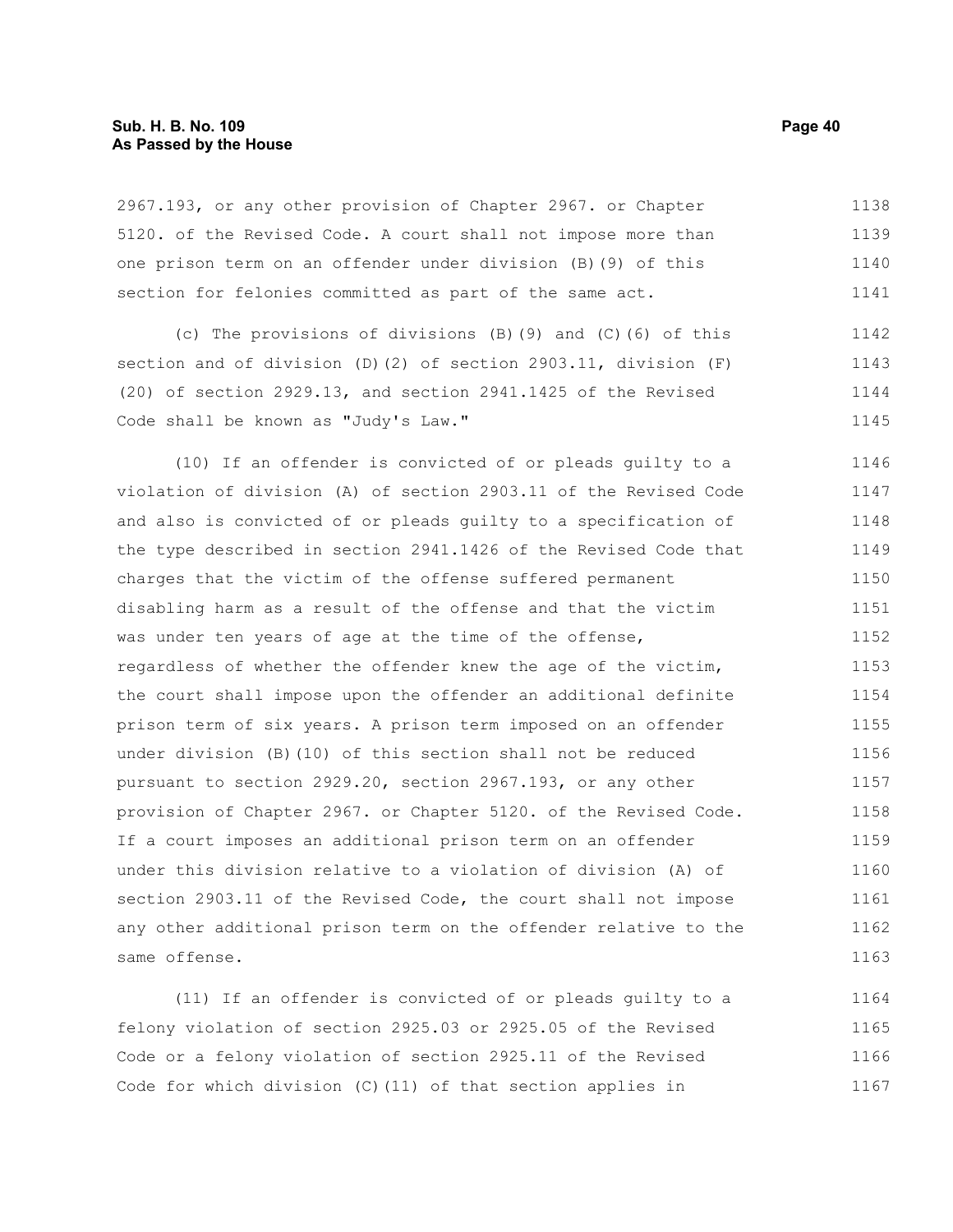determining the sentence for the violation, if the drug involved in the violation is a fentanyl-related compound or a compound, mixture, preparation, or substance containing a fentanyl-related compound, and if the offender also is convicted of or pleads guilty to a specification of the type described in division (B) of section 2941.1410 of the Revised Code that charges that the offender is a major drug offender, in addition to any other penalty imposed for the violation, the court shall impose on the offender a mandatory prison term of three, four, five, six, seven, or eight years. If a court imposes a prison term on an offender under division (B)(11) of this section, the prison term, subject to divisions (C) to (I) of section 2967.19 of the Revised Code, shall not be reduced pursuant to section 2929.20, 2967.19, or 2967.193, or any other provision of Chapter 2967. or 5120. of the Revised Code. A court shall not impose more than one prison term on an offender under division (B)(11) of this section for felonies committed as part of the same act. 1168 1169 1170 1171 1172 1173 1174 1175 1176 1177 1178 1179 1180 1181 1182 1183 1184

(C)(1)(a) Subject to division (C)(1)(b) of this section, if a mandatory prison term is imposed upon an offender pursuant to division (B)(1)(a) of this section for having a firearm on or about the offender's person or under the offender's control while committing a felony, if a mandatory prison term is imposed upon an offender pursuant to division (B)(1)(c) of this section for committing a felony specified in that division by discharging a firearm from a motor vehicle, or if both types of mandatory prison terms are imposed, the offender shall serve any mandatory prison term imposed under either division consecutively to any other mandatory prison term imposed under either division or under division (B)(1)(d) of this section, consecutively to and prior to any prison term imposed for the underlying felony pursuant to division  $(A)$ ,  $(B)$ (2), or  $(B)$ (3) of 1185 1186 1187 1188 1189 1190 1191 1192 1193 1194 1195 1196 1197 1198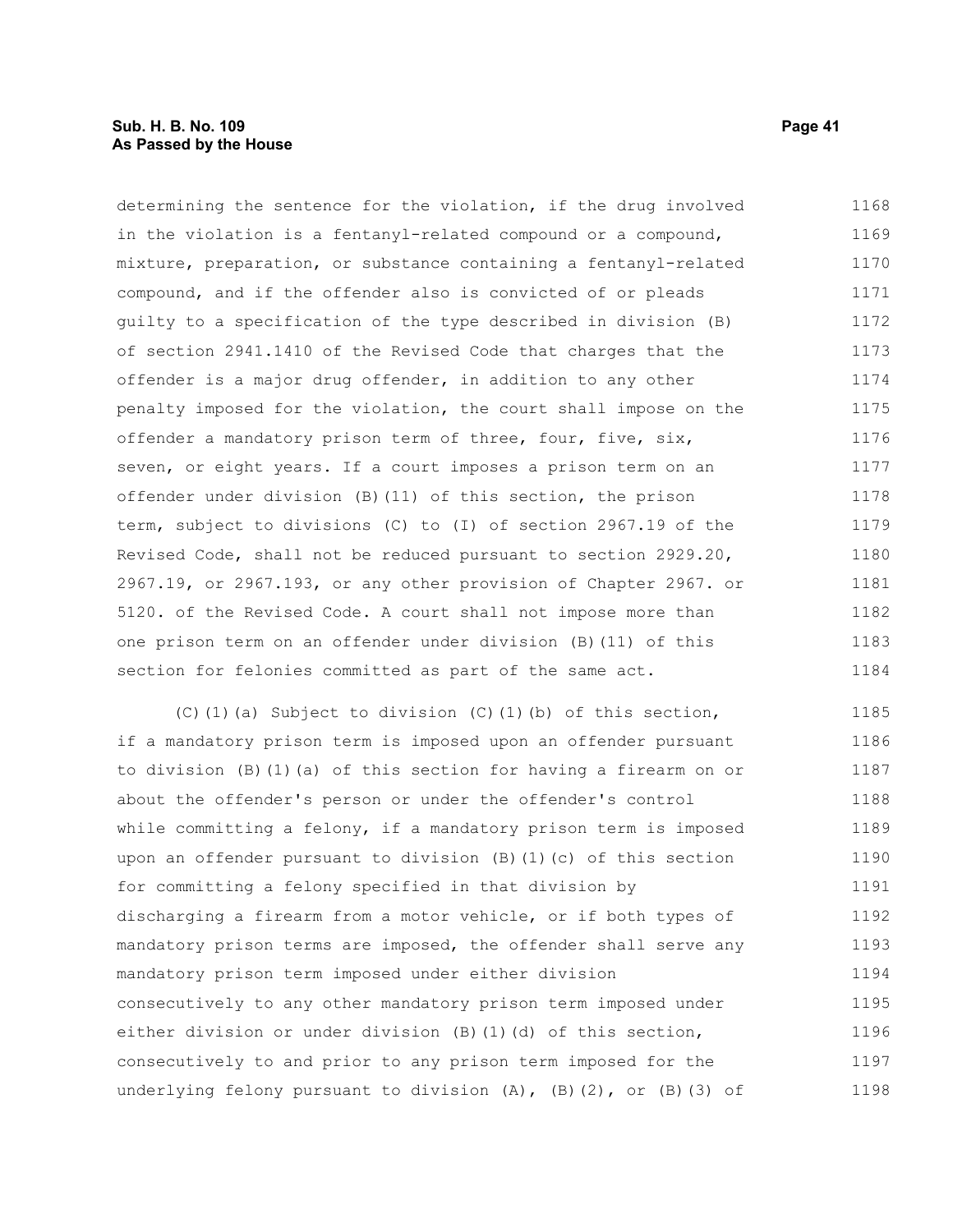this section or any other section of the Revised Code, and consecutively to any other prison term or mandatory prison term previously or subsequently imposed upon the offender. 1199 1200 1201

(b) If a mandatory prison term is imposed upon an offender pursuant to division (B)(1)(d) of this section for wearing or carrying body armor while committing an offense of violence that is a felony, the offender shall serve the mandatory term so imposed consecutively to any other mandatory prison term imposed under that division or under division (B)(1)(a) or (c) of this section, consecutively to and prior to any prison term imposed for the underlying felony under division  $(A)$ ,  $(B)$   $(2)$ , or  $(B)$   $(3)$ of this section or any other section of the Revised Code, and consecutively to any other prison term or mandatory prison term previously or subsequently imposed upon the offender. 1202 1203 1204 1205 1206 1207 1208 1209 1210 1211 1212

(c) If a mandatory prison term is imposed upon an offender pursuant to division  $(B)(1)(f)$  of this section, the offender shall serve the mandatory prison term so imposed consecutively to and prior to any prison term imposed for the underlying felony under division  $(A)$ ,  $(B)$   $(2)$ , or  $(B)$   $(3)$  of this section or any other section of the Revised Code, and consecutively to any other prison term or mandatory prison term previously or subsequently imposed upon the offender. 1213 1214 1215 1216 1217 1218 1219 1220

(d) If a mandatory prison term is imposed upon an offender pursuant to division (B)(7) or (8) of this section, the offender shall serve the mandatory prison term so imposed consecutively to any other mandatory prison term imposed under that division or under any other provision of law and consecutively to any other prison term or mandatory prison term previously or subsequently imposed upon the offender. 1221 1222 1223 1224 1225 1226 1227

(e) If a mandatory prison term is imposed upon an offender 1228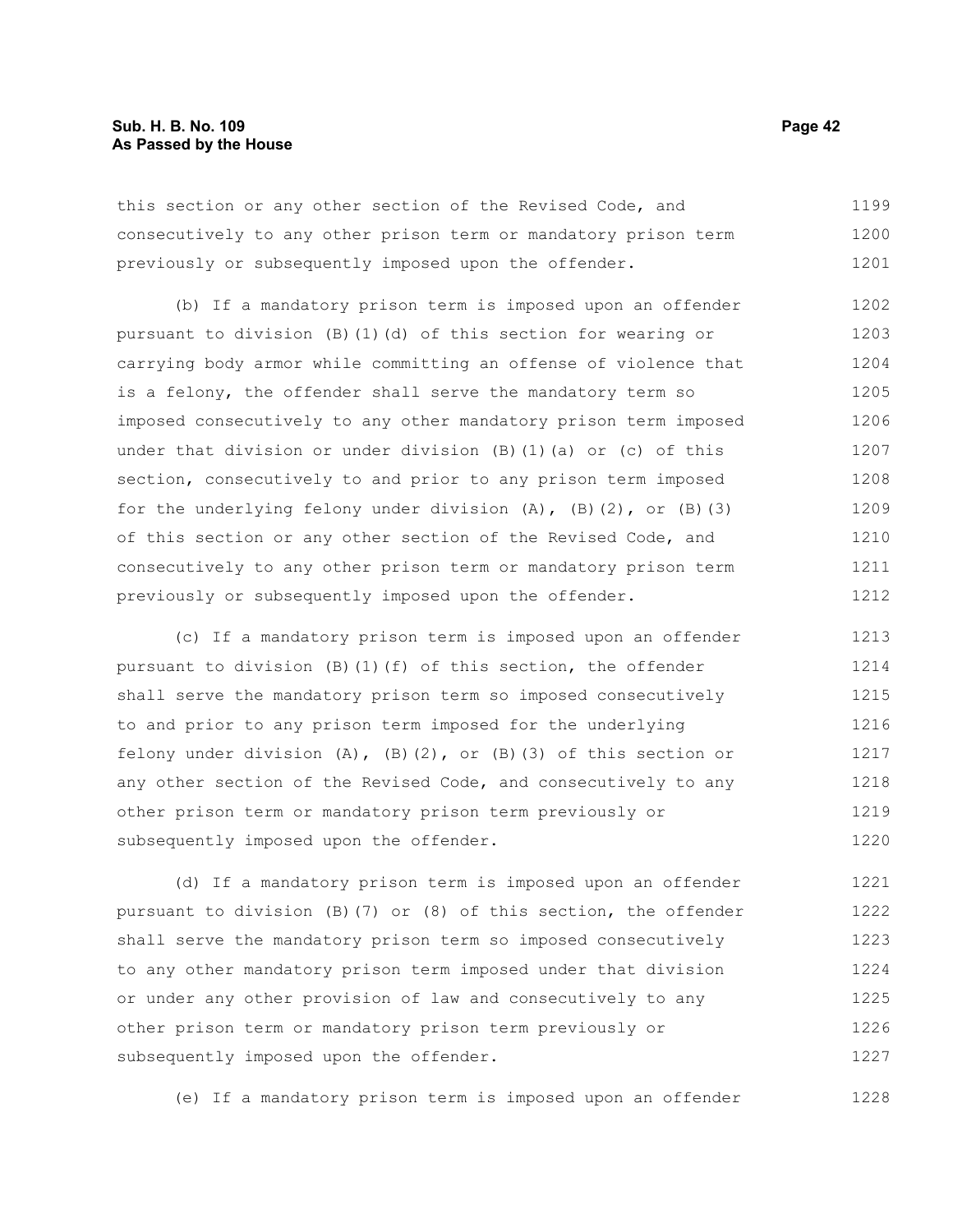# **Sub. H. B. No. 109 Page 43 As Passed by the House**

pursuant to division (B)(11) of this section, the offender shall serve the mandatory prison term consecutively to any other mandatory prison term imposed under that division, consecutively to and prior to any prison term imposed for the underlying felony, and consecutively to any other prison term or mandatory prison term previously or subsequently imposed upon the offender. 1229 1230 1231 1232 1233 1234 1235

(2) If an offender who is an inmate in a jail, prison, or other residential detention facility violates section 2917.02, 2917.03, or 2921.35 of the Revised Code or division (A)(1) or (2) of section 2921.34 of the Revised Code, if an offender who is under detention at a detention facility commits a felony violation of section 2923.131 of the Revised Code, or if an offender who is an inmate in a jail, prison, or other residential detention facility or is under detention at a detention facility commits another felony while the offender is an escapee in violation of division (A)(1) or (2) of section 2921.34 of the Revised Code, any prison term imposed upon the offender for one of those violations shall be served by the offender consecutively to the prison term or term of imprisonment the offender was serving when the offender committed that offense and to any other prison term previously or subsequently imposed upon the offender. 1236 1237 1238 1239 1240 1241 1242 1243 1244 1245 1246 1247 1248 1249 1250 1251

(3) If a prison term is imposed for a violation of division (B) of section 2911.01 of the Revised Code, a violation of division (A) of section 2913.02 of the Revised Code in which the stolen property is a firearm or dangerous ordnance, or a felony violation of division (B) of section 2921.331 of the Revised Code, the offender shall serve that prison term consecutively to any other prison term or mandatory prison term previously or subsequently imposed upon the offender. 1252 1253 1254 1255 1256 1257 1258 1259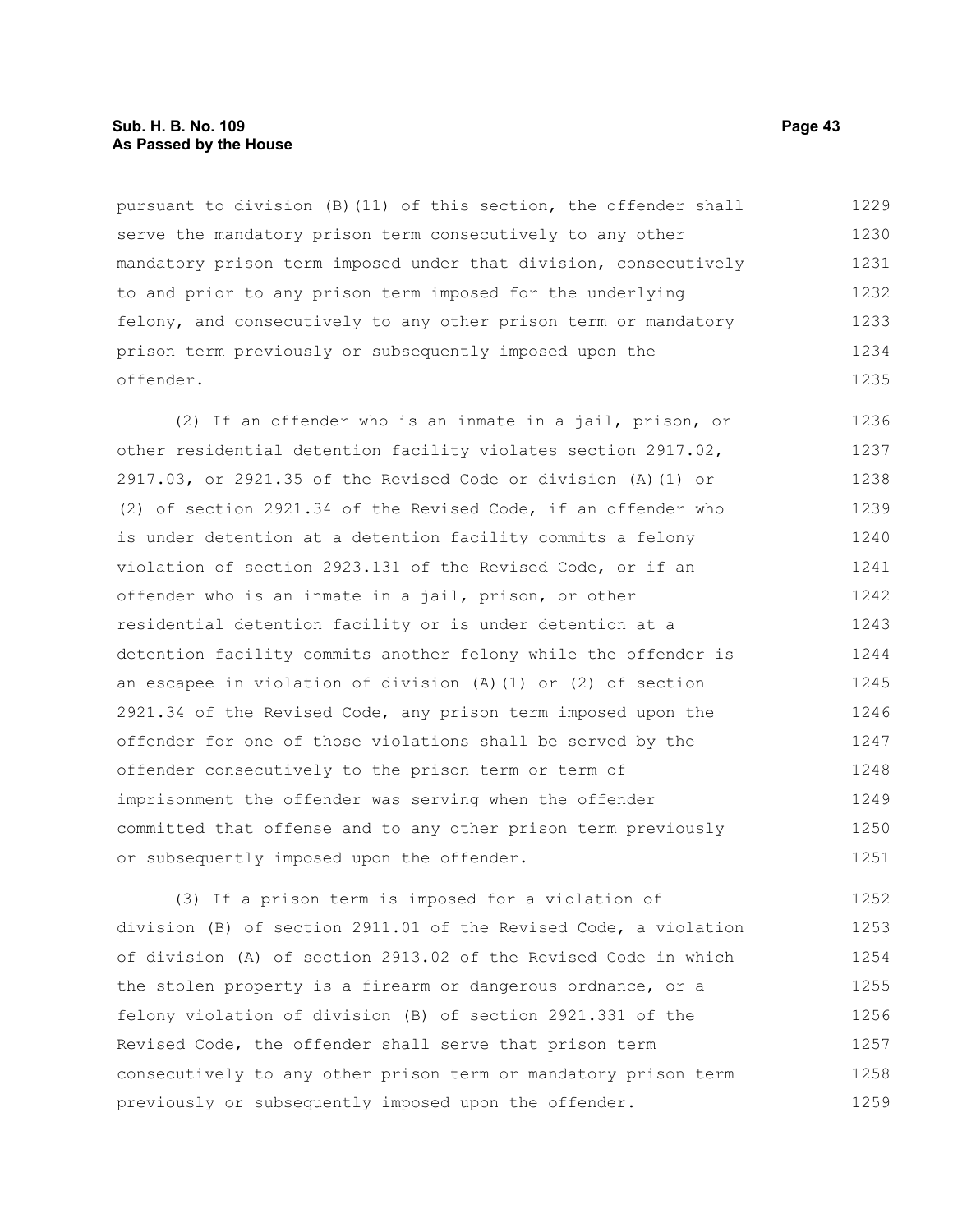# **Sub. H. B. No. 109 Page 44 As Passed by the House**

(4) If multiple prison terms are imposed on an offender for convictions of multiple offenses, the court may require the offender to serve the prison terms consecutively if the court finds that the consecutive service is necessary to protect the public from future crime or to punish the offender and that consecutive sentences are not disproportionate to the seriousness of the offender's conduct and to the danger the offender poses to the public, and if the court also finds any of the following: 1260 1261 1262 1263 1264 1265 1266 1267 1268

(a) The offender committed one or more of the multiple offenses while the offender was awaiting trial or sentencing, was under a sanction imposed pursuant to section 2929.16, 2929.17, or 2929.18 of the Revised Code, or was under postrelease control for a prior offense. 1269 1270 1271 1272 1273

(b) At least two of the multiple offenses were committed as part of one or more courses of conduct, and the harm caused by two or more of the multiple offenses so committed was so great or unusual that no single prison term for any of the offenses committed as part of any of the courses of conduct adequately reflects the seriousness of the offender's conduct. 1274 1275 1276 1277 1278 1279

(c) The offender's history of criminal conduct demonstrates that consecutive sentences are necessary to protect the public from future crime by the offender. 1280 1281 1282

(5) If a mandatory prison term is imposed upon an offender pursuant to division (B)(5) or (6) of this section, the offender shall serve the mandatory prison term consecutively to and prior to any prison term imposed for the underlying violation of division (A)(1) or (2) of section 2903.06 of the Revised Code pursuant to division (A) of this section or section 2929.142 of the Revised Code. If a mandatory prison term is imposed upon an 1283 1284 1285 1286 1287 1288 1289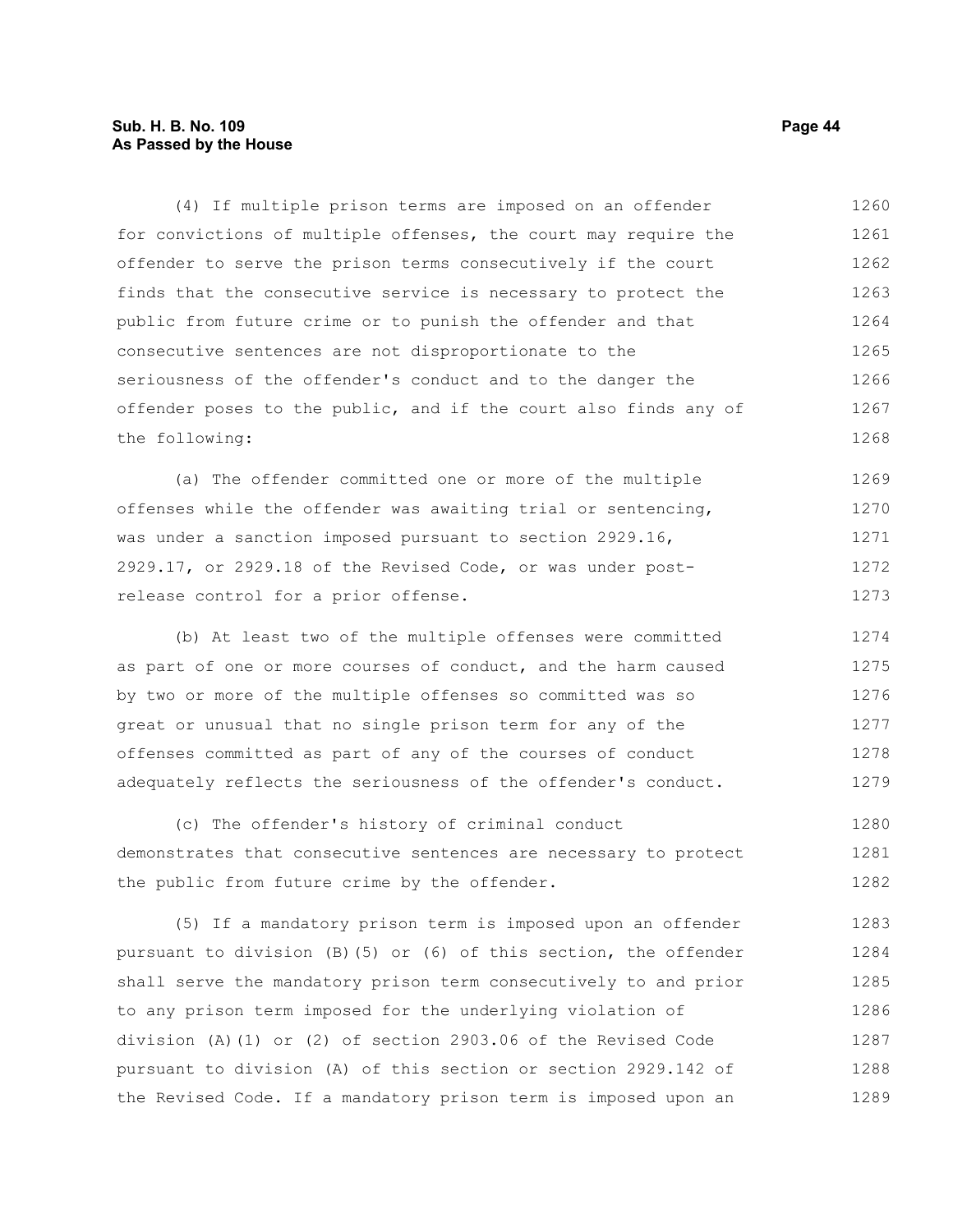# **Sub. H. B. No. 109 Page 45 As Passed by the House**

offender pursuant to division (B)(5) of this section, and if a mandatory prison term also is imposed upon the offender pursuant to division (B)(6) of this section in relation to the same violation, the offender shall serve the mandatory prison term imposed pursuant to division (B)(5) of this section consecutively to and prior to the mandatory prison term imposed pursuant to division (B)(6) of this section and consecutively to and prior to any prison term imposed for the underlying violation of division (A)(1) or (2) of section 2903.06 of the Revised Code pursuant to division (A) of this section or section 2929.142 of the Revised Code. 1290 1291 1292 1293 1294 1295 1296 1297 1298 1299 1300

(6) If a mandatory prison term is imposed on an offender pursuant to division (B)(9) of this section, the offender shall serve the mandatory prison term consecutively to and prior to any prison term imposed for the underlying violation of division (A)(1) or (2) of section 2903.11 of the Revised Code and consecutively to and prior to any other prison term or mandatory prison term previously or subsequently imposed on the offender. 1301 1302 1303 1304 1305 1306 1307

(7) If a mandatory prison term is imposed on an offender pursuant to division (B)(10) of this section, the offender shall serve that mandatory prison term consecutively to and prior to any prison term imposed for the underlying felonious assault. Except as otherwise provided in division (C) of this section, any other prison term or mandatory prison term previously or subsequently imposed upon the offender may be served concurrently with, or consecutively to, the prison term imposed pursuant to division (B)(10) of this section. 1308 1309 1310 1311 1312 1313 1314 1315 1316

(8) Any prison term imposed for a violation of section 2903.04 of the Revised Code that is based on a violation of section 2925.03 or 2925.11 of the Revised Code or on a violation 1317 1318 1319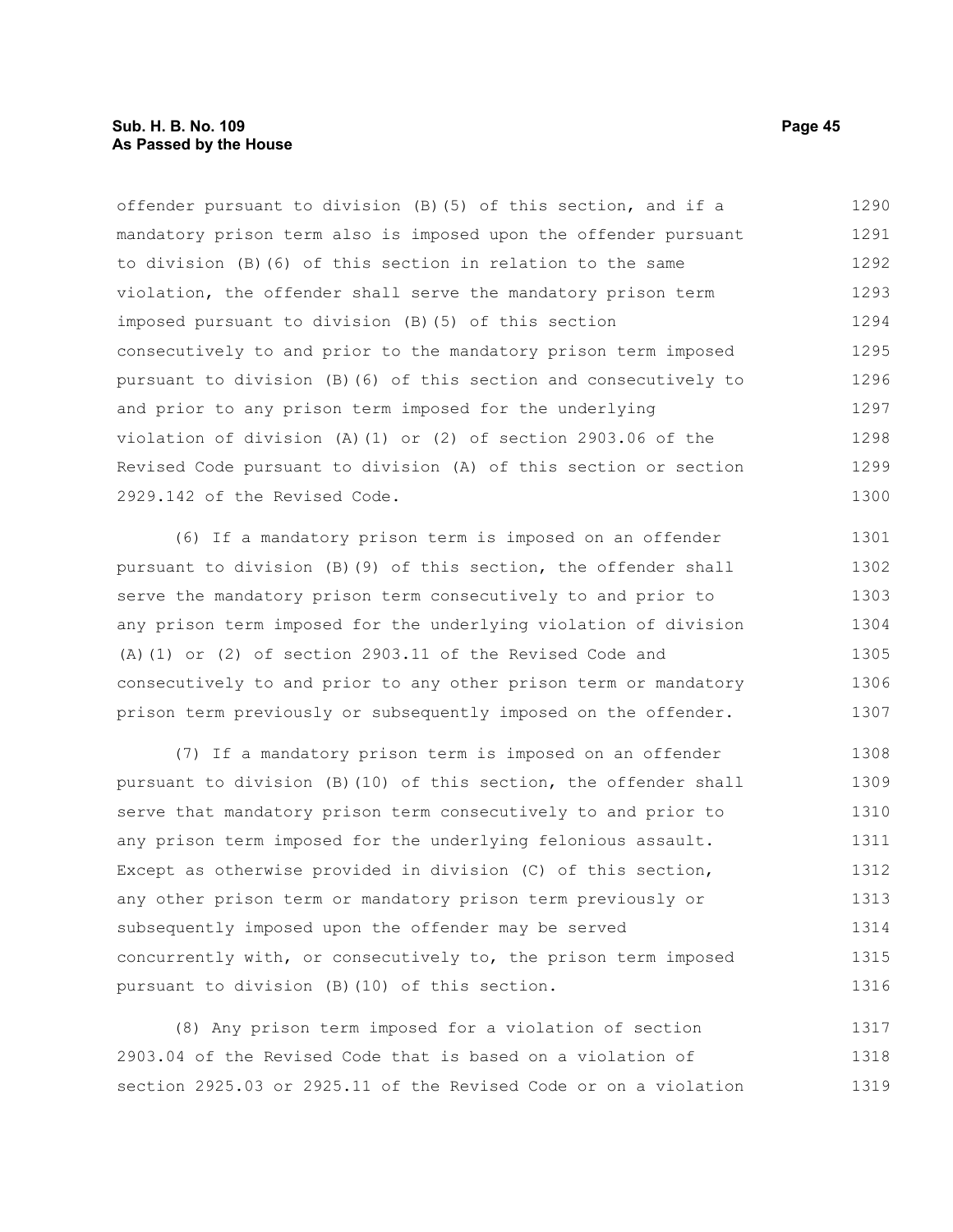# **Sub. H. B. No. 109 Page 46 As Passed by the House**

of section 2925.05 of the Revised Code that is not funding of marihuana trafficking shall run consecutively to any prison term imposed for the violation of section 2925.03 or 2925.11 of the Revised Code or for the violation of section 2925.05 of the Revised Code that is not funding of marihuana trafficking. 1320 1321 1322 1323 1324

(9) When consecutive prison terms are imposed pursuant to division (C)(1), (2), (3), (4), (5), (6), (7), or (8) or division (H)(1) or (2) of this section, subject to division (C) (10) of this section, the term to be served is the aggregate of all of the terms so imposed. 1325 1326 1327 1328 1329

(10) When a court sentences an offender to a non-life felony indefinite prison term, any definite prison term or mandatory definite prison term previously or subsequently imposed on the offender in addition to that indefinite sentence that is required to be served consecutively to that indefinite sentence shall be served prior to the indefinite sentence. 1330 1331 1332 1333 1334 1335

(11) If a court is sentencing an offender for a felony of the first or second degree, if division  $(A)$   $(1)$   $(a)$  or  $(2)$   $(a)$  of this section applies with respect to the sentencing for the offense, and if the court is required under the Revised Code section that sets forth the offense or any other Revised Code provision to impose a mandatory prison term for the offense, the court shall impose the required mandatory prison term as the minimum term imposed under division  $(A)$   $(1)$   $(a)$  or  $(2)$   $(a)$  of this section, whichever is applicable. 1336 1337 1338 1339 1340 1341 1342 1343 1344

(D)(1) If a court imposes a prison term, other than a term of life imprisonment, for a felony of the first degree, for a felony of the second degree, for a felony sex offense, or for a felony of the third degree that is an offense of violence and that is not a felony sex offense, it shall include in the 1345 1346 1347 1348 1349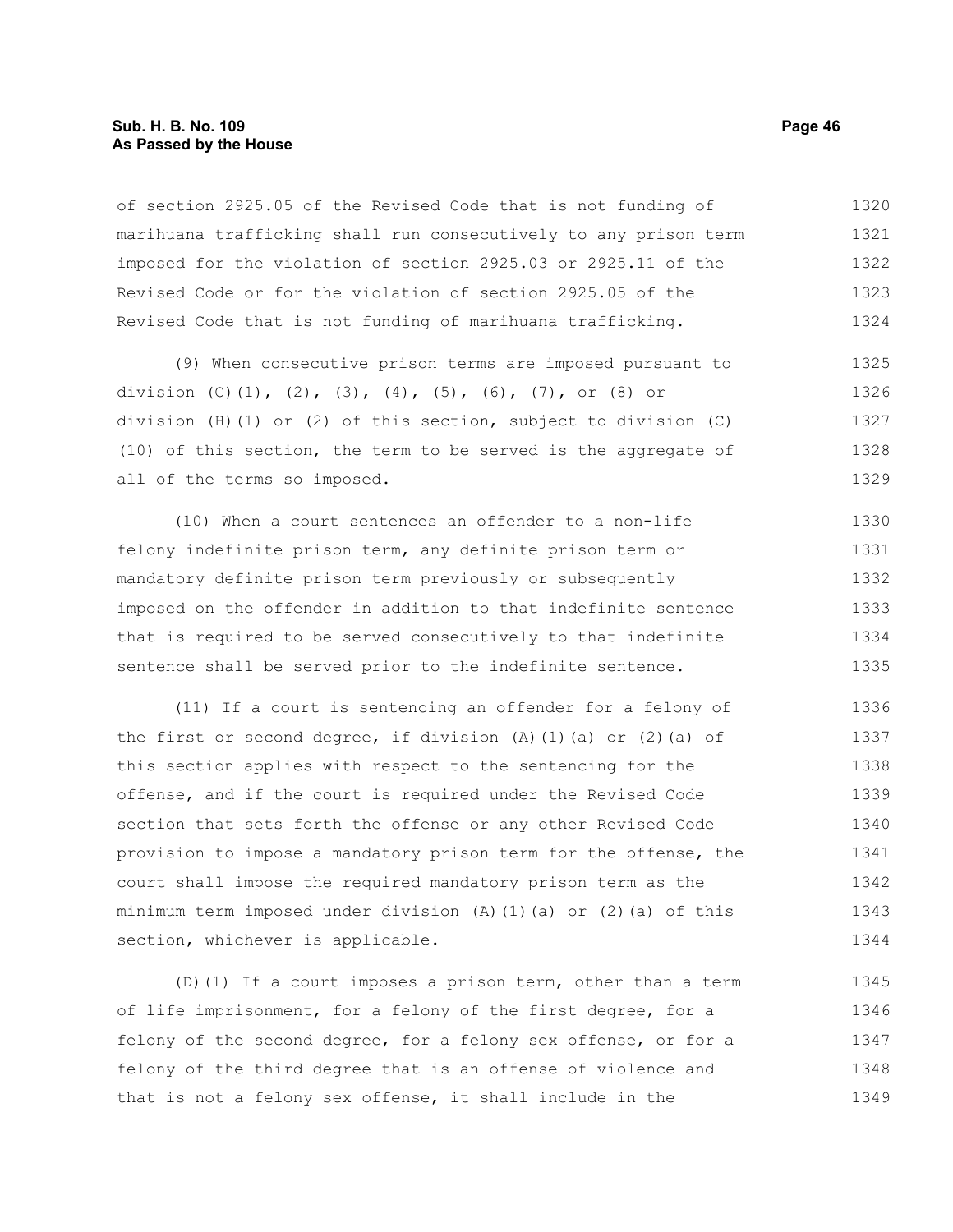# **Sub. H. B. No. 109 Page 47 As Passed by the House**

sentence a requirement that the offender be subject to a period of post-release control after the offender's release from imprisonment, in accordance with section 2967.28 of the Revised Code. If a court imposes a sentence including a prison term of a type described in this division on or after July 11, 2006, the failure of a court to include a post-release control requirement in the sentence pursuant to this division does not negate, limit, or otherwise affect the mandatory period of post-release control that is required for the offender under division (B) of section 2967.28 of the Revised Code. Section 2929.191 of the Revised Code applies if, prior to July 11, 2006, a court imposed a sentence including a prison term of a type described in this division and failed to include in the sentence pursuant to this division a statement regarding post-release control. 1350 1351 1352 1353 1354 1355 1356 1357 1358 1359 1360 1361 1362 1363

(2) If a court imposes a prison term for a felony of the third, fourth, or fifth degree that is not subject to division (D)(1) of this section, it shall include in the sentence a requirement that the offender be subject to a period of postrelease control after the offender's release from imprisonment, in accordance with that division, if the parole board determines that a period of post-release control is necessary. Section 2929.191 of the Revised Code applies if, prior to July 11, 2006, a court imposed a sentence including a prison term of a type described in this division and failed to include in the sentence pursuant to this division a statement regarding post-release control. 1364 1365 1366 1367 1368 1369 1370 1371 1372 1373 1374 1375

(E) The court shall impose sentence upon the offender in accordance with section 2971.03 of the Revised Code, and Chapter 2971. of the Revised Code applies regarding the prison term or term of life imprisonment without parole imposed upon the offender and the service of that term of imprisonment if any of 1376 1377 1378 1379 1380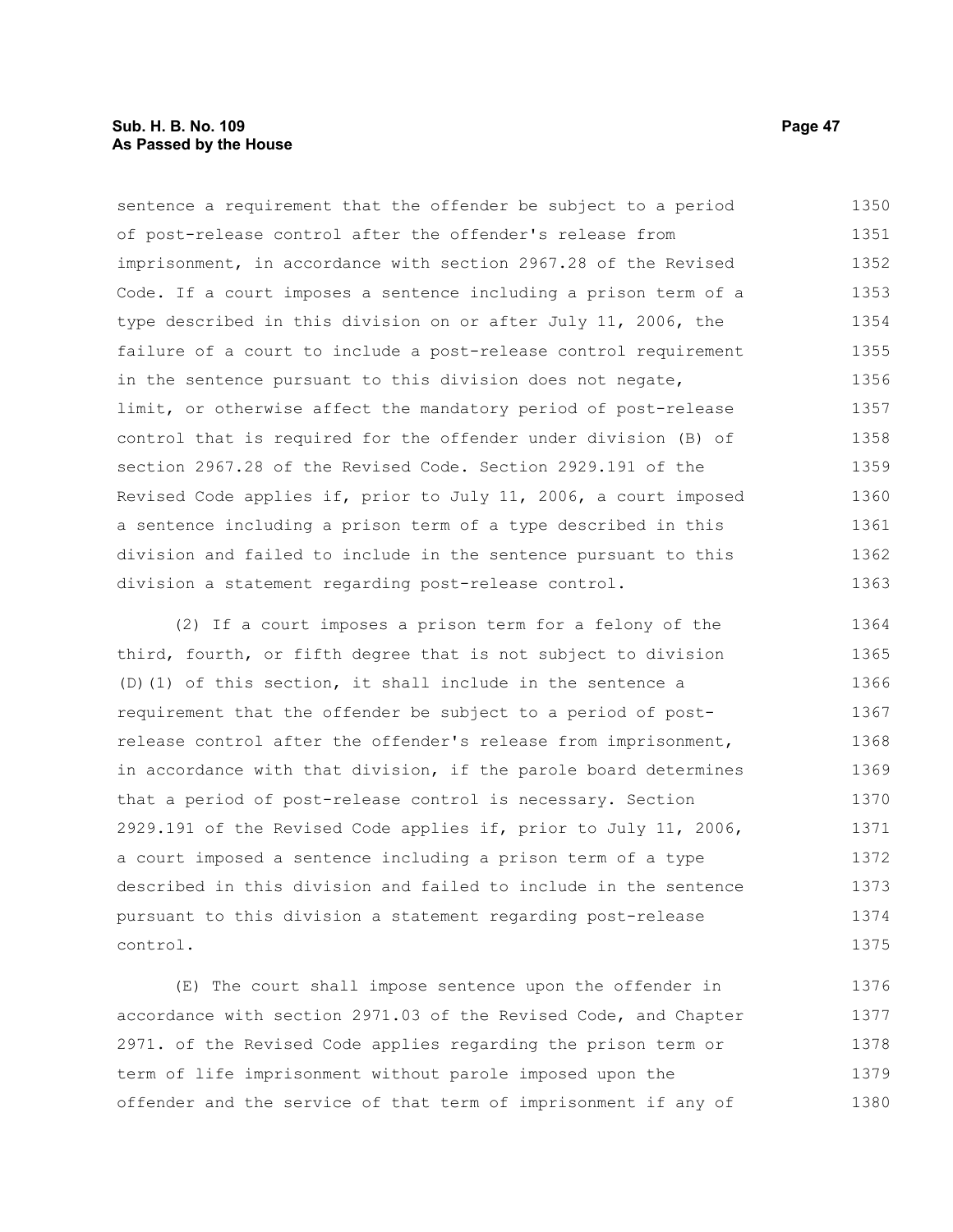the following apply:

(1) A person is convicted of or pleads guilty to a violent sex offense or a designated homicide, assault, or kidnapping offense, and, in relation to that offense, the offender is adjudicated a sexually violent predator. 1382 1383 1384 1385

(2) A person is convicted of or pleads guilty to a violation of division (A)(1)(b) of section 2907.02 of the Revised Code committed on or after January 2, 2007, and either the court does not impose a sentence of life without parole when authorized pursuant to division (B) of section 2907.02 of the Revised Code, or division (B) of section 2907.02 of the Revised Code provides that the court shall not sentence the offender pursuant to section 2971.03 of the Revised Code. 1386 1387 1388 1389 1390 1391 1392 1393

(3) A person is convicted of or pleads guilty to attempted rape committed on or after January 2, 2007, and a specification of the type described in section 2941.1418, 2941.1419, or 2941.1420 of the Revised Code. 1394 1395 1396 1397

(4) A person is convicted of or pleads guilty to a violation of section 2905.01 of the Revised Code committed on or after January 1, 2008, and that section requires the court to sentence the offender pursuant to section 2971.03 of the Revised Code. 1398 1399 1400 1401 1402

(5) A person is convicted of or pleads guilty to aggravated murder committed on or after January 1, 2008, and division (A)(2)(b)(ii) of section 2929.022, division (A)(1)(e), (C)(1)(a)(v), (C)(2)(a)(ii), (D)(2)(b), (D)(3)(a)(iv), or (E)(1) (d) of section 2929.03, or division (A) or (B) of section 2929.06 of the Revised Code requires the court to sentence the offender pursuant to division (B)(3) of section 2971.03 of the 1403 1404 1405 1406 1407 1408 1409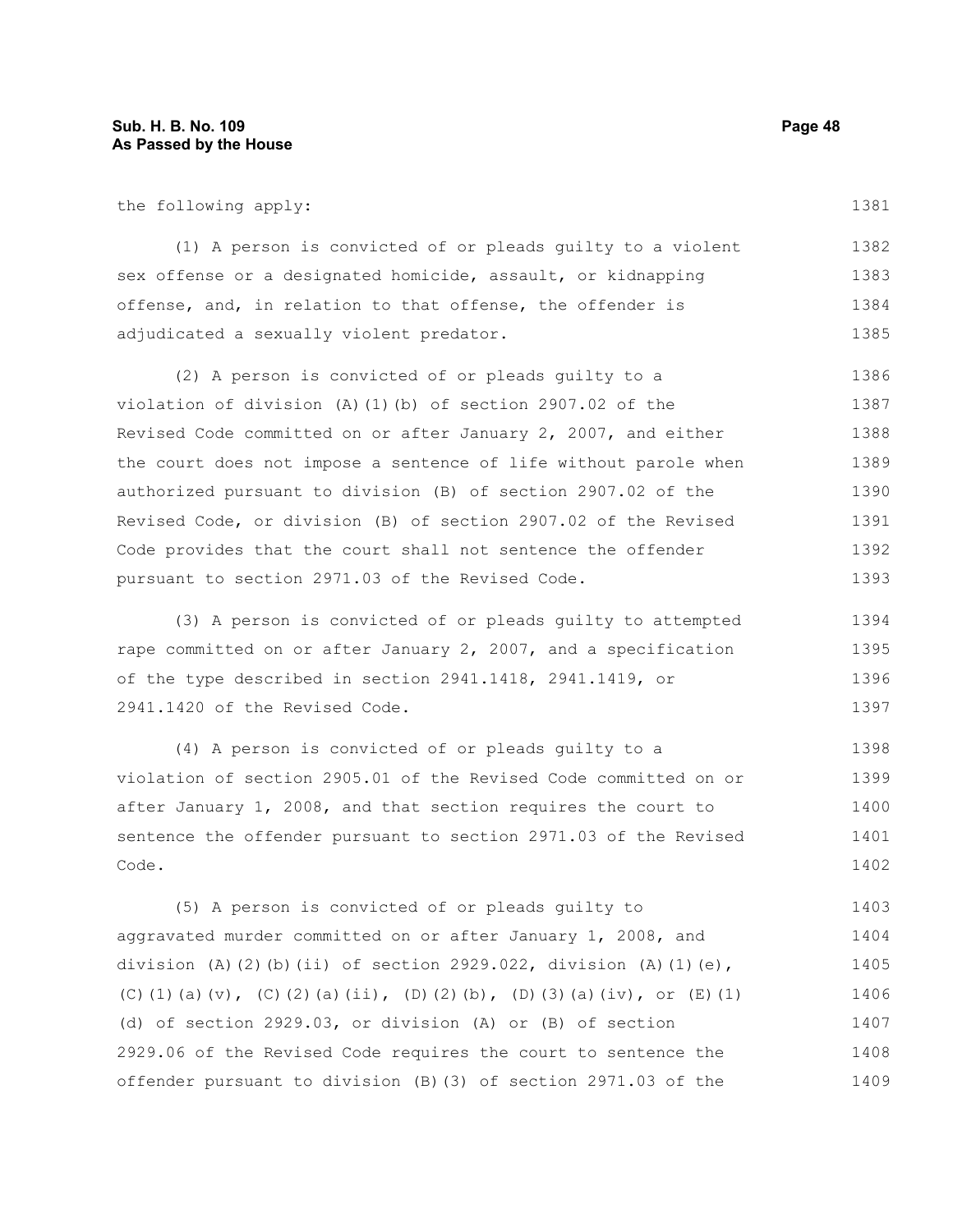(6) A person is convicted of or pleads guilty to murder committed on or after January 1, 2008, and division (B)(2) of section 2929.02 of the Revised Code requires the court to sentence the offender pursuant to section 2971.03 of the Revised Code. 1411 1412 1413 1414 1415

(F) If a person who has been convicted of or pleaded guilty to a felony is sentenced to a prison term or term of imprisonment under this section, sections 2929.02 to 2929.06 of the Revised Code, section 2929.142 of the Revised Code, section 2971.03 of the Revised Code, or any other provision of law, section 5120.163 of the Revised Code applies regarding the person while the person is confined in a state correctional institution. 1416 1417 1418 1419 1420 1421 1422 1423

(G) If an offender who is convicted of or pleads guilty to a felony that is an offense of violence also is convicted of or pleads guilty to a specification of the type described in section 2941.142 of the Revised Code that charges the offender with having committed the felony while participating in a criminal gang, the court shall impose upon the offender an additional prison term of one, two, or three years. 1424 1425 1426 1427 1428 1429 1430

(H)(1) If an offender who is convicted of or pleads guilty to aggravated murder, murder, or a felony of the first, second, or third degree that is an offense of violence also is convicted of or pleads guilty to a specification of the type described in section 2941.143 of the Revised Code that charges the offender with having committed the offense in a school safety zone or towards a person in a school safety zone, the court shall impose upon the offender an additional prison term of two years. The offender shall serve the additional two years consecutively to 1431 1432 1433 1434 1435 1436 1437 1438 1439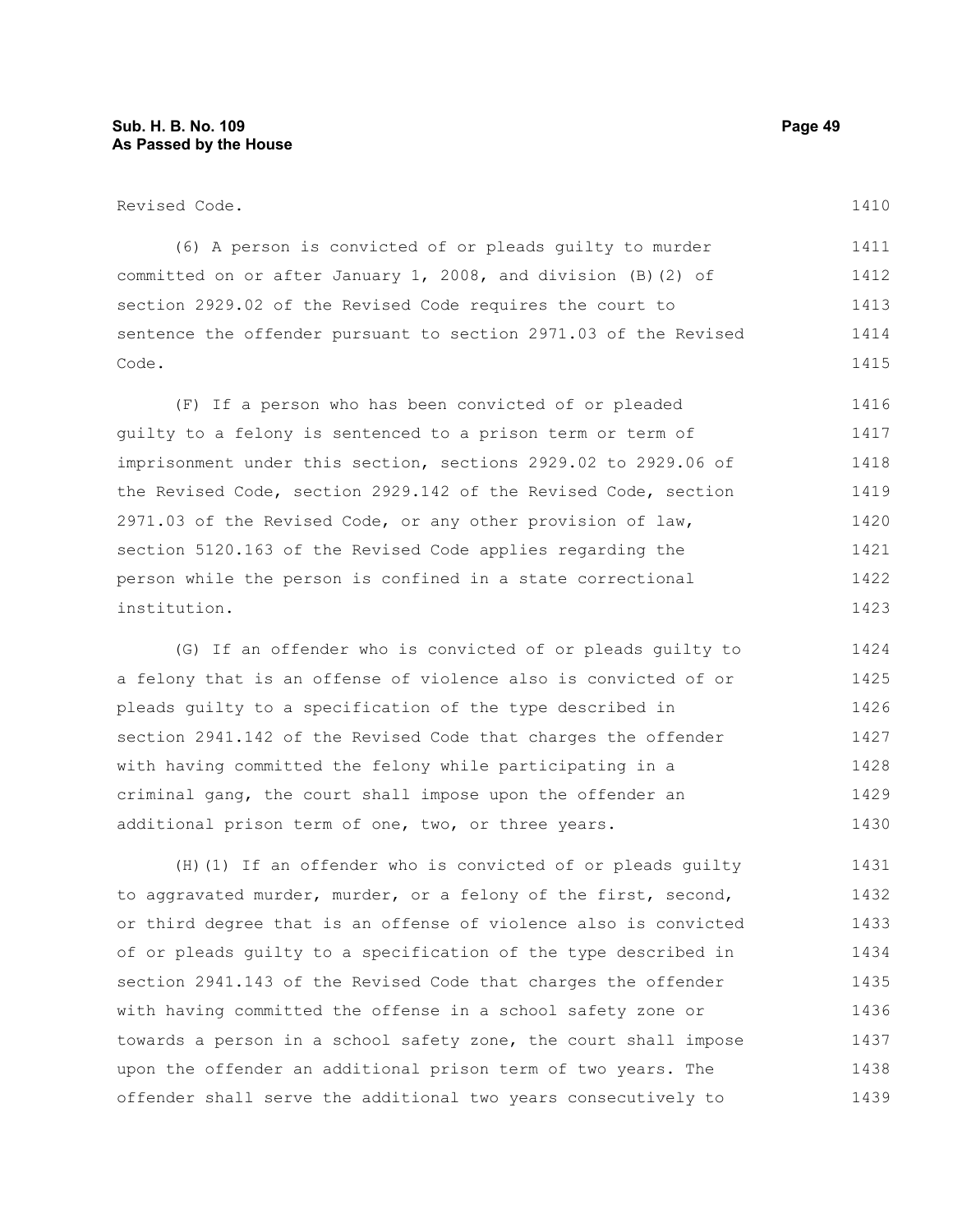and prior to the prison term imposed for the underlying offense. (2)(a) If an offender is convicted of or pleads guilty to a felony violation of section 2907.22, 2907.24, 2907.241, or 2907.25 of the Revised Code and to a specification of the type described in section 2941.1421 of the Revised Code and if the court imposes a prison term on the offender for the felony violation, the court may impose upon the offender an additional prison term as follows: (i) Subject to division (H)(2)(a)(ii) of this section, an additional prison term of one, two, three, four, five, or six months; (ii) If the offender previously has been convicted of or pleaded guilty to one or more felony or misdemeanor violations of section 2907.22, 2907.23, 2907.24, 2907.241, or 2907.25 of the Revised Code and also was convicted of or pleaded guilty to a specification of the type described in section 2941.1421 of the Revised Code regarding one or more of those violations, an additional prison term of one, two, three, four, five, six, seven, eight, nine, ten, eleven, or twelve months. (b) In lieu of imposing an additional prison term under division (H)(2)(a) of this section, the court may directly impose on the offender a sanction that requires the offender to wear a real-time processing, continual tracking electronic 1440 1441 1442 1443 1444 1445 1446 1447 1448 1449 1450 1451 1452 1453 1454 1455 1456 1457 1458 1459 1460 1461 1462

monitoring device during the period of time specified by the court. The period of time specified by the court shall equal the duration of an additional prison term that the court could have imposed upon the offender under division (H)(2)(a) of this section. A sanction imposed under this division shall commence on the date specified by the court, provided that the sanction shall not commence until after the offender has served the 1463 1464 1465 1466 1467 1468 1469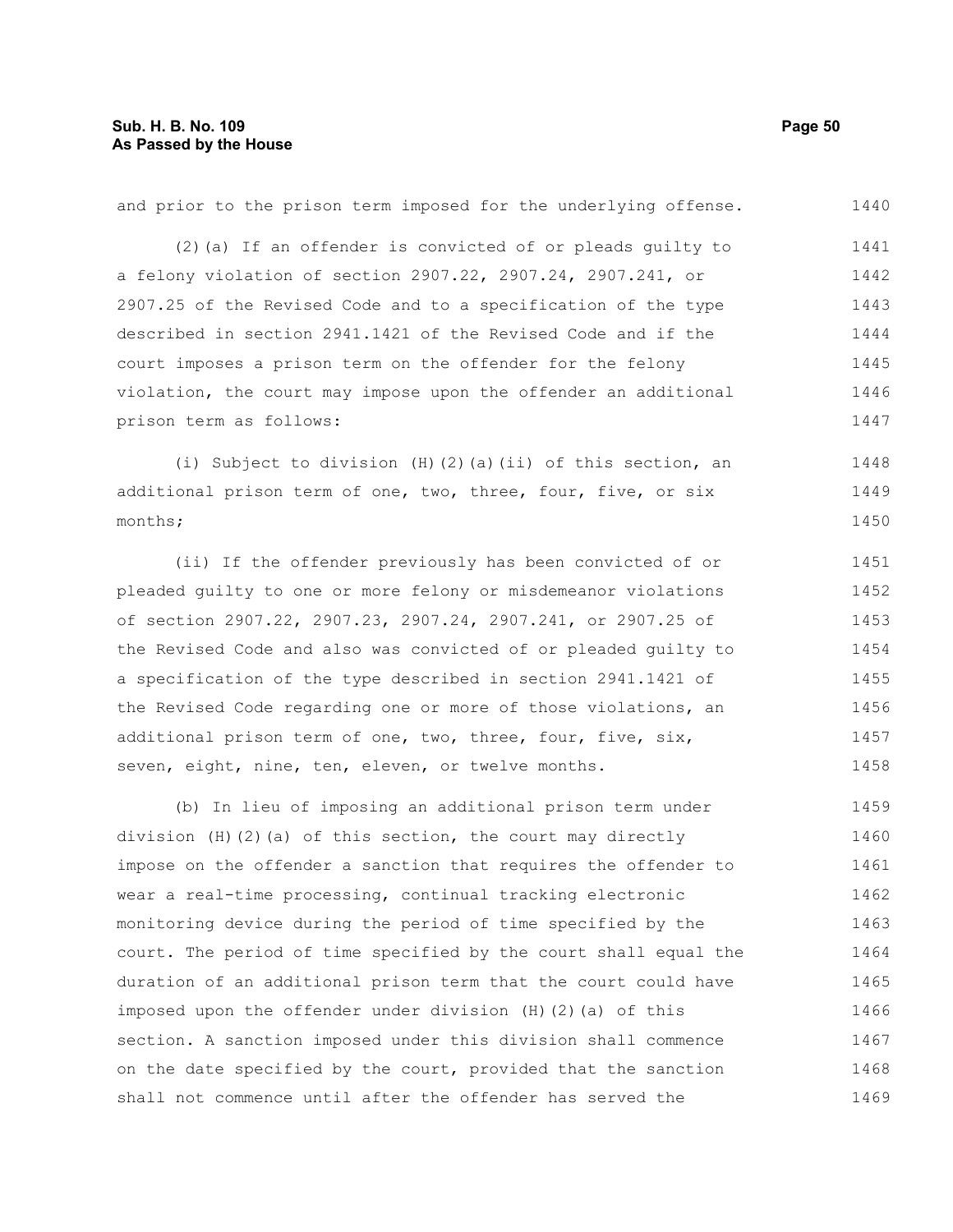# **Sub. H. B. No. 109 Page 51 As Passed by the House**

prison term imposed for the felony violation of section 2907.22, 2907.24, 2907.241, or 2907.25 of the Revised Code and any residential sanction imposed for the violation under section 2929.16 of the Revised Code. A sanction imposed under this division shall be considered to be a community control sanction for purposes of section 2929.15 of the Revised Code, and all provisions of the Revised Code that pertain to community control sanctions shall apply to a sanction imposed under this division, except to the extent that they would by their nature be clearly inapplicable. The offender shall pay all costs associated with a sanction imposed under this division, including the cost of the use of the monitoring device. 1470 1471 1472 1473 1474 1475 1476 1477 1478 1479 1480 1481

(I) At the time of sentencing, the court may recommend the offender for placement in a program of shock incarceration under section 5120.031 of the Revised Code or for placement in an intensive program prison under section 5120.032 of the Revised Code, disapprove placement of the offender in a program of shock incarceration or an intensive program prison of that nature, or make no recommendation on placement of the offender. In no case shall the department of rehabilitation and correction place the offender in a program or prison of that nature unless the department determines as specified in section 5120.031 or 5120.032 of the Revised Code, whichever is applicable, that the offender is eligible for the placement. 1482 1483 1484 1485 1486 1487 1488 1489 1490 1491 1492 1493

If the court disapproves placement of the offender in a program or prison of that nature, the department of rehabilitation and correction shall not place the offender in any program of shock incarceration or intensive program prison. 1494 1495 1496 1497

If the court recommends placement of the offender in a program of shock incarceration or in an intensive program 1498 1499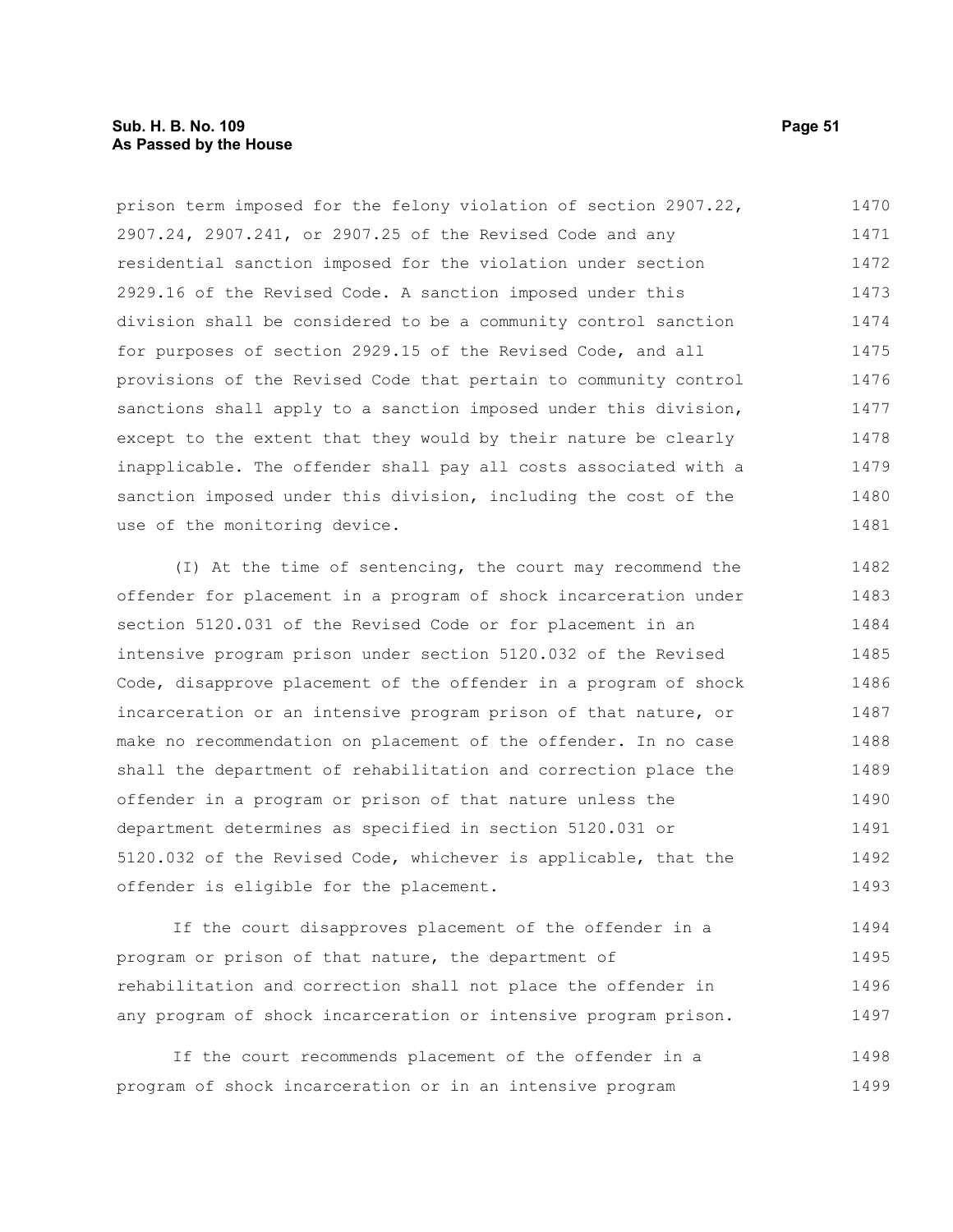prison, and if the offender is subsequently placed in the recommended program or prison, the department shall notify the court of the placement and shall include with the notice a brief description of the placement. 1500 1501 1502 1503

If the court recommends placement of the offender in a program of shock incarceration or in an intensive program prison and the department does not subsequently place the offender in the recommended program or prison, the department shall send a notice to the court indicating why the offender was not placed in the recommended program or prison. 1504 1505 1506 1507 1508 1509

If the court does not make a recommendation under this division with respect to an offender and if the department determines as specified in section 5120.031 or 5120.032 of the Revised Code, whichever is applicable, that the offender is eligible for placement in a program or prison of that nature, the department shall screen the offender and determine if there is an available program of shock incarceration or an intensive program prison for which the offender is suited. If there is an available program of shock incarceration or an intensive program prison for which the offender is suited, the department shall notify the court of the proposed placement of the offender as specified in section 5120.031 or 5120.032 of the Revised Code and shall include with the notice a brief description of the placement. The court shall have ten days from receipt of the notice to disapprove the placement. 1510 1511 1512 1513 1514 1515 1516 1517 1518 1519 1520 1521 1522 1523 1524

(J) If a person is convicted of or pleads guilty to aggravated vehicular homicide in violation of division (A)(1) of section 2903.06 of the Revised Code and division (B)(2)(c) of that section applies, the person shall be sentenced pursuant to section 2929.142 of the Revised Code. 1525 1526 1527 1528 1529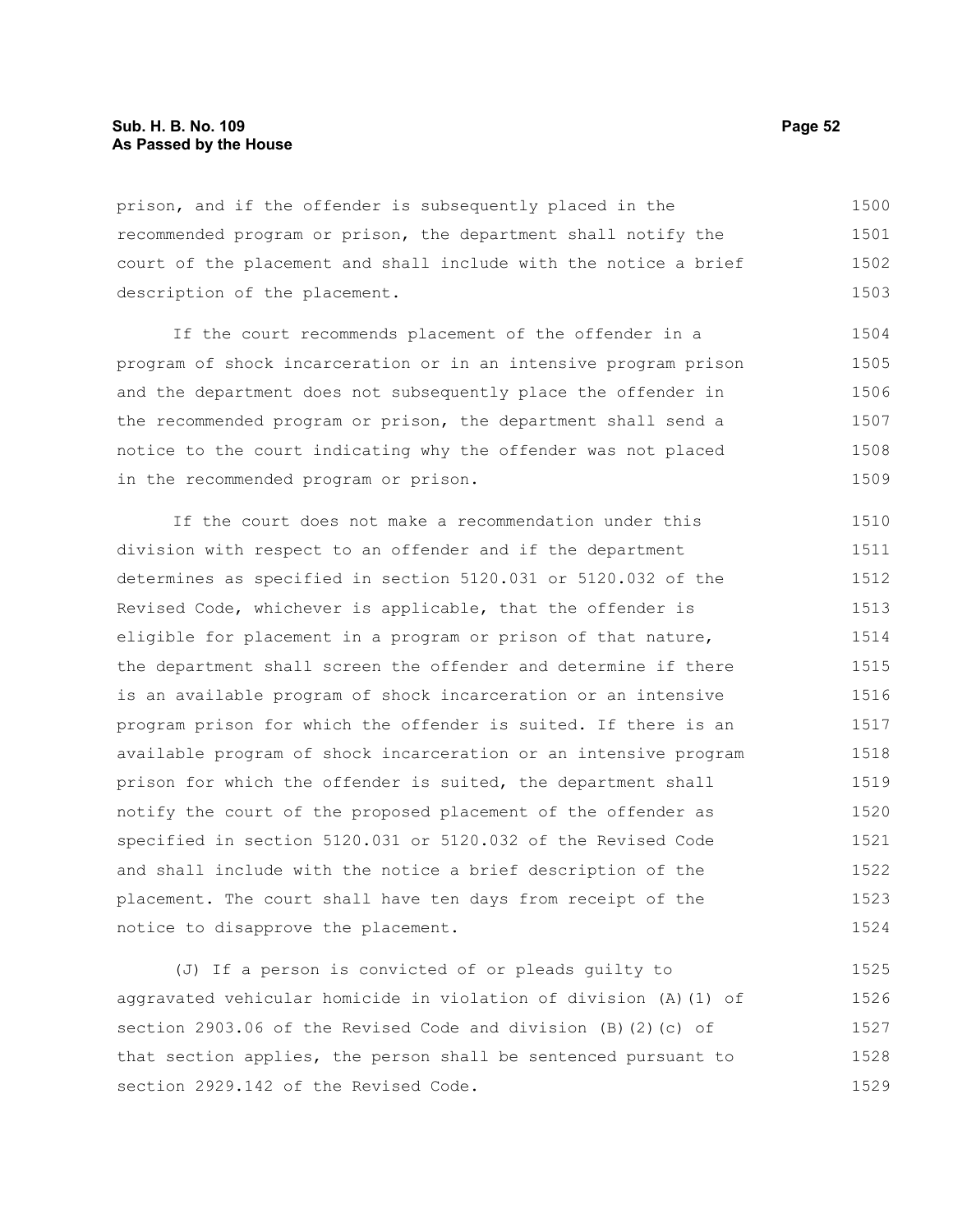# **Sub. H. B. No. 109 Page 53 As Passed by the House**

(K)(1) The court shall impose an additional mandatory prison term of two, three, four, five, six, seven, eight, nine, ten, or eleven years on an offender who is convicted of or pleads guilty to a violent felony offense if the offender also is convicted of or pleads guilty to a specification of the type described in section 2941.1424 of the Revised Code that charges that the offender is a violent career criminal and had a firearm on or about the offender's person or under the offender's control while committing the presently charged violent felony offense and displayed or brandished the firearm, indicated that the offender possessed a firearm, or used the firearm to facilitate the offense. The offender shall serve the prison term imposed under this division consecutively to and prior to the prison term imposed for the underlying offense. The prison term shall not be reduced pursuant to section 2929.20 or 2967.19 or any other provision of Chapter 2967. or 5120. of the Revised Code. A court may not impose more than one sentence under division (B)(2)(a) of this section and this division for acts committed as part of the same act or transaction. (2) As used in division (K)(1) of this section, "violent career criminal" and "violent felony offense" have the same meanings as in section 2923.132 of the Revised Code. 1530 1531 1532 1533 1534 1535 1536 1537 1538 1539 1540 1541 1542 1543 1544 1545 1546 1547 1548 1549 1550 1551

**Section 2.** That existing sections 2909.05, 2917.02, 2917.03, 2917.11, 2923.31, and 2929.14 of the Revised Code are hereby repealed. 1552 1553 1554

**Section 3.** The General Assembly, applying the principle stated in division (B) of section 1.52 of the Revised Code that amendments are to be harmonized if reasonably capable of simultaneous operation, finds that the following sections, presented in this act as composites of the sections as amended 1555 1556 1557 1558 1559